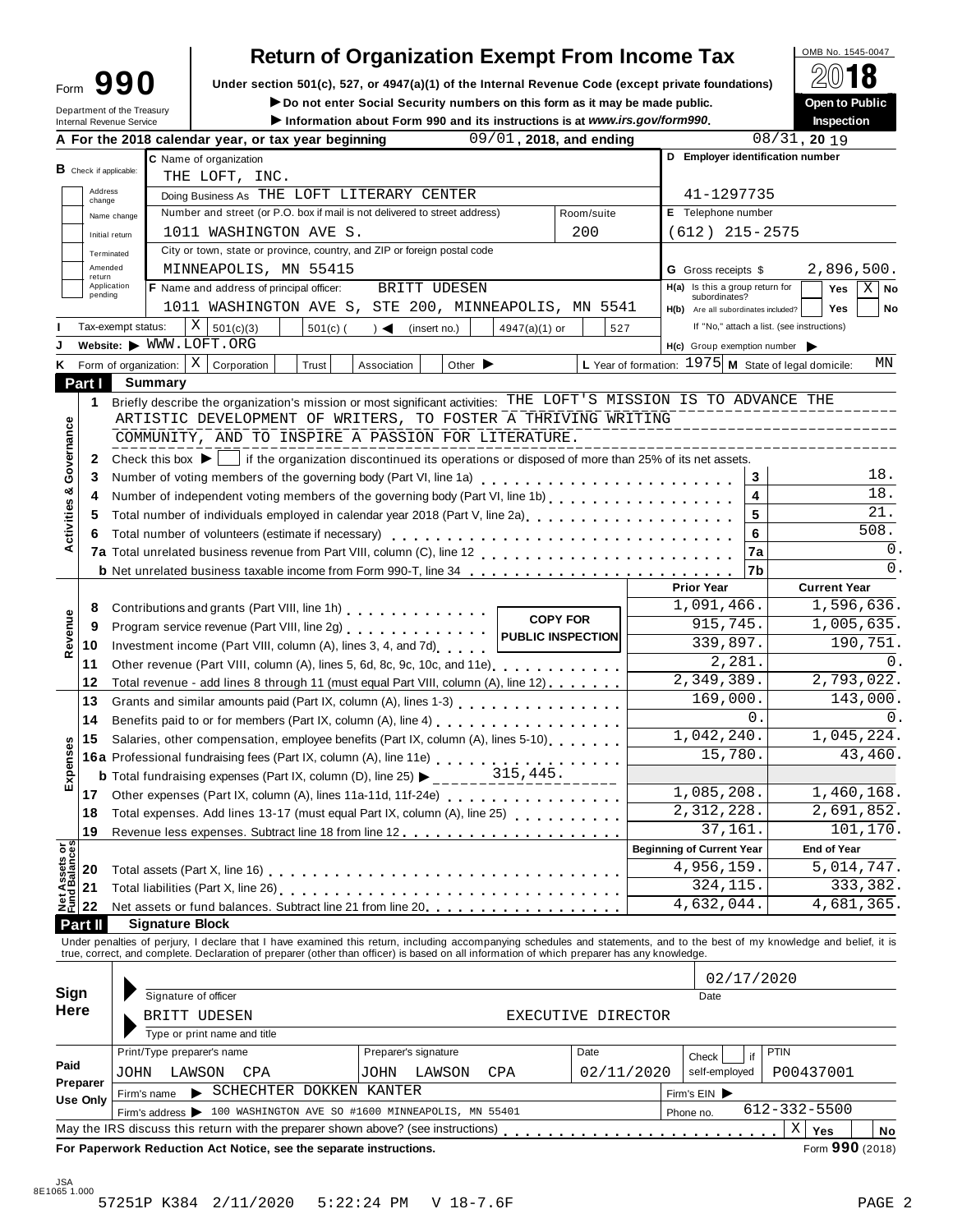| Form 990 (2018)                                                                                                                                                                                                                                                                                                                                      | Page 2                     |
|------------------------------------------------------------------------------------------------------------------------------------------------------------------------------------------------------------------------------------------------------------------------------------------------------------------------------------------------------|----------------------------|
| <b>Statement of Program Service Accomplishments</b><br><b>Part III</b>                                                                                                                                                                                                                                                                               | $\mathbf{x}$               |
| Briefly describe the organization's mission:<br>1<br>SEE SCHEDULE O.                                                                                                                                                                                                                                                                                 |                            |
|                                                                                                                                                                                                                                                                                                                                                      |                            |
|                                                                                                                                                                                                                                                                                                                                                      |                            |
| Did the organization undertake any significant program services during the year which were not listed on the<br>$\mathbf{2}$                                                                                                                                                                                                                         | $X \mid Y$ es<br><b>No</b> |
| If "Yes," describe these new services on Schedule O.<br>Did the organization cease conducting, or make significant changes in how it conducts, any program<br>3                                                                                                                                                                                      | $X \mid Y$ es<br><b>No</b> |
| If "Yes," describe these changes on Schedule O.                                                                                                                                                                                                                                                                                                      |                            |
| Describe the organization's program service accomplishments for each of its three largest program services, as measured by<br>4<br>expenses. Section $501(c)(3)$ and $501(c)(4)$ organizations are required to report the amount of grants and allocations to others,<br>the total expenses, and revenue, if any, for each program service reported. |                            |
| ) (Expenses \$<br>454,176. including grants of \$143,000. ) (Revenue \$<br>4a (Code:<br>SERVICES FOR WRITERS AND THE LITERARY COMMUNITY: SEE SCHEDULE O                                                                                                                                                                                              | $38, 210.$ )               |
| FOR SERVICE ACCOMPLISHMENTS                                                                                                                                                                                                                                                                                                                          |                            |
|                                                                                                                                                                                                                                                                                                                                                      |                            |
|                                                                                                                                                                                                                                                                                                                                                      |                            |
|                                                                                                                                                                                                                                                                                                                                                      |                            |
|                                                                                                                                                                                                                                                                                                                                                      |                            |
|                                                                                                                                                                                                                                                                                                                                                      |                            |
|                                                                                                                                                                                                                                                                                                                                                      |                            |
| ) (Expenses $\frac{1}{2}$ , 014, 555. including grants of \$<br>4b (Code:                                                                                                                                                                                                                                                                            | ) (Revenue \$<br>753, 481. |
| LEARNING FOR WRITERS AND READERS: SEE SCHEDULE O FOR SERVICE<br>ACCOMPLISHMENTS                                                                                                                                                                                                                                                                      |                            |
|                                                                                                                                                                                                                                                                                                                                                      |                            |
|                                                                                                                                                                                                                                                                                                                                                      |                            |
|                                                                                                                                                                                                                                                                                                                                                      |                            |
|                                                                                                                                                                                                                                                                                                                                                      |                            |
|                                                                                                                                                                                                                                                                                                                                                      |                            |
|                                                                                                                                                                                                                                                                                                                                                      |                            |
| 4c (Code:<br>) (Expenses \$<br>752, 274. including grants of \$                                                                                                                                                                                                                                                                                      | ) (Revenue \$              |
| EVENTS FOR READERS: SEE SCHEUDLE O FOR SERVICE ACCOMPLISHMENTS                                                                                                                                                                                                                                                                                       | 189,991.                   |
|                                                                                                                                                                                                                                                                                                                                                      |                            |
|                                                                                                                                                                                                                                                                                                                                                      |                            |
|                                                                                                                                                                                                                                                                                                                                                      |                            |
|                                                                                                                                                                                                                                                                                                                                                      |                            |
|                                                                                                                                                                                                                                                                                                                                                      |                            |
|                                                                                                                                                                                                                                                                                                                                                      |                            |
|                                                                                                                                                                                                                                                                                                                                                      |                            |
| 4d Other program services (Describe in Schedule O.)                                                                                                                                                                                                                                                                                                  |                            |
| (Expenses \$<br>) (Revenue \$<br>including grants of \$<br>2, 221, 005.<br>4e Total program service expenses >                                                                                                                                                                                                                                       |                            |
| <b>JSA</b><br>8E1020 1.000                                                                                                                                                                                                                                                                                                                           | Form 990 (2018)            |
| 57251P K384 2/11/2020<br>$5:22:24$ PM<br>$V$ 18-7.6F                                                                                                                                                                                                                                                                                                 | PAGE 3                     |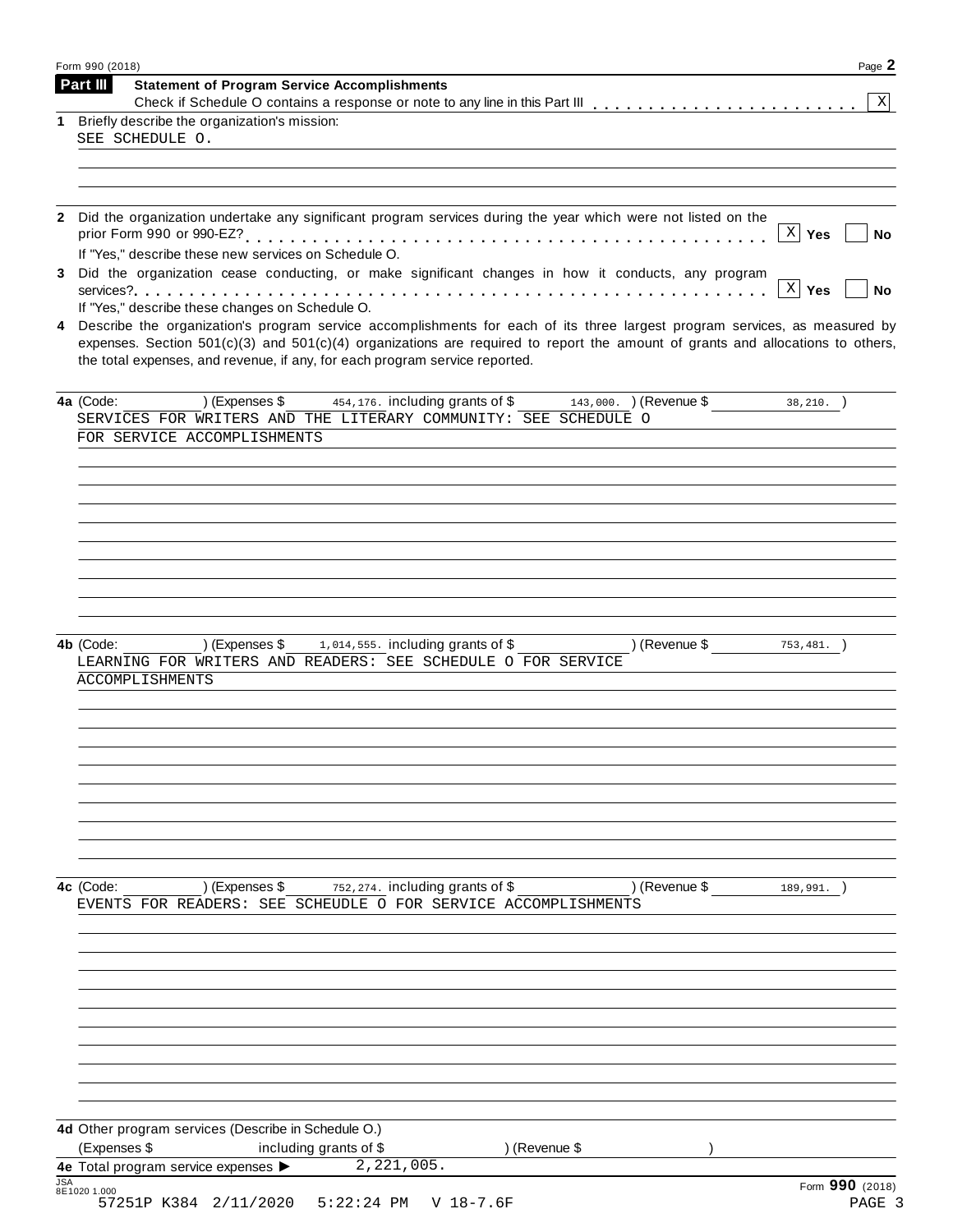| Part IV      | <b>Checklist of Required Schedules</b>                                                                                  |                 |             |    |
|--------------|-------------------------------------------------------------------------------------------------------------------------|-----------------|-------------|----|
|              |                                                                                                                         |                 | Yes         | No |
| 1            | Is the organization described in section $501(c)(3)$ or $4947(a)(1)$ (other than a private foundation)? If "Yes,"       |                 |             |    |
|              |                                                                                                                         | 1               | Χ           |    |
| $\mathbf{2}$ | Is the organization required to complete Schedule B, Schedule of Contributors (see instructions)?                       | $\overline{2}$  | $\mathbf X$ |    |
| 3            | Did the organization engage in direct or indirect political campaign activities on behalf of or in opposition to        |                 |             |    |
|              | candidates for public office? If "Yes," complete Schedule C, Part I.                                                    | 3               |             | Χ  |
| 4            | Section 501(c)(3) organizations. Did the organization engage in lobbying activities, or have a section 501(h)           |                 |             |    |
|              |                                                                                                                         | 4               |             | X  |
| 5            | Is the organization a section $501(c)(4)$ , $501(c)(5)$ , or $501(c)(6)$ organization that receives membership dues,    |                 |             |    |
|              | assessments, or similar amounts as defined in Revenue Procedure 98-19? If "Yes," complete Schedule C, Part III          | 5               |             | Χ  |
| 6            | Did the organization maintain any donor advised funds or any similar funds or accounts for which donors                 |                 |             |    |
|              | have the right to provide advice on the distribution or investment of amounts in such funds or accounts? If             |                 |             | X  |
|              |                                                                                                                         | 6               |             |    |
| 7            | Did the organization receive or hold a conservation easement, including easements to preserve open space,               |                 |             | Χ  |
|              | the environment, historic land areas, or historic structures? If "Yes," complete Schedule D, Part II.                   | $\overline{7}$  |             |    |
| 8            | Did the organization maintain collections of works of art, historical treasures, or other similar assets? If "Yes,"     |                 |             | Χ  |
|              | Did the organization report an amount in Part X, line 21, for escrow or custodial account liability, serve as a         | 8               |             |    |
| 9            | custodian for amounts not listed in Part X; or provide credit counseling, debt management, credit repair, or            |                 |             |    |
|              |                                                                                                                         | 9               |             | X  |
| 10           | Did the organization, directly or through a related organization, hold assets in temporarily restricted                 |                 |             |    |
|              | endowments, permanent endowments, or quasi-endowments? If "Yes," complete Schedule D, Part V.                           | 10              | Χ           |    |
| 11           | If the organization's answer to any of the following questions is "Yes," then complete Schedule D, Parts VI,            |                 |             |    |
|              | VII, VIII, IX, or X as applicable.                                                                                      |                 |             |    |
|              | a Did the organization report an amount for land, buildings, and equipment in Part X, line 10? If "Yes,"                |                 |             |    |
|              |                                                                                                                         | 11a             | Χ           |    |
|              | <b>b</b> Did the organization report an amount for investments-other securities in Part X, line 12 that is 5% or more   |                 |             |    |
|              |                                                                                                                         | 11 <sub>b</sub> |             | Χ  |
|              | c Did the organization report an amount for investments-program related in Part X, line 13 that is 5% or more           |                 |             |    |
|              |                                                                                                                         | 11c             |             | Χ  |
|              | d Did the organization report an amount for other assets in Part X, line 15 that is 5% or more of its total assets      |                 |             |    |
|              | reported in Part X, line 16? If "Yes," complete Schedule D, Part IX.                                                    | 11d             |             | Χ  |
|              | e Did the organization report an amount for other liabilities in Part X, line 25? If "Yes," complete Schedule D, Part X | 11e             |             | X  |
| f            | Did the organization's separate or consolidated financial statements for the tax year include a footnote that addresses |                 |             |    |
|              | the organization's liability for uncertain tax positions under FIN 48 (ASC 740)? If "Yes," complete Schedule D, Part X  | 11f             | Χ           |    |
|              | 12a Did the organization obtain separate, independent audited financial statements for the tax year? If "Yes," complete |                 |             |    |
|              |                                                                                                                         | 12a             | Χ           |    |
|              | <b>b</b> Was the organization included in consolidated, independent audited financial statements for the tax year? If   |                 |             |    |
|              | "Yes," and if the organization answered "No" to line 12a, then completing Schedule D, Parts XI and XII is optional      | 12 <sub>b</sub> |             | Χ  |
| 13           | Is the organization a school described in section $170(b)(1)(A)(ii)?$ If "Yes," complete Schedule E.                    | 13              |             | Χ  |
|              | 14a Did the organization maintain an office, employees, or agents outside of the United States?                         | 14a             |             | Χ  |
|              | <b>b</b> Did the organization have aggregate revenues or expenses of more than \$10,000 from grantmaking,               |                 |             |    |
|              | fundraising, business, investment, and program service activities outside the United States, or aggregate               |                 |             |    |
|              | foreign investments valued at \$100,000 or more? If "Yes," complete Schedule F, Parts I and IV                          | 14b             |             | Χ  |
| 15           | Did the organization report on Part IX, column (A), line 3, more than \$5,000 of grants or other assistance to or       |                 |             |    |
|              |                                                                                                                         | 15              |             | Χ  |
| 16           | Did the organization report on Part IX, column (A), line 3, more than \$5,000 of aggregate grants or other              |                 |             |    |
|              | assistance to or for foreign individuals? If "Yes," complete Schedule F, Parts III and IV                               | 16              |             | Χ  |
| 17           | Did the organization report a total of more than \$15,000 of expenses for professional fundraising services on          |                 |             |    |
|              | Part IX, column (A), lines 6 and 11e? If "Yes," complete Schedule G, Part I (see instructions)                          | 17              | Χ           |    |
| 18           | Did the organization report more than \$15,000 total of fundraising event gross income and contributions on             |                 |             |    |
|              |                                                                                                                         | 18              |             | Χ  |
| 19           | Did the organization report more than \$15,000 of gross income from gaming activities on Part VIII, line 9a?            |                 |             |    |
|              |                                                                                                                         | 19              |             | Χ  |
|              | 20a Did the organization operate one or more hospital facilities? If "Yes," complete Schedule H                         | 20a             |             | Χ  |
|              | <b>b</b> If "Yes" to line 20a, did the organization attach a copy of its audited financial statements to this return?   | 20 <sub>b</sub> |             |    |
| 21           | Did the organization report more than \$5,000 of grants or other assistance to any domestic organization or             |                 |             |    |
|              | domestic government on Part IX, column (A), line 1? If "Yes," complete Schedule I, Parts I and II                       | 21              |             | X  |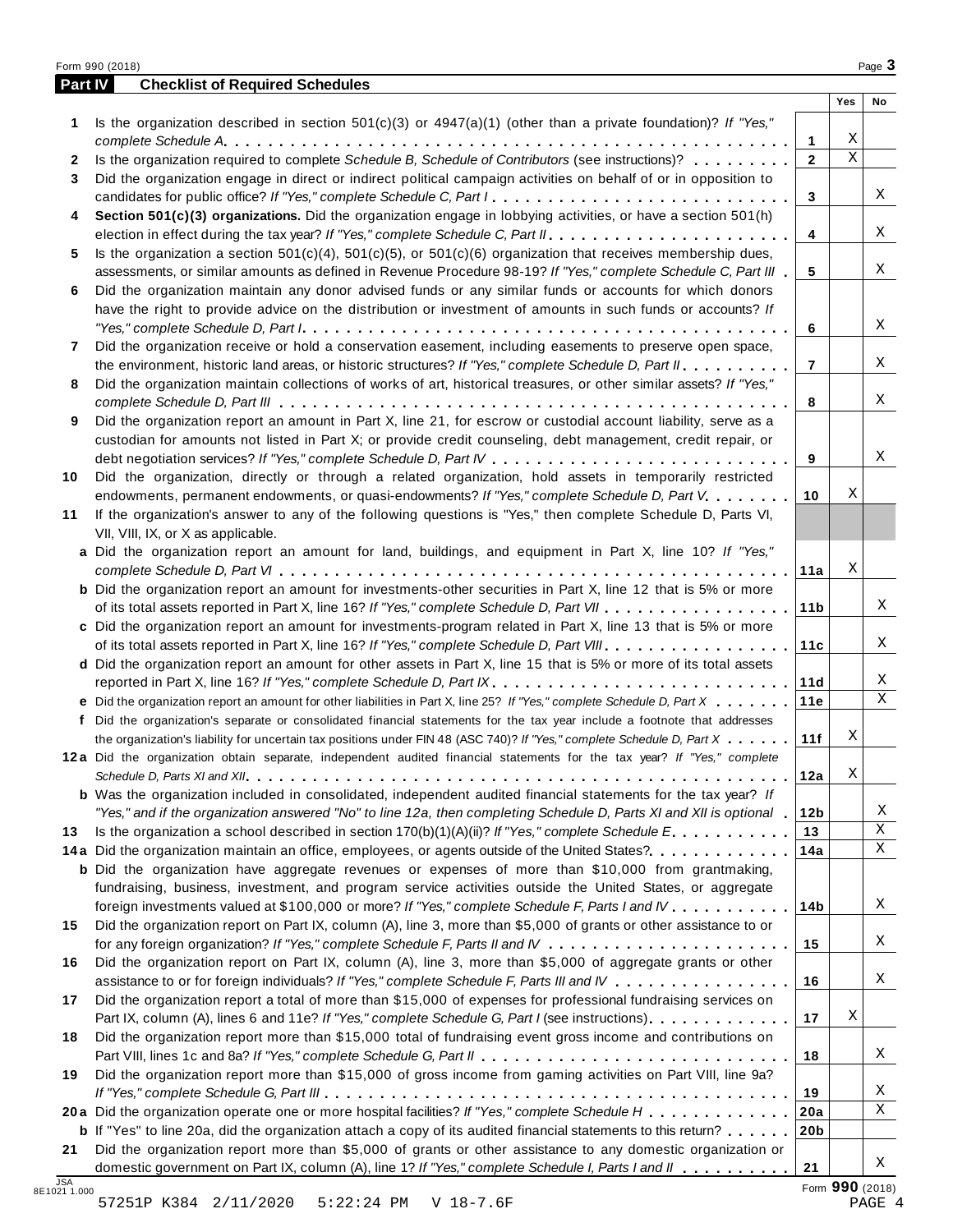| Part IV       | <b>Checklist of Required Schedules (continued)</b>                                                                        |                |                 |    |
|---------------|---------------------------------------------------------------------------------------------------------------------------|----------------|-----------------|----|
|               |                                                                                                                           |                | Yes             | No |
| 22            | Did the organization report more than \$5,000 of grants or other assistance to or for domestic individuals on             |                |                 |    |
|               |                                                                                                                           | 22             | Χ               |    |
| 23            | Did the organization answer "Yes" to Part VII, Section A, line 3, 4, or 5 about compensation of the                       |                |                 |    |
|               | organization's current and former officers, directors, trustees, key employees, and highest compensated                   |                |                 |    |
|               |                                                                                                                           | 23             |                 | X  |
|               |                                                                                                                           |                |                 |    |
|               | 24a Did the organization have a tax-exempt bond issue with an outstanding principal amount of more than                   |                |                 |    |
|               | \$100,000 as of the last day of the year, that was issued after December 31, 2002? If "Yes," answer lines 24b             |                |                 |    |
|               |                                                                                                                           |                |                 | Χ  |
|               | <b>b</b> Did the organization invest any proceeds of tax-exempt bonds beyond a temporary period exception?                | 24b            |                 |    |
|               | c Did the organization maintain an escrow account other than a refunding escrow at any time during the year               |                |                 |    |
|               |                                                                                                                           | 24c            |                 |    |
|               | <b>d</b> Did the organization act as an "on behalf of" issuer for bonds outstanding at any time during the year?          | 24d            |                 |    |
|               | 25a Section 501(c)(3), 501(c)(4), and 501(c)(29) organizations. Did the organization engage in an excess benefit          |                |                 |    |
|               |                                                                                                                           |                |                 | X  |
|               | <b>b</b> Is the organization aware that it engaged in an excess benefit transaction with a disqualified person in a prior |                |                 |    |
|               | year, and that the transaction has not been reported on any of the organization's prior Forms 990 or 990-EZ?              |                |                 |    |
|               |                                                                                                                           | 25b            |                 | X  |
|               |                                                                                                                           |                |                 |    |
| 26            | Did the organization report any amount on Part X, line 5, 6, or 22 for receivables from or payables to any                |                |                 |    |
|               | current or former officers, directors, trustees, key employees, highest compensated employees, or                         |                |                 |    |
|               |                                                                                                                           | 26             |                 | Χ  |
| 27            | Did the organization provide a grant or other assistance to an officer, director, trustee, key employee,                  |                |                 |    |
|               | substantial contributor or employee thereof, a grant selection committee member, or to a 35% controlled                   |                |                 |    |
|               | entity or family member of any of these persons? If "Yes," complete Schedule L, Part III                                  | 27             |                 | Χ  |
| 28            | Was the organization a party to a business transaction with one of the following parties (see Schedule L,                 |                |                 |    |
|               | Part IV instructions for applicable filing thresholds, conditions, and exceptions):                                       |                |                 |    |
|               | a A current or former officer, director, trustee, or key employee? If "Yes," complete Schedule L, Part IV                 | 28a            |                 | Χ  |
|               | <b>b</b> A family member of a current or former officer, director, trustee, or key employee? If "Yes," complete           |                |                 |    |
|               |                                                                                                                           | 28b            |                 | X  |
|               | c An entity of which a current or former officer, director, trustee, or key employee (or a family member thereof)         |                |                 |    |
|               | was an officer, director, trustee, or direct or indirect owner? If "Yes," complete Schedule L, Part IV                    | 28c            |                 | X  |
|               |                                                                                                                           |                | $\mathbf X$     |    |
| 29            | Did the organization receive more than \$25,000 in non-cash contributions? If "Yes," complete Schedule M                  | 29             |                 |    |
| 30            | Did the organization receive contributions of art, historical treasures, or other similar assets, or qualified            |                |                 |    |
|               |                                                                                                                           | 30             |                 | X  |
| 31            | Did the organization liquidate, terminate, or dissolve and cease operations? If "Yes," complete Schedule N, Part I        | 31             |                 | X  |
| 32            | Did the organization sell, exchange, dispose of, or transfer more than 25% of its net assets? If "Yes,"                   |                |                 |    |
|               |                                                                                                                           | 32             |                 | Χ  |
| 33            | Did the organization own 100% of an entity disregarded as separate from the organization under Regulations                |                |                 |    |
|               |                                                                                                                           | 33             |                 | Χ  |
| 34            | Was the organization related to any tax-exempt or taxable entity? If "Yes," complete Schedule R, Part II, III,            |                |                 |    |
|               |                                                                                                                           | 34             |                 | X  |
|               | 35a Did the organization have a controlled entity within the meaning of section 512(b)(13)?                               | 35a            |                 | X  |
|               | <b>b</b> If "Yes" to line 35a, did the organization receive any payment from or engage in any transaction with a          |                |                 |    |
|               |                                                                                                                           |                |                 |    |
|               | controlled entity within the meaning of section 512(b)(13)? If "Yes," complete Schedule R, Part V, line 2                 | 35b            |                 |    |
| 36            | Section 501(c)(3) organizations. Did the organization make any transfers to an exempt non-charitable                      |                |                 |    |
|               | related organization? If "Yes," complete Schedule R, Part V, line 2                                                       | 36             |                 | Χ  |
| 37            | Did the organization conduct more than 5% of its activities through an entity that is not a related organization          |                |                 |    |
|               | and that is treated as a partnership for federal income tax purposes? If "Yes," complete Schedule R, Part VI              | 37             |                 | Χ  |
| 38            | Did the organization complete Schedule O and provide explanations in Schedule O for Part VI, lines 11b and                |                |                 |    |
|               | 19? Note. All Form 990 filers are required to complete Schedule O.                                                        | 38             | Χ               |    |
| <b>Part V</b> | <b>Statements Regarding Other IRS Filings and Tax Compliance</b>                                                          |                |                 |    |
|               | Check if Schedule O contains a response or note to any line in this Part V.                                               |                |                 |    |
|               |                                                                                                                           |                | Yes             | No |
|               | 190<br>1a Enter the number reported in Box 3 of Form 1096. Enter -0- if not applicable 1a                                 |                |                 |    |
|               | $0$ .<br><b>b</b> Enter the number of Forms W-2G included in line 1a. Enter -0- if not applicable $\ldots \ldots$ ,       |                |                 |    |
|               |                                                                                                                           |                |                 |    |
|               | c Did the organization comply with backup withholding rules for reportable payments to vendors and                        |                |                 |    |
|               |                                                                                                                           | 1 <sub>c</sub> |                 |    |
| JSA           |                                                                                                                           |                | Form 990 (2018) |    |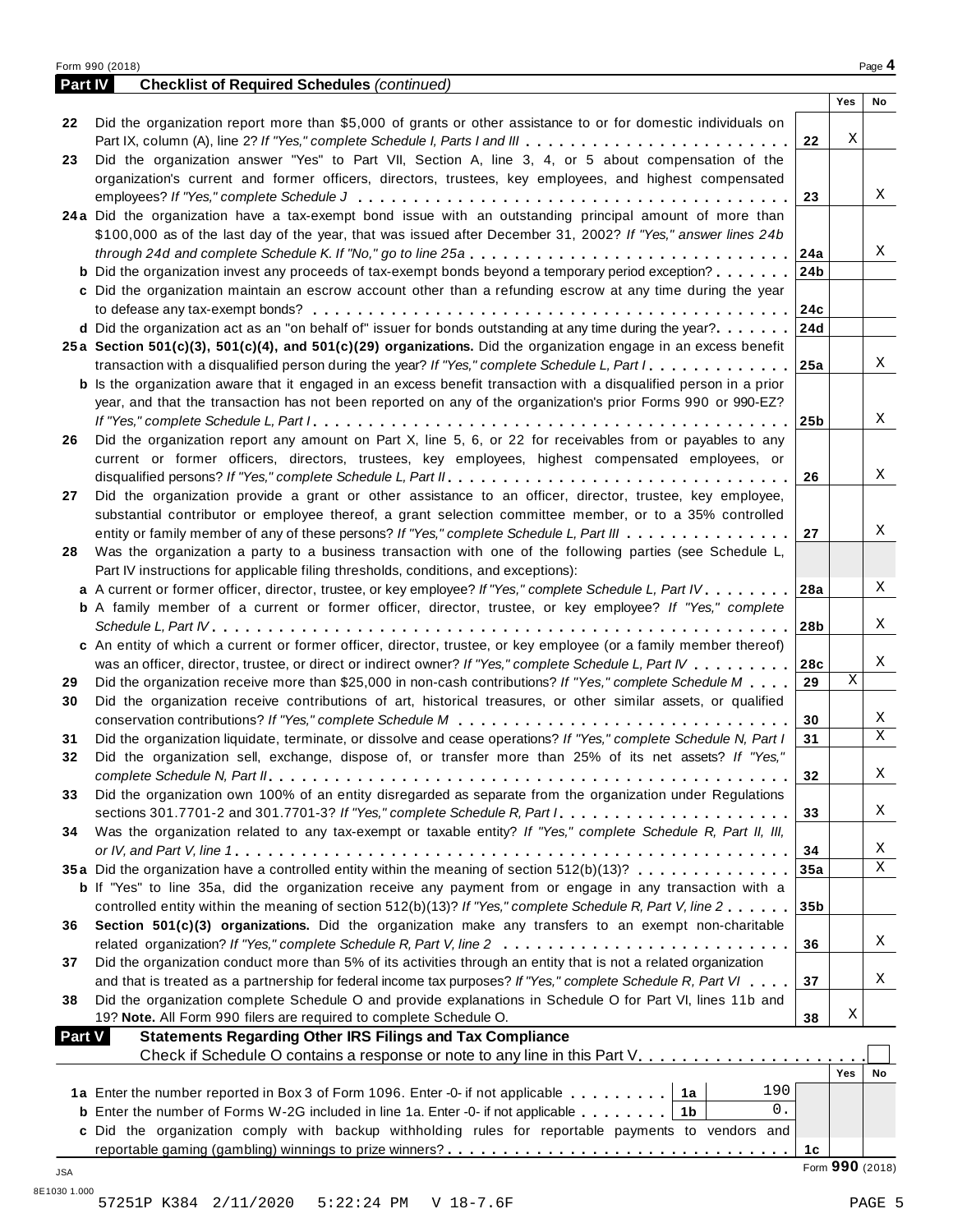|        | Form 990 (2018)                                                                                                                              |     |     | Page 5 |
|--------|----------------------------------------------------------------------------------------------------------------------------------------------|-----|-----|--------|
| Part V | Statements Regarding Other IRS Filings and Tax Compliance (continued)                                                                        |     |     |        |
|        |                                                                                                                                              |     | Yes | No     |
|        | 2a Enter the number of employees reported on Form W-3, Transmittal of Wage and Tax                                                           |     |     |        |
|        | 21<br>Statements, filed for the calendar year ending with or within the year covered by this return. $2a$                                    |     |     |        |
|        | <b>b</b> If at least one is reported on line 2a, did the organization file all required federal employment tax returns?                      | 2b  | X   |        |
|        | <b>Note.</b> If the sum of lines 1a and 2a is greater than 250, you may be required to e-file (see instructions).                            |     |     |        |
|        | 3a Did the organization have unrelated business gross income of \$1,000 or more during the year?                                             | 3a  |     | Χ      |
|        | <b>b</b> If "Yes," has it filed a Form 990-T for this year? If "No" to line 3b, provide an explanation in Schedule O                         | 3b  |     |        |
|        | 4a At any time during the calendar year, did the organization have an interest in, or a signature or other authority over,                   |     |     |        |
|        | a financial account in a foreign country (such as a bank account, securities account, or other financial account)?                           | 4a  |     | Χ      |
|        | <b>b</b> If "Yes," enter the name of the foreign country: $\blacktriangleright$                                                              |     |     |        |
|        | See instructions for filing requirements for FinCEN Form 114, Report of Foreign Bank and Financial Accounts (FBAR).                          |     |     |        |
|        | 5a Was the organization a party to a prohibited tax shelter transaction at any time during the tax year?                                     | 5a  |     | Χ      |
|        | <b>b</b> Did any taxable party notify the organization that it was or is a party to a prohibited tax shelter transaction?                    | 5b  |     | Χ      |
|        | c If "Yes" to line 5a or 5b, did the organization file Form 8886-T?                                                                          | 5c  |     |        |
|        | 6a Does the organization have annual gross receipts that are normally greater than \$100,000, and did the organization                       |     |     |        |
|        |                                                                                                                                              | 6a  |     | Χ      |
|        | solicit any contributions that were not tax deductible as charitable contributions?                                                          |     |     |        |
|        | <b>b</b> If "Yes," did the organization include with every solicitation an express statement that such contributions or                      | 6b  |     |        |
|        |                                                                                                                                              |     |     |        |
| 7      | Organizations that may receive deductible contributions under section 170(c).                                                                |     |     |        |
|        | a Did the organization receive a payment in excess of \$75 made partly as a contribution and partly for goods                                |     | Χ   |        |
|        |                                                                                                                                              | 7а  | Χ   |        |
|        | <b>b</b> If "Yes," did the organization notify the donor of the value of the goods or services provided?                                     | 7b  |     |        |
|        | c Did the organization sell, exchange, or otherwise dispose of tangible personal property for which it was                                   |     |     |        |
|        |                                                                                                                                              | 7с  |     | Χ      |
|        | 17d<br><b>d</b> If "Yes," indicate the number of Forms 8282 filed during the year $\dots \dots \dots \dots \dots$                            |     |     |        |
|        | e Did the organization receive any funds, directly or indirectly, to pay premiums on a personal benefit contract?                            | 7е  |     | Χ      |
|        | f Did the organization, during the year, pay premiums, directly or indirectly, on a personal benefit contract?                               | 7f  |     | Χ      |
|        | If the organization received a contribution of qualified intellectual property, did the organization file Form 8899 as required?             | 7g  |     |        |
|        | h If the organization received a contribution of cars, boats, airplanes, or other vehicles, did the organization file a Form 1098-C?         | 7h  |     |        |
| 8      | Sponsoring organizations maintaining donor advised funds. Did a donor advised fund maintained by the                                         |     |     |        |
|        | sponsoring organization have excess business holdings at any time during the year?                                                           | 8   |     |        |
| 9      | Sponsoring organizations maintaining donor advised funds.                                                                                    |     |     |        |
|        | a Did the sponsoring organization make any taxable distributions under section 4966?                                                         | 9а  |     |        |
|        | <b>b</b> Did the sponsoring organization make a distribution to a donor, donor advisor, or related person?                                   | 9b  |     |        |
|        | 10 Section 501(c)(7) organizations. Enter:                                                                                                   |     |     |        |
|        | 10a <br>a Initiation fees and capital contributions included on Part VIII, line 12                                                           |     |     |        |
|        | ∣10b<br><b>b</b> Gross receipts, included on Form 990, Part VIII, line 12, for public use of club facilities $\ldots$ .                      |     |     |        |
| 11     | Section 501(c)(12) organizations. Enter:                                                                                                     |     |     |        |
|        | 11a                                                                                                                                          |     |     |        |
|        | b Gross income from other sources (Do not net amounts due or paid to other sources                                                           |     |     |        |
|        | 11b                                                                                                                                          |     |     |        |
|        | 12a Section 4947(a)(1) non-exempt charitable trusts. Is the organization filing Form 990 in lieu of Form 1041?                               | 12a |     |        |
|        | 12b                                                                                                                                          |     |     |        |
|        | <b>b</b> If "Yes," enter the amount of tax-exempt interest received or accrued during the year                                               |     |     |        |
| 13     | Section 501(c)(29) qualified nonprofit health insurance issuers.                                                                             |     |     |        |
|        | a Is the organization licensed to issue qualified health plans in more than one state?                                                       | 13а |     |        |
|        | Note. See the instructions for additional information the organization must report on Schedule O.                                            |     |     |        |
|        | <b>b</b> Enter the amount of reserves the organization is required to maintain by the states in which                                        |     |     |        |
|        | 13b<br>the organization is licensed to issue qualified health plans $\ldots \ldots \ldots \ldots \ldots \ldots \ldots$                       |     |     |        |
|        | 13c                                                                                                                                          |     |     |        |
|        | 14a Did the organization receive any payments for indoor tanning services during the tax year?                                               | 14a |     | Χ      |
|        | <b>b</b> If "Yes," has it filed a Form 720 to report these payments? If "No," provide an explanation in Schedule $0 \cdot \cdot \cdot \cdot$ | 14b |     |        |
| 15     | Is the organization subject to the section 4960 tax on payment(s) of more than \$1,000,000 in remuneration or                                |     |     |        |
|        |                                                                                                                                              | 15  |     | Χ      |
|        | If "Yes," see instructions and file Form 4720, Schedule N.                                                                                   |     |     |        |
| 16     | Is the organization an educational institution subject to the section 4968 excise tax on net investment income?                              | 16  |     | Χ      |
|        | If "Yes," complete Form 4720, Schedule O.                                                                                                    |     |     |        |

Form **990** (2018)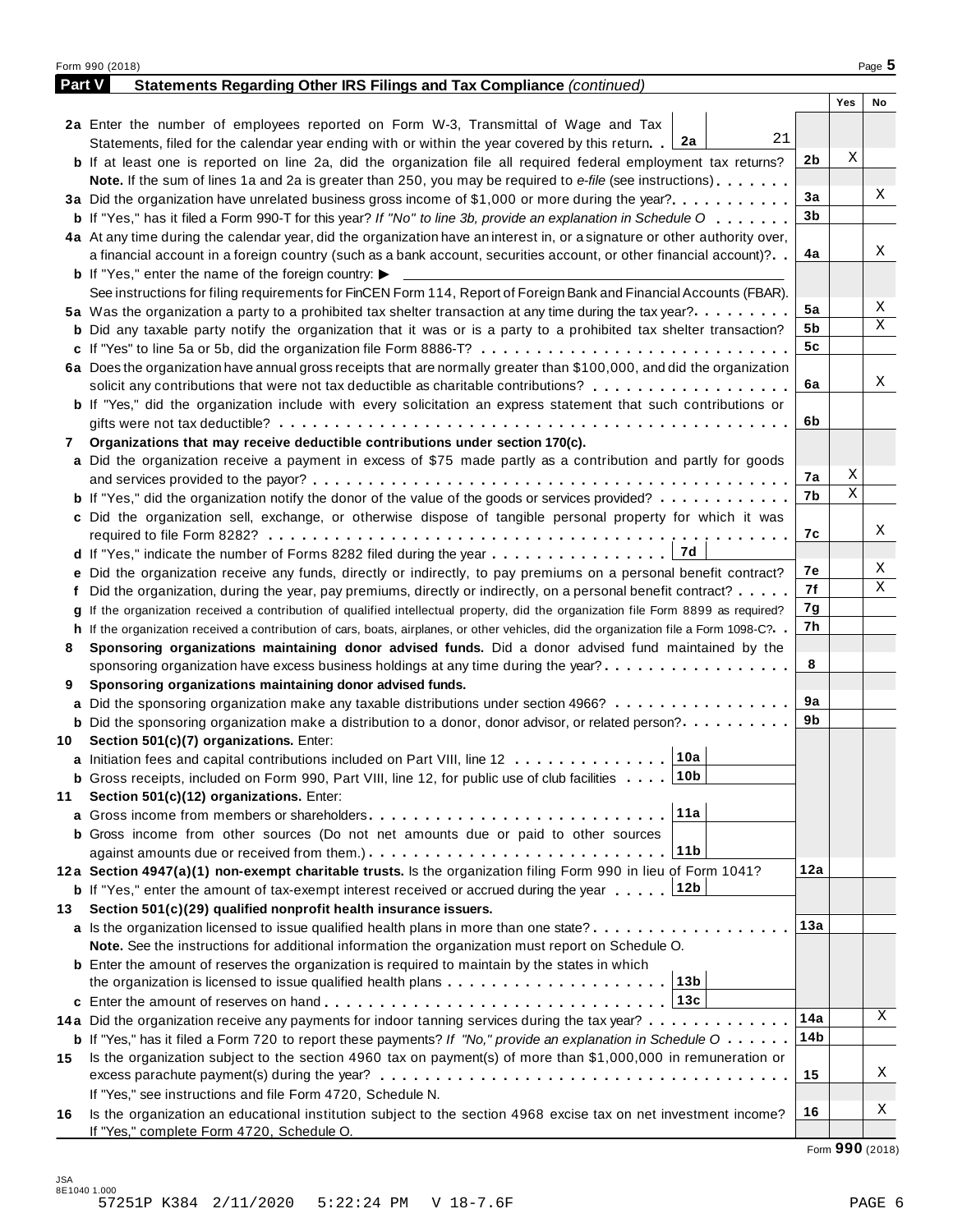|          | Form 990 (2018)                                                                                                                                                                      |                        |     | Page $6$ |
|----------|--------------------------------------------------------------------------------------------------------------------------------------------------------------------------------------|------------------------|-----|----------|
|          | Part VI<br>Governance, Management, and Disclosure For each "Yes" response to lines 2 through 7b below, and for a "No"                                                                |                        |     |          |
|          | response to line 8a, 8b, or 10b below, describe the circumstances, processes, or changes in Schedule O. See instructions.                                                            |                        |     | Χ        |
|          |                                                                                                                                                                                      |                        |     |          |
|          | <b>Section A. Governing Body and Management</b>                                                                                                                                      |                        | Yes | No       |
|          | 1a                                                                                                                                                                                   | 18                     |     |          |
|          | 1a Enter the number of voting members of the governing body at the end of the tax year<br>If there are material differences in voting rights among members of the governing body, or |                        |     |          |
|          | if the governing body delegated broad authority to an executive committee or similar                                                                                                 |                        |     |          |
|          | committee, explain in Schedule O.<br>1b<br>Enter the number of voting members included in line 1a, above, who are independent                                                        | 18                     |     |          |
| b<br>2   | Did any officer, director, trustee, or key employee have a family relationship or a business relationship with                                                                       |                        |     |          |
|          |                                                                                                                                                                                      | 2                      |     | Χ        |
| 3        | Did the organization delegate control over management duties customarily performed by or under the direct                                                                            |                        |     |          |
|          | supervision of officers, directors, or trustees, or key employees to a management company or other person?                                                                           | 3                      |     | Χ        |
| 4        | Did the organization make any significant changes to its governing documents since the prior Form 990 was filed?                                                                     | 4                      | Χ   |          |
| 5        | Did the organization become aware during the year of a significant diversion of the organization's assets?                                                                           | 5                      |     | Χ        |
|          |                                                                                                                                                                                      | 6                      |     | Χ        |
| 6<br>7a  | Did the organization have members, stockholders, or other persons who had the power to elect or appoint                                                                              |                        |     |          |
|          |                                                                                                                                                                                      | 7a                     |     | Χ        |
| b        | Are any governance decisions of the organization reserved to (or subject to approval by) members,                                                                                    |                        |     |          |
|          |                                                                                                                                                                                      | 7b                     |     | Χ        |
| 8        | Did the organization contemporaneously document the meetings held or written actions undertaken during                                                                               |                        |     |          |
|          | the year by the following:                                                                                                                                                           |                        |     |          |
| a        |                                                                                                                                                                                      | 8а                     | X   |          |
| b        |                                                                                                                                                                                      | 8b                     | Χ   |          |
| 9        | Is there any officer, director, trustee, or key employee listed in Part VII, Section A, who cannot be reached at                                                                     |                        |     |          |
|          | the organization's mailing address? If "Yes," provide the names and addresses in Schedule O                                                                                          | 9                      |     | Χ        |
|          | Section B. Policies (This Section B requests information about policies not required by the Internal Revenue Code.)                                                                  |                        | Yes |          |
|          |                                                                                                                                                                                      |                        |     | No<br>Χ  |
| 10a      | Did the organization have local chapters, branches, or affiliates?                                                                                                                   | 10a                    |     |          |
| b        | If "Yes," did the organization have written policies and procedures governing the activities of such chapters,                                                                       |                        |     |          |
|          | affiliates, and branches to ensure their operations are consistent with the organization's exempt purposes?                                                                          | 10 <sub>b</sub><br>11a | Χ   |          |
| 11 a     | Has the organization provided a complete copy of this Form 990 to all members of its governing body before filing the form?                                                          |                        |     |          |
| b        | Describe in Schedule O the process, if any, used by the organization to review this Form 990.                                                                                        | 12a                    | X   |          |
| 12a      | Did the organization have a written conflict of interest policy? If "No," go to line 13                                                                                              |                        |     |          |
| b        | Were officers, directors, or trustees, and key employees required to disclose annually interests that could give                                                                     | 12 <sub>b</sub>        | X   |          |
|          |                                                                                                                                                                                      |                        |     |          |
|          | Did the organization regularly and consistently monitor and enforce compliance with the policy? If "Yes,                                                                             | 12c                    | X   |          |
|          | Did the organization have a written whistleblower policy?                                                                                                                            | 13                     | х   |          |
| 13       | Did the organization have a written document retention and destruction policy?                                                                                                       | 14                     | Χ   |          |
| 14<br>15 | Did the process for determining compensation of the following persons include a review and approval by                                                                               |                        |     |          |
|          | independent persons, comparability data, and contemporaneous substantiation of the deliberation and decision?                                                                        |                        |     |          |
| a        | The organization's CEO, Executive Director, or top management official                                                                                                               | 15a                    | Χ   |          |
| b        |                                                                                                                                                                                      | 15b                    |     | Χ        |
|          | If "Yes" to line 15a or 15b, describe the process in Schedule O (see instructions).                                                                                                  |                        |     |          |
|          | 16a Did the organization invest in, contribute assets to, or participate in a joint venture or similar arrangement                                                                   |                        |     |          |
|          |                                                                                                                                                                                      | 16a                    |     | Χ        |
|          | <b>b</b> If "Yes," did the organization follow a written policy or procedure requiring the organization to evaluate its                                                              |                        |     |          |
|          | participation in joint venture arrangements under applicable federal tax law, and take steps to safeguard the                                                                        |                        |     |          |
|          |                                                                                                                                                                                      | 16 <sub>b</sub>        |     |          |
|          | <b>Section C. Disclosure</b>                                                                                                                                                         |                        |     |          |
|          | List the states with which a copy of this Form 990 is required to be filed $\blacktriangleright \frac{MN}{N}$ .                                                                      |                        |     |          |
| 18       | Section 6104 requires an organization to make its Forms 1023 (1024 or 1024-A if applicable), 990, and 990-T (Section 501(c)                                                          |                        |     |          |
|          | (3)s only) available for public inspection. Indicate how you made these available. Check all that apply.                                                                             |                        |     |          |
|          | Χ<br>Own website<br>Another's website<br>$ X $ Upon request<br>Other (explain in Schedule O)                                                                                         |                        |     |          |
|          | Describe in Schedule O whether (and if so, how) the organization made its governing documents, conflict of interest policy, and                                                      |                        |     |          |
|          | financial statements available to the public during the tax year.                                                                                                                    |                        |     |          |
|          |                                                                                                                                                                                      |                        |     |          |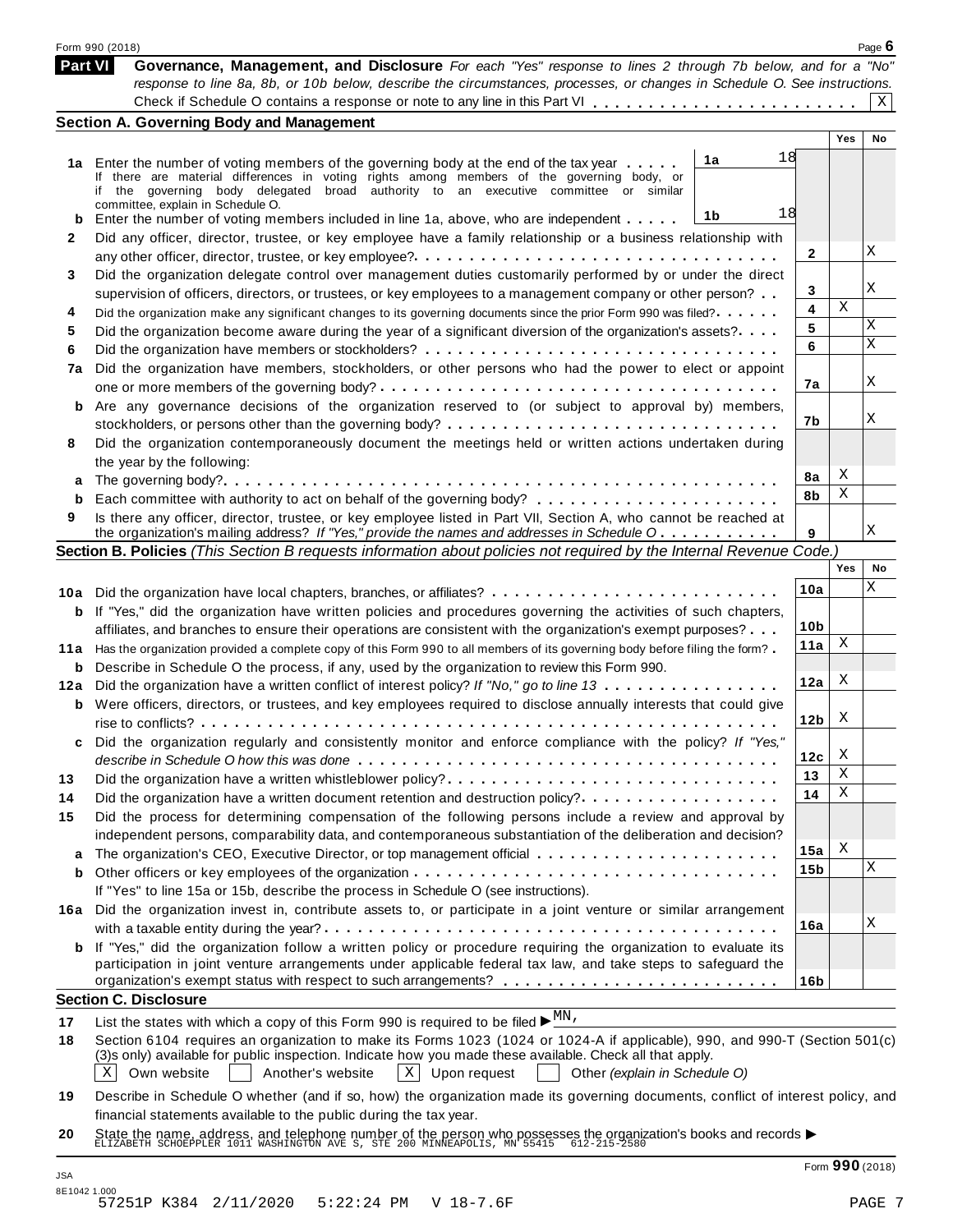| <b>Part VII</b> Compensation of Officers, Directors, Trustees, Key Employees, Highest Compensated Employees, and                  |  |  |  |  |  |
|-----------------------------------------------------------------------------------------------------------------------------------|--|--|--|--|--|
| <b>Independent Contractors</b>                                                                                                    |  |  |  |  |  |
|                                                                                                                                   |  |  |  |  |  |
| Section A. Officers, Directors, Trustees, Key Employees, and Highest Compensated Employees                                        |  |  |  |  |  |
| 1a Complete this table for all persons required to be listed. Report compensation for the calendar year ending with or within the |  |  |  |  |  |

**1a** Complete this table for all persons required to be listed. Report compensation for the calendar year ending with or within the organization's tax year.

anization's lax year.<br>● List all of the organization's **current** officers, directors, trustees (whether individuals or organizations), regardless of amount of<br>nnensation Enter -0- in columns (D) (E) and (E) if no compensa compensation. Enter -0- in columns (D), (E), and (F) if no compensation was paid.

• List all of the organization's **current** key employees, if any. See instructions for definition of "key employee."<br>● List the experientials five expect highest expressed explores (other than an efficer director of

**Example in the organization's current** key employees, if any. See instructions for definition of key employee.<br>• List the organization's five **current** highest compensated employees (other than an officer, director, trust who received reportable compensation (Box 5 of Form W-2 and/or Box 7 of Form 1099-MISC) of more than \$100,000 from the

organization and any related organizations.<br>• List all of the organization's **former** officers, key employees, and highest compensated employees who received more than<br>\$1.00.000 of reportable componention from the erganiza \$100,000 of reportable compensation from the organization and any related organizations.

% List all of the organization's **former directors or trustees** that received, in the capacity as a former director or trustee of the organization, more than \$10,000 of reportable compensation from the organization and any related organizations.

List persons in the following order: individual trustees or directors; institutional trustees; officers; key employees; highest compensated employees; and former such persons.

┰

Τ

Check this box if neither the organization nor any related organization compensated any current officer, director, or trustee.

Т

| (A)<br>Name and Title    | (B)<br>Average<br>hours per<br>week (list an <sup>,</sup><br>hours for<br>related |                                     |                       | Officer | (C)<br>Position | (do not check more than one<br>box, unless person is both an<br>officer and a director/trustee) | Former | (D)<br>Reportable<br>compensation<br>from<br>the<br>organization | (E)<br>Reportable<br>compensation from<br>related<br>organizations<br>(W-2/1099-MISC) | (F)<br>Estimated<br>amount of<br>other<br>compensation<br>from the |
|--------------------------|-----------------------------------------------------------------------------------|-------------------------------------|-----------------------|---------|-----------------|-------------------------------------------------------------------------------------------------|--------|------------------------------------------------------------------|---------------------------------------------------------------------------------------|--------------------------------------------------------------------|
|                          | organizations<br>below dotted<br>line)                                            | Individual trustee<br>  or director | Institutional trustee |         | Key employee    | Highest compensated<br>employee                                                                 |        | (W-2/1099-MISC)                                                  |                                                                                       | organization<br>and related<br>organizations                       |
| (1) ERIC ROBERTS         | 3.00                                                                              |                                     |                       |         |                 |                                                                                                 |        |                                                                  |                                                                                       |                                                                    |
| DIRECTOR, TREASURER      | 0.                                                                                | X                                   |                       | Χ       |                 |                                                                                                 |        | 0.                                                               | 0.                                                                                    | 0.                                                                 |
| (2) MARGE BARRETT        | 3.00                                                                              |                                     |                       |         |                 |                                                                                                 |        |                                                                  |                                                                                       |                                                                    |
| <b>DIRECTOR</b>          | 0.                                                                                | Χ                                   |                       |         |                 |                                                                                                 |        | 338                                                              | $0$ .                                                                                 | $\mathsf 0$ .                                                      |
| (3) JEFF ONDICH          | 3.00                                                                              |                                     |                       |         |                 |                                                                                                 |        |                                                                  |                                                                                       |                                                                    |
| <b>DIRECTOR</b>          | $0$ .                                                                             | Χ                                   |                       |         |                 |                                                                                                 |        | $\mathsf{O}$ .                                                   | $0$ .                                                                                 | $\mathsf 0$ .                                                      |
| (4) ANIKA FAJARDO        | 3.00                                                                              |                                     |                       |         |                 |                                                                                                 |        |                                                                  |                                                                                       |                                                                    |
| DIRECTOR, SECRETARY      | 0.                                                                                | Χ                                   |                       | Χ       |                 |                                                                                                 |        | 3,533.                                                           | 0.                                                                                    | $\mathsf 0$ .                                                      |
| $(5)$ JACK EL-HAI        | 3.00                                                                              |                                     |                       |         |                 |                                                                                                 |        |                                                                  |                                                                                       |                                                                    |
| DIRECTOR, CHAIR          | 0.                                                                                | X                                   |                       | Х       |                 |                                                                                                 |        | 0.                                                               | $\boldsymbol{0}$ .                                                                    | $\mathsf 0$ .                                                      |
| (6) CYNTHIA GEHRIG       | 3.00                                                                              |                                     |                       |         |                 |                                                                                                 |        |                                                                  |                                                                                       |                                                                    |
| <b>DIRECTOR</b>          | 0.                                                                                | Χ                                   |                       |         |                 |                                                                                                 |        | $\mathsf{O}$ .                                                   | $0$ .                                                                                 | 0.                                                                 |
| (7) KATHY HADDAD         | 3.00                                                                              |                                     |                       |         |                 |                                                                                                 |        |                                                                  |                                                                                       |                                                                    |
| <b>DIRECTOR</b>          | 0.                                                                                | Χ                                   |                       |         |                 |                                                                                                 |        | 0.                                                               | 0.                                                                                    | 0.                                                                 |
| (8) MARLON JAMES         | 3.00                                                                              |                                     |                       |         |                 |                                                                                                 |        |                                                                  |                                                                                       |                                                                    |
| <b>DIRECTOR</b>          | 0.                                                                                | Χ                                   |                       |         |                 |                                                                                                 |        | 375                                                              | 0.                                                                                    | 0.                                                                 |
| (9) SARAH OLSON          | 3.00                                                                              |                                     |                       |         |                 |                                                                                                 |        |                                                                  |                                                                                       |                                                                    |
| <b>DIRECTOR</b>          | $0$ .                                                                             | Χ                                   |                       |         |                 |                                                                                                 |        | $\mathsf{O}$                                                     | $0$ .                                                                                 | $\mathsf 0$ .                                                      |
| (10) JOHN SCHENK         | 3.00                                                                              |                                     |                       |         |                 |                                                                                                 |        |                                                                  |                                                                                       |                                                                    |
| <b>DIRECTOR</b>          | 0.                                                                                | Χ                                   |                       |         |                 |                                                                                                 |        | 0.                                                               | 0.                                                                                    | $0$ .                                                              |
| (11) ELIZABETH SCHOTT    | 3.00                                                                              |                                     |                       |         |                 |                                                                                                 |        |                                                                  |                                                                                       |                                                                    |
| <b>DIRECTOR</b>          | $0$ .                                                                             | Χ                                   |                       |         |                 |                                                                                                 |        | $0$ .                                                            | $0$ .                                                                                 | 0.                                                                 |
| (12) ROSEMARIE NDUPUECHI | 3.00                                                                              |                                     |                       |         |                 |                                                                                                 |        |                                                                  |                                                                                       |                                                                    |
| <b>DIRECTOR</b>          | 0.                                                                                | Χ                                   |                       |         |                 |                                                                                                 |        | 0.                                                               | 0.                                                                                    | 0.                                                                 |
| (13) JON AUSTIN          | 3.00                                                                              |                                     |                       |         |                 |                                                                                                 |        |                                                                  |                                                                                       |                                                                    |
| <b>DIRECTOR</b>          | $\mathsf 0$ .                                                                     | Χ                                   |                       |         |                 |                                                                                                 |        | $0\,$ .                                                          | $0$ .                                                                                 | 0.                                                                 |
| (14) KARLYN COLEMAN      | 3.00                                                                              |                                     |                       |         |                 |                                                                                                 |        |                                                                  |                                                                                       |                                                                    |
| <b>DIRECTOR</b>          | 0.                                                                                | Χ                                   |                       |         |                 |                                                                                                 |        | 0.                                                               | 0.                                                                                    | $0$ .                                                              |

JSA Form **990** (2018)

8E1041 1.000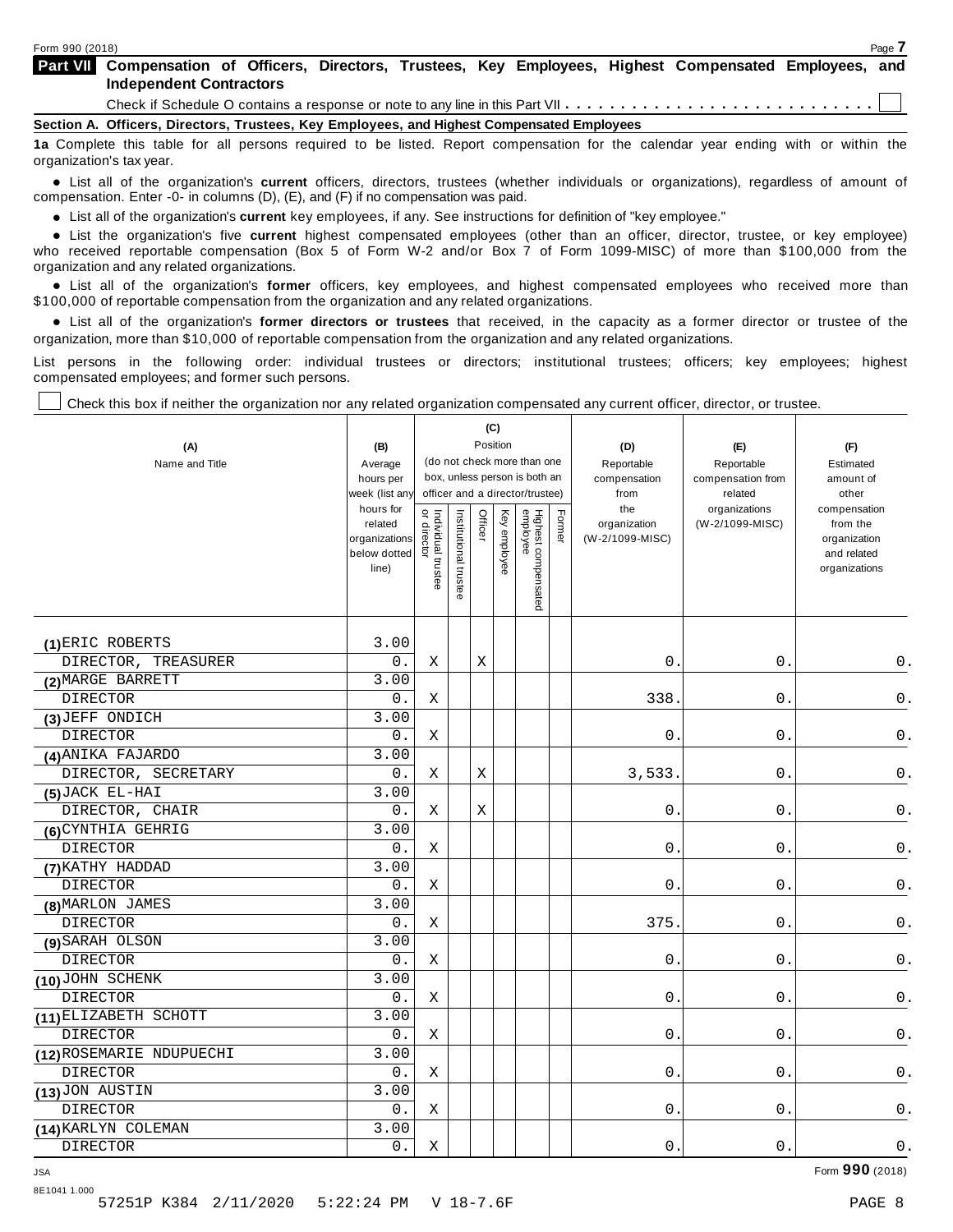| Reportable<br>Reportable<br>Name and title<br>Position<br>Estimated<br>Average<br>(do not check more than one<br>compensation<br>compensation from<br>amount of<br>hours per<br>box, unless person is both an<br>other<br>week (list any<br>from<br>related<br>officer and a director/trustee)<br>compensation<br>hours for<br>organizations<br>the<br>  Individual trustee<br>  or director<br>Highest compensated<br>employee<br>Institutional trustee<br>Officer<br>Key employee<br>Former<br>from the<br>related<br>(W-2/1099-MISC)<br>organization<br>organization<br>organizations<br>(W-2/1099-MISC)<br>and related<br>below dotted<br>organizations<br>line)<br>15) DAWN FREDERICK<br>3.00<br><b>DIRECTOR</b><br>0.<br>$0$ .<br>0<br>Χ<br>(16) MIKE MEYER<br>3.00<br><b>DIRECTOR</b><br>$0$ .<br>0.<br>0<br>Χ<br>(17) NATHAN PEREZ<br>3.00<br>DIRECTOR, VICE CHAIR<br>$0$ .<br>Χ<br>0.<br>0<br>Χ<br>$\overline{3.00}$<br>(18) TONG PHAM<br><b>DIRECTOR</b><br>0.<br>Χ<br>0.<br>0<br>(19) ELIZABETH SCHOEPPLER<br>40.00<br>MANAGING DIRECTOR/OFFICER<br>0.<br>79,954.<br>0.<br>Χ<br>20) BRITT UDESEN<br>40.00<br>EXECUTIVE & ARTISTIC DIRECTOR<br>0.<br>93,873.<br>0.<br>Χ<br>4,246.<br>$\mathbf 0$ .<br>1b Sub-total<br>173,827.<br>0.<br>c Total from continuation sheets to Part VII, Section A<br>178,073.<br>0<br>▶<br>2 Total number of individuals (including but not limited to those listed above) who received more than \$100,000 of<br>reportable compensation from the organization $\blacktriangleright$<br>$0$ . | (A) | (B) |  | (C) |  | (D) | (E) | (F)        |
|----------------------------------------------------------------------------------------------------------------------------------------------------------------------------------------------------------------------------------------------------------------------------------------------------------------------------------------------------------------------------------------------------------------------------------------------------------------------------------------------------------------------------------------------------------------------------------------------------------------------------------------------------------------------------------------------------------------------------------------------------------------------------------------------------------------------------------------------------------------------------------------------------------------------------------------------------------------------------------------------------------------------------------------------------------------------------------------------------------------------------------------------------------------------------------------------------------------------------------------------------------------------------------------------------------------------------------------------------------------------------------------------------------------------------------------------------------------------------------------------------------------------------------------|-----|-----|--|-----|--|-----|-----|------------|
|                                                                                                                                                                                                                                                                                                                                                                                                                                                                                                                                                                                                                                                                                                                                                                                                                                                                                                                                                                                                                                                                                                                                                                                                                                                                                                                                                                                                                                                                                                                                        |     |     |  |     |  |     |     |            |
|                                                                                                                                                                                                                                                                                                                                                                                                                                                                                                                                                                                                                                                                                                                                                                                                                                                                                                                                                                                                                                                                                                                                                                                                                                                                                                                                                                                                                                                                                                                                        |     |     |  |     |  |     |     |            |
|                                                                                                                                                                                                                                                                                                                                                                                                                                                                                                                                                                                                                                                                                                                                                                                                                                                                                                                                                                                                                                                                                                                                                                                                                                                                                                                                                                                                                                                                                                                                        |     |     |  |     |  |     |     | 0.         |
|                                                                                                                                                                                                                                                                                                                                                                                                                                                                                                                                                                                                                                                                                                                                                                                                                                                                                                                                                                                                                                                                                                                                                                                                                                                                                                                                                                                                                                                                                                                                        |     |     |  |     |  |     |     |            |
|                                                                                                                                                                                                                                                                                                                                                                                                                                                                                                                                                                                                                                                                                                                                                                                                                                                                                                                                                                                                                                                                                                                                                                                                                                                                                                                                                                                                                                                                                                                                        |     |     |  |     |  |     |     | 0.         |
|                                                                                                                                                                                                                                                                                                                                                                                                                                                                                                                                                                                                                                                                                                                                                                                                                                                                                                                                                                                                                                                                                                                                                                                                                                                                                                                                                                                                                                                                                                                                        |     |     |  |     |  |     |     |            |
|                                                                                                                                                                                                                                                                                                                                                                                                                                                                                                                                                                                                                                                                                                                                                                                                                                                                                                                                                                                                                                                                                                                                                                                                                                                                                                                                                                                                                                                                                                                                        |     |     |  |     |  |     |     | 0.         |
|                                                                                                                                                                                                                                                                                                                                                                                                                                                                                                                                                                                                                                                                                                                                                                                                                                                                                                                                                                                                                                                                                                                                                                                                                                                                                                                                                                                                                                                                                                                                        |     |     |  |     |  |     |     | 0.         |
|                                                                                                                                                                                                                                                                                                                                                                                                                                                                                                                                                                                                                                                                                                                                                                                                                                                                                                                                                                                                                                                                                                                                                                                                                                                                                                                                                                                                                                                                                                                                        |     |     |  |     |  |     |     | 9,991.     |
|                                                                                                                                                                                                                                                                                                                                                                                                                                                                                                                                                                                                                                                                                                                                                                                                                                                                                                                                                                                                                                                                                                                                                                                                                                                                                                                                                                                                                                                                                                                                        |     |     |  |     |  |     |     | 2,700.     |
|                                                                                                                                                                                                                                                                                                                                                                                                                                                                                                                                                                                                                                                                                                                                                                                                                                                                                                                                                                                                                                                                                                                                                                                                                                                                                                                                                                                                                                                                                                                                        |     |     |  |     |  |     |     |            |
|                                                                                                                                                                                                                                                                                                                                                                                                                                                                                                                                                                                                                                                                                                                                                                                                                                                                                                                                                                                                                                                                                                                                                                                                                                                                                                                                                                                                                                                                                                                                        |     |     |  |     |  |     |     |            |
|                                                                                                                                                                                                                                                                                                                                                                                                                                                                                                                                                                                                                                                                                                                                                                                                                                                                                                                                                                                                                                                                                                                                                                                                                                                                                                                                                                                                                                                                                                                                        |     |     |  |     |  |     |     |            |
|                                                                                                                                                                                                                                                                                                                                                                                                                                                                                                                                                                                                                                                                                                                                                                                                                                                                                                                                                                                                                                                                                                                                                                                                                                                                                                                                                                                                                                                                                                                                        |     |     |  |     |  |     |     | 0.         |
|                                                                                                                                                                                                                                                                                                                                                                                                                                                                                                                                                                                                                                                                                                                                                                                                                                                                                                                                                                                                                                                                                                                                                                                                                                                                                                                                                                                                                                                                                                                                        |     |     |  |     |  |     |     | 12,691.    |
|                                                                                                                                                                                                                                                                                                                                                                                                                                                                                                                                                                                                                                                                                                                                                                                                                                                                                                                                                                                                                                                                                                                                                                                                                                                                                                                                                                                                                                                                                                                                        |     |     |  |     |  |     |     | 12,691.    |
|                                                                                                                                                                                                                                                                                                                                                                                                                                                                                                                                                                                                                                                                                                                                                                                                                                                                                                                                                                                                                                                                                                                                                                                                                                                                                                                                                                                                                                                                                                                                        |     |     |  |     |  |     |     |            |
|                                                                                                                                                                                                                                                                                                                                                                                                                                                                                                                                                                                                                                                                                                                                                                                                                                                                                                                                                                                                                                                                                                                                                                                                                                                                                                                                                                                                                                                                                                                                        |     |     |  |     |  |     |     | Yes<br>No. |
| Did the organization list any former officer, director, or trustee, key employee, or highest compensated<br>3<br>employee on line 1a? If "Yes," complete Schedule J for such individual<br>3                                                                                                                                                                                                                                                                                                                                                                                                                                                                                                                                                                                                                                                                                                                                                                                                                                                                                                                                                                                                                                                                                                                                                                                                                                                                                                                                           |     |     |  |     |  |     |     | X          |
| 4 For any individual listed on line 1a, is the sum of reportable compensation and other compensation from the<br>organization and related organizations greater than \$150,000? If "Yes," complete Schedule J for such                                                                                                                                                                                                                                                                                                                                                                                                                                                                                                                                                                                                                                                                                                                                                                                                                                                                                                                                                                                                                                                                                                                                                                                                                                                                                                                 |     |     |  |     |  |     |     |            |
| 4                                                                                                                                                                                                                                                                                                                                                                                                                                                                                                                                                                                                                                                                                                                                                                                                                                                                                                                                                                                                                                                                                                                                                                                                                                                                                                                                                                                                                                                                                                                                      |     |     |  |     |  |     |     | Χ          |
| Did any person listed on line 1a receive or accrue compensation from any unrelated organization or individual<br>5.<br>for services rendered to the organization? If "Yes," complete Schedule J for such person<br>5                                                                                                                                                                                                                                                                                                                                                                                                                                                                                                                                                                                                                                                                                                                                                                                                                                                                                                                                                                                                                                                                                                                                                                                                                                                                                                                   |     |     |  |     |  |     |     | Χ          |

compensation from the organization. Report compensation for the calendar year ending with or within the organization's tax year.

|     | (A)<br>Name and business address                                                                                                                                                            | (B)<br>Description of services | (C)<br>Compensation |
|-----|---------------------------------------------------------------------------------------------------------------------------------------------------------------------------------------------|--------------------------------|---------------------|
|     |                                                                                                                                                                                             |                                |                     |
|     |                                                                                                                                                                                             |                                |                     |
|     |                                                                                                                                                                                             |                                |                     |
|     |                                                                                                                                                                                             |                                |                     |
|     |                                                                                                                                                                                             |                                |                     |
|     | 2 Total number of independent contractors (including but not limited to those listed above) who received<br>more than \$100,000 in compensation from the organization $\blacktriangleright$ |                                |                     |
| 10A |                                                                                                                                                                                             |                                | $\sim$              |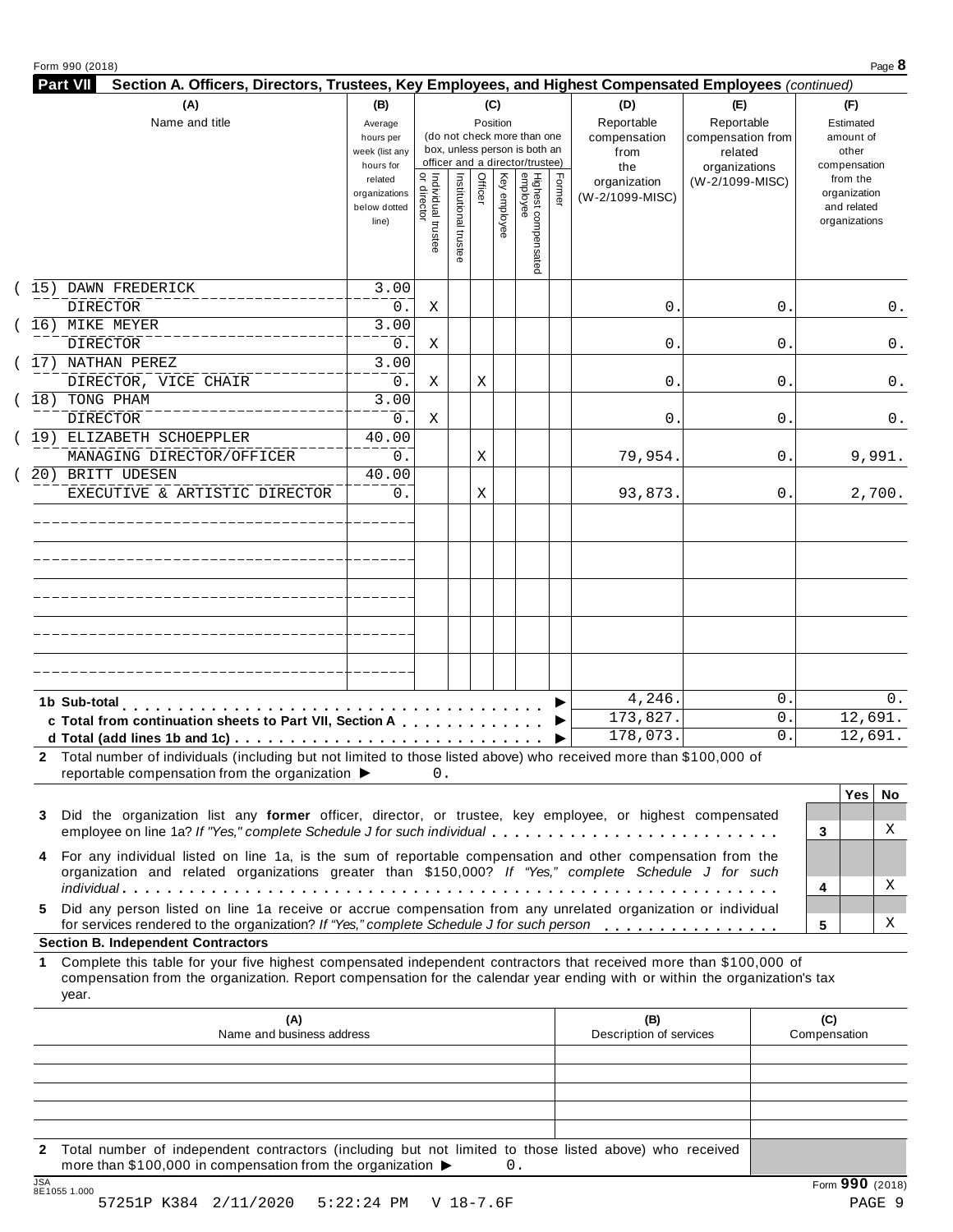| Form 990 (2018) | Page $\sim$ |
|-----------------|-------------|
|                 |             |

|                                                                  | Part VIII   | <b>Statement of Revenue</b>                                                                                                                                                                                                                            |                           |                      |                      |                                                    |                                         |                                                                  |
|------------------------------------------------------------------|-------------|--------------------------------------------------------------------------------------------------------------------------------------------------------------------------------------------------------------------------------------------------------|---------------------------|----------------------|----------------------|----------------------------------------------------|-----------------------------------------|------------------------------------------------------------------|
|                                                                  |             | Check if Schedule O contains a response or note to any line in this Part VIII                                                                                                                                                                          |                           |                      |                      |                                                    |                                         | Χ                                                                |
|                                                                  |             |                                                                                                                                                                                                                                                        |                           |                      | (A)<br>Total revenue | (B)<br>Related or<br>exempt<br>function<br>revenue | (C)<br>Unrelated<br>business<br>revenue | (D)<br>Revenue<br>excluded from tax<br>under sections<br>512-514 |
|                                                                  | 1a          | Federated campaigns                                                                                                                                                                                                                                    | 1a                        |                      |                      |                                                    |                                         |                                                                  |
|                                                                  | b           | Membership dues                                                                                                                                                                                                                                        | 1 b                       |                      |                      |                                                    |                                         |                                                                  |
|                                                                  | c           | Fundraising events <b>Fundraising</b>                                                                                                                                                                                                                  | 1c                        | 6,000.               |                      |                                                    |                                         |                                                                  |
|                                                                  | d           | Related organizations <b>contains</b> and <b>Related</b> organizations                                                                                                                                                                                 | 1d                        |                      |                      |                                                    |                                         |                                                                  |
|                                                                  | е           | Government grants (contributions)                                                                                                                                                                                                                      | 1е                        | 145,017.             |                      |                                                    |                                         |                                                                  |
|                                                                  | f           | All other contributions, gifts, grants,                                                                                                                                                                                                                |                           |                      |                      |                                                    |                                         |                                                                  |
|                                                                  |             | and similar amounts not included above                                                                                                                                                                                                                 | 1f                        | 1,445,619.           |                      |                                                    |                                         |                                                                  |
| <b>Contributions, Gifts, Grants</b><br>and Other Similar Amounts | g           | Noncash contributions included in lines 1a-1f: \$                                                                                                                                                                                                      |                           | 153,837.             |                      |                                                    |                                         |                                                                  |
|                                                                  | h           | Total. Add lines 1a-1f (a) a matrix and a matrix of Delta Delta Delta Delta Delta Delta Delta Delta Delta Delt                                                                                                                                         |                           |                      | 1,596,636.           |                                                    |                                         |                                                                  |
|                                                                  |             |                                                                                                                                                                                                                                                        |                           | <b>Business Code</b> |                      |                                                    |                                         |                                                                  |
|                                                                  | 2a          | ADMISSIONS                                                                                                                                                                                                                                             |                           | 611600               | 144,906.             | 144,906.                                           |                                         |                                                                  |
|                                                                  | b           | TUITION, COACHING & WORKSHOP                                                                                                                                                                                                                           |                           | 611600               | 742,275.             | 742,275.                                           |                                         |                                                                  |
|                                                                  | c           | COLLABORATION & SERVICE FEES                                                                                                                                                                                                                           |                           | 611600               | 27,438.              | 27,438.                                            |                                         |                                                                  |
| Program Service Revenue                                          | d           | RENTAL INCOME                                                                                                                                                                                                                                          |                           | 611600<br>611600     | 35,973.<br>27,377.   | 35,973.                                            |                                         |                                                                  |
|                                                                  | е           | EXHIBITOR FEES                                                                                                                                                                                                                                         |                           |                      |                      | 27,377.                                            |                                         |                                                                  |
|                                                                  | f           | All other program service revenue                                                                                                                                                                                                                      |                           |                      | 27,666.<br>1,005,635 | 27,666                                             |                                         |                                                                  |
|                                                                  | g           | Total. Add lines 2a-2f ▶                                                                                                                                                                                                                               |                           |                      |                      |                                                    |                                         |                                                                  |
|                                                                  | 3           | Investment<br>income<br>and other similar amounts). The same state of the same state of the state of the state of the state of the state of the state of the state of the state of the state of the state of the state of the state of the state of th | (including)<br>dividends, | interest,            | 147,019              |                                                    |                                         | 147,019.                                                         |
|                                                                  | 4           | Income from investment of tax-exempt bond proceeds $\blacksquare$                                                                                                                                                                                      |                           |                      | $\mathsf{0}$ .       |                                                    |                                         |                                                                  |
|                                                                  | 5           |                                                                                                                                                                                                                                                        |                           |                      | $\mathsf{O}\,$ .     |                                                    |                                         |                                                                  |
|                                                                  |             |                                                                                                                                                                                                                                                        | (i) Real                  | (ii) Personal        |                      |                                                    |                                         |                                                                  |
|                                                                  | 6a          | Gross rents <b>Container</b>                                                                                                                                                                                                                           |                           |                      |                      |                                                    |                                         |                                                                  |
|                                                                  | $\mathbf b$ | Less: rental expenses                                                                                                                                                                                                                                  |                           |                      |                      |                                                    |                                         |                                                                  |
|                                                                  | c           | Rental income or (loss)                                                                                                                                                                                                                                |                           |                      |                      |                                                    |                                         |                                                                  |
|                                                                  | d           | Net rental income or (loss) $\cdots$ $\cdots$ $\cdots$ $\cdots$ $\cdots$                                                                                                                                                                               |                           |                      | $\mathbb O$ .        |                                                    |                                         |                                                                  |
|                                                                  | 7a          | Gross amount from sales of                                                                                                                                                                                                                             | (i) Securities            | (ii) Other           |                      |                                                    |                                         |                                                                  |
|                                                                  |             | assets other than inventory                                                                                                                                                                                                                            | 147,210.                  | 0.                   |                      |                                                    |                                         |                                                                  |
|                                                                  | b           | Less: cost or other basis                                                                                                                                                                                                                              |                           |                      |                      |                                                    |                                         |                                                                  |
|                                                                  |             | and sales expenses                                                                                                                                                                                                                                     | 90,505.                   | 12,973.              |                      |                                                    |                                         |                                                                  |
|                                                                  | с           | Gain or (loss)                                                                                                                                                                                                                                         | 56,705.                   | $-12,973.$           |                      |                                                    |                                         |                                                                  |
|                                                                  | d           | Net gain or (loss) example and the set of the set of the set of the set of the set of the set of the set of the set of the set of the set of the set of the set of the set of the set of the set of the set of the set of the                          |                           |                      | 43,732.              |                                                    |                                         | 43,732.                                                          |
|                                                                  | 8а          | Gross income from fundraising                                                                                                                                                                                                                          |                           |                      |                      |                                                    |                                         |                                                                  |
|                                                                  |             | events (not including \$                                                                                                                                                                                                                               |                           |                      |                      |                                                    |                                         |                                                                  |
|                                                                  |             | of contributions reported on line 1c).                                                                                                                                                                                                                 |                           |                      |                      |                                                    |                                         |                                                                  |
| Other Revenue                                                    |             | See Part IV, line 18 and a set of the set of the set of the set of the set of the set of the set of the set of the set of the set of the set of the set of the set of the set of the set of the set of the set of the set of t                         |                           | 0.                   |                      |                                                    |                                         |                                                                  |
|                                                                  | b           | Less: direct expenses b                                                                                                                                                                                                                                |                           | 0.                   |                      |                                                    |                                         |                                                                  |
|                                                                  | c           | Net income or (loss) from fundraising events $\blacksquare$                                                                                                                                                                                            |                           |                      | $\mathbf{0}$ .       |                                                    |                                         |                                                                  |
|                                                                  | 9а          | Gross income from gaming activities.                                                                                                                                                                                                                   |                           |                      |                      |                                                    |                                         |                                                                  |
|                                                                  |             | See Part IV, line 19 $\ldots$ $\ldots$ $\ldots$ a                                                                                                                                                                                                      |                           | 0.<br>$\mathbf{0}$ . |                      |                                                    |                                         |                                                                  |
|                                                                  | b           | Less: direct expenses b                                                                                                                                                                                                                                |                           |                      | $\mathbf{0}$ .       |                                                    |                                         |                                                                  |
|                                                                  | с           | Net income or (loss) from gaming activities $\qquad \qquad \blacktriangleright$                                                                                                                                                                        |                           |                      |                      |                                                    |                                         |                                                                  |
|                                                                  | 10a         | Gross sales of inventory, less<br>returns and allowances entertainment as                                                                                                                                                                              |                           | 0.                   |                      |                                                    |                                         |                                                                  |
|                                                                  | b           | Less: cost of goods sold entitled and the set of goods sold<br>Net income or (loss) from sales of inventory                                                                                                                                            |                           | 0.<br>$\mathbf{b}$   | $\mathbf{0}$ .       |                                                    |                                         |                                                                  |
|                                                                  |             | Miscellaneous Revenue                                                                                                                                                                                                                                  |                           | <b>Business Code</b> |                      |                                                    |                                         |                                                                  |
|                                                                  | 11a         |                                                                                                                                                                                                                                                        |                           |                      |                      |                                                    |                                         |                                                                  |
|                                                                  | b           |                                                                                                                                                                                                                                                        |                           |                      |                      |                                                    |                                         |                                                                  |
|                                                                  | с           | the contract of the contract of the contract of the contract of the contract of                                                                                                                                                                        |                           |                      |                      |                                                    |                                         |                                                                  |
|                                                                  | d           | All other revenue entitled and the state of the state of the state of the state of the state of the state of the state of the state of the state of the state of the state of the state of the state of the state of the state                         |                           |                      | $\mathbf{0}$ .       |                                                    |                                         |                                                                  |
|                                                                  | е           |                                                                                                                                                                                                                                                        |                           |                      |                      |                                                    |                                         |                                                                  |
|                                                                  | 12          |                                                                                                                                                                                                                                                        |                           |                      | 2,793,022.           | 1,005,635.                                         |                                         | 190,751.                                                         |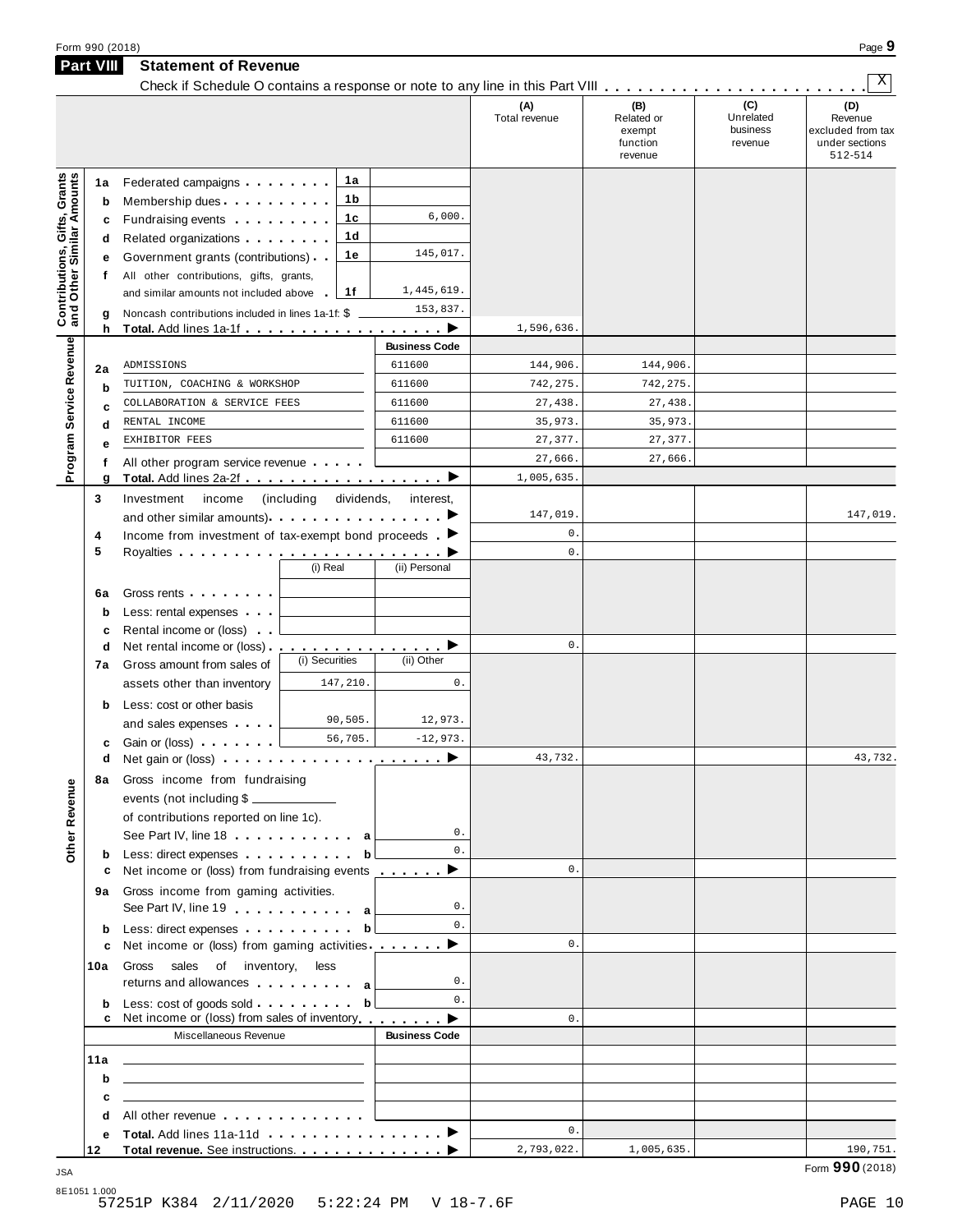**Part IX Statement of Functional Expenses**

|    | Section 501(c)(3) and 501(c)(4) organizations must complete all columns. All other organizations must complete column (A).                                                                                                                                                                                                                                                                                                                                       |                       |                                    |                                    |                         |
|----|------------------------------------------------------------------------------------------------------------------------------------------------------------------------------------------------------------------------------------------------------------------------------------------------------------------------------------------------------------------------------------------------------------------------------------------------------------------|-----------------------|------------------------------------|------------------------------------|-------------------------|
|    |                                                                                                                                                                                                                                                                                                                                                                                                                                                                  |                       |                                    |                                    | $\mathbf{x}$<br>(D)     |
|    | Do not include amounts reported on lines 6b, 7b,<br>8b, 9b, and 10b of Part VIII.                                                                                                                                                                                                                                                                                                                                                                                | (A)<br>Total expenses | (B)<br>Program service<br>expenses | Management and<br>general expenses | Fundraising<br>expenses |
|    | 1 Grants and other assistance to domestic organizations                                                                                                                                                                                                                                                                                                                                                                                                          |                       |                                    |                                    |                         |
|    | and domestic governments. See Part IV, line 21                                                                                                                                                                                                                                                                                                                                                                                                                   | 0                     |                                    |                                    |                         |
|    | 2 Grants and other assistance to domestic<br>individuals. See Part IV, line 22                                                                                                                                                                                                                                                                                                                                                                                   | 143,000.              | 143,000.                           |                                    |                         |
|    | 3 Grants and other assistance to foreign                                                                                                                                                                                                                                                                                                                                                                                                                         |                       |                                    |                                    |                         |
|    | organizations, foreign governments, and foreign                                                                                                                                                                                                                                                                                                                                                                                                                  |                       |                                    |                                    |                         |
|    | individuals. See Part IV, lines 15 and 16                                                                                                                                                                                                                                                                                                                                                                                                                        | 0<br>0                |                                    |                                    |                         |
|    | Benefits paid to or for members                                                                                                                                                                                                                                                                                                                                                                                                                                  |                       |                                    |                                    |                         |
|    | 5 Compensation of current officers, directors,<br>trustees, and key employees                                                                                                                                                                                                                                                                                                                                                                                    | 0                     |                                    |                                    |                         |
|    | 6 Compensation not included above, to disqualified                                                                                                                                                                                                                                                                                                                                                                                                               |                       |                                    |                                    |                         |
|    | persons (as defined under section 4958(f)(1)) and                                                                                                                                                                                                                                                                                                                                                                                                                |                       |                                    |                                    |                         |
|    | persons described in section 4958(c)(3)(B)                                                                                                                                                                                                                                                                                                                                                                                                                       | 0                     |                                    |                                    |                         |
|    | 7 Other salaries and wages <b>container and all the salar in the salar in the salar in the salar in the salar in the salar in the salar in the salar in the salar in the salar in the salar in the salar in the salar in the sal</b>                                                                                                                                                                                                                             | 904,125.              | 667,565.                           | 72,504.                            | 164,056.                |
|    | 8 Pension plan accruals and contributions (include<br>section 401(k) and 403(b) employer contributions)                                                                                                                                                                                                                                                                                                                                                          | 0                     |                                    |                                    |                         |
| 9  | Other employee benefits                                                                                                                                                                                                                                                                                                                                                                                                                                          | 141,099.              | 101,907.                           | 16,121.                            | 23,071.                 |
| 10 | Payroll taxes                                                                                                                                                                                                                                                                                                                                                                                                                                                    | 0                     |                                    |                                    |                         |
|    | 11 Fees for services (non-employees):                                                                                                                                                                                                                                                                                                                                                                                                                            |                       |                                    |                                    |                         |
|    | a Management                                                                                                                                                                                                                                                                                                                                                                                                                                                     | 0                     |                                    |                                    |                         |
|    |                                                                                                                                                                                                                                                                                                                                                                                                                                                                  | 0                     |                                    |                                    |                         |
|    | c Accounting entries and the control of the control of the control of the control of the control of the control of the control of the control of the control of the control of the control of the control of the control of th                                                                                                                                                                                                                                   | 94,974.               | 39,646.                            | 37,206.                            | 18,122.                 |
|    |                                                                                                                                                                                                                                                                                                                                                                                                                                                                  | 0                     |                                    |                                    |                         |
|    | e Professional fundraising services. See Part IV, line 17                                                                                                                                                                                                                                                                                                                                                                                                        | 43,460.               |                                    |                                    | 43,460.                 |
|    | f Investment management fees                                                                                                                                                                                                                                                                                                                                                                                                                                     | 12,708.               |                                    | 12,708.                            |                         |
|    | <b>g</b> Other. (If line 11g amount exceeds 10% of line 25, column                                                                                                                                                                                                                                                                                                                                                                                               | 104,913.              | 103,428.                           | 378.                               | 1,107.                  |
|    | (A) amount, list line 11g expenses on Schedule O.)                                                                                                                                                                                                                                                                                                                                                                                                               | 231,735.              | 230,716.                           |                                    | 1,019.                  |
| 13 | 12 Advertising and promotion                                                                                                                                                                                                                                                                                                                                                                                                                                     | 43,926.               | 26,611.                            | 1,964.                             | 15,351.                 |
| 14 | Office expenses example and the set of the set of the set of the set of the set of the set of the set of the set of the set of the set of the set of the set of the set of the set of the set of the set of the set of the set<br>Information technology experience in the set of the set of the set of the set of the set of the set of the set of the set of the set of the set of the set of the set of the set of the set of the set of the set of the set o | 79,452.               | 66,394.                            | 3,003.                             | 10,055.                 |
| 15 | Royalties experiences and a series are a series and a series are a series and a series are a series and a series and                                                                                                                                                                                                                                                                                                                                             | 0                     |                                    |                                    |                         |
|    | 16 Occupancy                                                                                                                                                                                                                                                                                                                                                                                                                                                     | 101,827.              | 85,392.                            | 4,196.                             | 12,239.                 |
|    | 17 Travel                                                                                                                                                                                                                                                                                                                                                                                                                                                        | 58,812.               | 58,310.                            | 10.                                | 492.                    |
| 18 | Payments of travel or entertainment expenses                                                                                                                                                                                                                                                                                                                                                                                                                     |                       |                                    |                                    |                         |
|    | for any federal, state, or local public officials                                                                                                                                                                                                                                                                                                                                                                                                                | 0                     |                                    |                                    |                         |
|    | 19 Conferences, conventions, and meetings                                                                                                                                                                                                                                                                                                                                                                                                                        | 0                     |                                    |                                    |                         |
| 20 | Interest $\ldots$ , $\ldots$ , $\ldots$ , $\ldots$ , $\ldots$ , $\ldots$ , $\ldots$                                                                                                                                                                                                                                                                                                                                                                              | 0                     |                                    |                                    |                         |
| 21 | Payments to affiliates experience and the set of the set of the set of the set of the set of the set of the set of the set of the set of the set of the set of the set of the set of the set of the set of the set of the set                                                                                                                                                                                                                                    | 0                     |                                    |                                    |                         |
| 22 | Depreciation, depletion, and amortization                                                                                                                                                                                                                                                                                                                                                                                                                        | 52,142.               | 40,259.                            | 3,029.                             | 8,854.                  |
| 23 | Insurance <b>in the set of the set of the set of the set of the set of the set of the set of the set of the set of the set of the set of the set of the set of the set of the set of the set of the set of the set of the set of</b>                                                                                                                                                                                                                             | 5,603.                | 4,739.                             | 220                                | 644.                    |
|    | 24 Other expenses. Itemize expenses not covered                                                                                                                                                                                                                                                                                                                                                                                                                  |                       |                                    |                                    |                         |
|    | above (List miscellaneous expenses in line 24e. If                                                                                                                                                                                                                                                                                                                                                                                                               |                       |                                    |                                    |                         |
|    | line 24e amount exceeds 10% of line 25, column<br>(A) amount, list line 24e expenses on Schedule O.)                                                                                                                                                                                                                                                                                                                                                             |                       |                                    |                                    |                         |
|    | <b>ARTIST PAY</b>                                                                                                                                                                                                                                                                                                                                                                                                                                                | 476,978.              | 476,478.                           |                                    | 500.                    |
|    | <b>BEVENT AND VIDEO PRODUCTION</b>                                                                                                                                                                                                                                                                                                                                                                                                                               | 119,971.              | 119,971.                           |                                    |                         |
|    | <b>CBANK AND TRANSACTION FEES</b>                                                                                                                                                                                                                                                                                                                                                                                                                                | 34,072.               | 28,746.                            | 66.                                | 5,260.                  |
|    | dHOSPITALITY, RECEPTIONS, MEE                                                                                                                                                                                                                                                                                                                                                                                                                                    | 26,000.               | 16,424.                            | 1,063.                             | 8,513.                  |
|    | <b>e</b> All other expenses                                                                                                                                                                                                                                                                                                                                                                                                                                      | 17,055.               | 11,419.                            | 2,934.                             | 2,702.                  |
|    | 25 Total functional expenses. Add lines 1 through 24e                                                                                                                                                                                                                                                                                                                                                                                                            | 2,691,852.            | 2,221,005.                         | 155,402.                           | 315,445.                |
| 26 | Joint costs. Complete this line only if the<br>organization reported in column (B) joint costs<br>from a combined educational campaign and                                                                                                                                                                                                                                                                                                                       |                       |                                    |                                    |                         |
|    | fundraising solicitation. Check here $\blacktriangleright$<br>if<br>following SOP 98-2 (ASC 958-720)                                                                                                                                                                                                                                                                                                                                                             | 0                     |                                    |                                    |                         |
|    |                                                                                                                                                                                                                                                                                                                                                                                                                                                                  |                       |                                    |                                    |                         |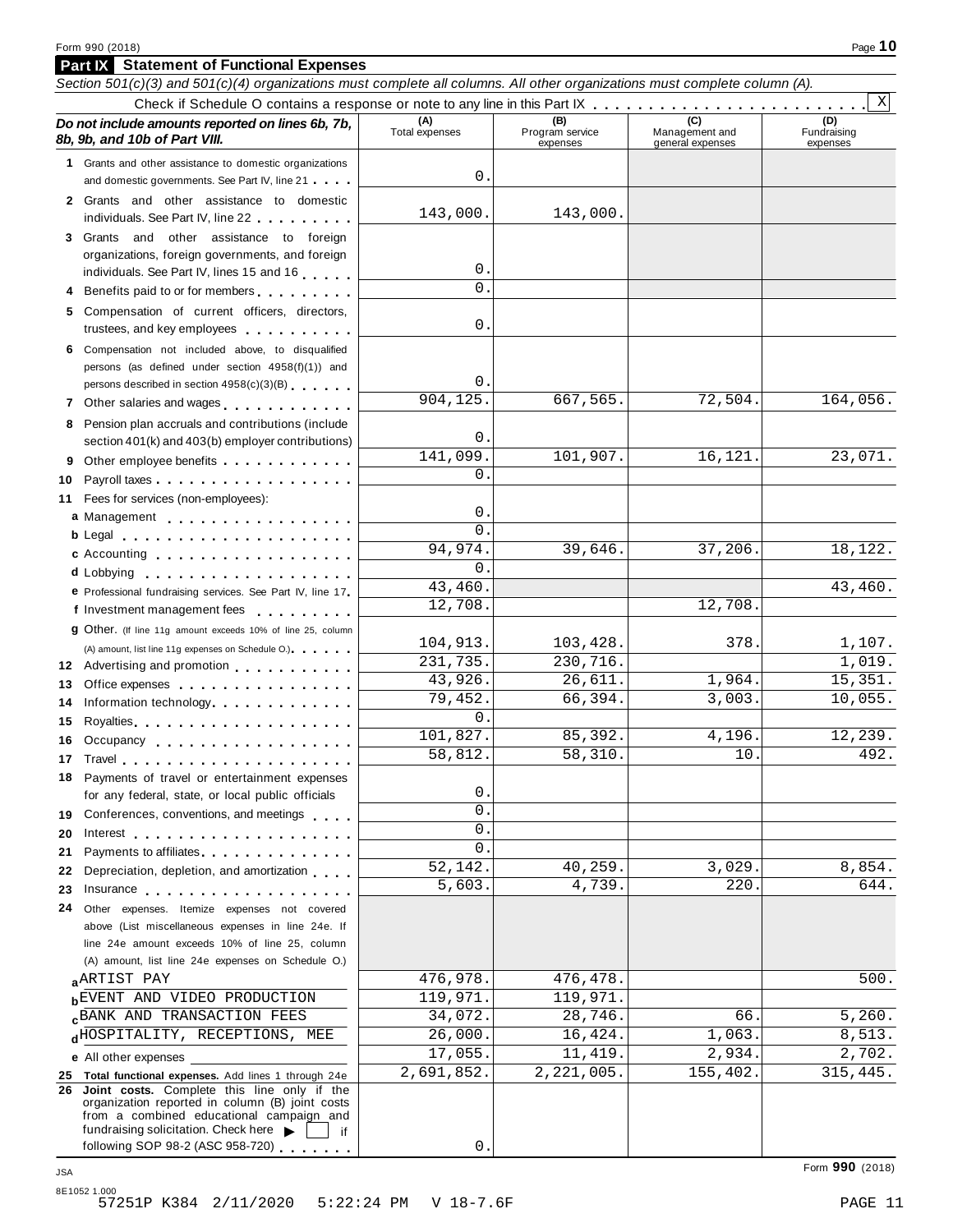Form <sup>990</sup> (2018) Page **11**

|                                             | Part X       | <b>Balance Sheet</b>                                                                                                                                                                                                                                                                                 |                          |                                  |                    |
|---------------------------------------------|--------------|------------------------------------------------------------------------------------------------------------------------------------------------------------------------------------------------------------------------------------------------------------------------------------------------------|--------------------------|----------------------------------|--------------------|
|                                             |              |                                                                                                                                                                                                                                                                                                      |                          |                                  | X                  |
|                                             |              |                                                                                                                                                                                                                                                                                                      | (A)<br>Beginning of year |                                  | (B)<br>End of year |
|                                             | 1            |                                                                                                                                                                                                                                                                                                      | 41, 472.                 | $\blacktriangleleft$             | 173,203.           |
|                                             | $\mathbf{2}$ |                                                                                                                                                                                                                                                                                                      | 1,090,362.               | $\overline{2}$                   | 587,349.           |
|                                             | 3            |                                                                                                                                                                                                                                                                                                      | 432,778.                 | $\mathbf{3}$                     | 676,680.           |
|                                             | 4            |                                                                                                                                                                                                                                                                                                      | 10,856.                  | $\overline{\mathbf{4}}$          | 40,979.            |
|                                             | 5            | Loans and other receivables from current and former officers, directors,                                                                                                                                                                                                                             |                          |                                  |                    |
|                                             |              | trustees, key employees, and highest compensated employees.                                                                                                                                                                                                                                          |                          |                                  |                    |
|                                             | 6            | Complete Part II of Schedule L<br>Loans and other receivables from other disqualified persons (as defined under section<br>4958(f)(1)), persons described in section 4958(c)(3)(B), and contributing employers<br>and sponsoring organizations of section 501(c)(9) voluntary employees' beneficiary | $0$ .<br>$0$ .           | $5\phantom{.0}$                  | 0.<br>0.           |
|                                             |              | organizations (see instructions). Complete Part II of Schedule L                                                                                                                                                                                                                                     | 0.                       | $6\phantom{1}$<br>$\overline{7}$ | $\overline{0}$ .   |
| ssets                                       | 7            |                                                                                                                                                                                                                                                                                                      | 0.                       | 8                                | 0.                 |
|                                             | 8            | Inventories for sale or use<br>Prepaid expenses and deferred charges ATCH 1.                                                                                                                                                                                                                         | 17,949.                  | 9                                | 17,715.            |
|                                             | 9            | 10a Land, buildings, and equipment: cost or                                                                                                                                                                                                                                                          |                          |                                  |                    |
|                                             |              | 559,352.<br>other basis. Complete Part VI of Schedule D   10a                                                                                                                                                                                                                                        |                          |                                  |                    |
|                                             |              | b Less: accumulated depreciation. 10b<br>$4\overline{54, 429}$ .                                                                                                                                                                                                                                     | $107,658.$ 10c           |                                  | 104,923.           |
|                                             | 11           |                                                                                                                                                                                                                                                                                                      | 3, 251, 307.             | 11                               | 3,195,902.         |
|                                             | 12           | Investments - other securities. See Part IV, line 11.                                                                                                                                                                                                                                                | 0.                       | 12                               | 0.                 |
|                                             | 13           | Investments - program-related. See Part IV, line 11                                                                                                                                                                                                                                                  | 0.                       | 13                               | 0.                 |
|                                             | 14           |                                                                                                                                                                                                                                                                                                      | 0.                       | 14                               | 0.                 |
|                                             | 15           |                                                                                                                                                                                                                                                                                                      | 3,777.                   | 15                               | 217,996.           |
|                                             | 16           | Total assets. Add lines 1 through 15 (must equal line 34)                                                                                                                                                                                                                                            | 4,956,159.               | 16                               | 5,014,747.         |
|                                             | 17           |                                                                                                                                                                                                                                                                                                      | 103,566.                 | 17                               | 64, 234.           |
|                                             | 18           |                                                                                                                                                                                                                                                                                                      | 50,000.                  | 18                               | 37,500.            |
|                                             | 19           |                                                                                                                                                                                                                                                                                                      | 170,549.                 | 19                               | 231,648.           |
|                                             | 20           |                                                                                                                                                                                                                                                                                                      | 0.                       | 20                               | 0.                 |
|                                             | 21           | Escrow or custodial account liability. Complete Part IV of Schedule D                                                                                                                                                                                                                                | $0$ .                    | 21                               | $0$ .              |
|                                             | 22           | Loans and other payables to current and former officers, directors,                                                                                                                                                                                                                                  |                          |                                  |                    |
| Liabilities                                 |              | trustees, key employees, highest compensated employees, and                                                                                                                                                                                                                                          |                          |                                  |                    |
|                                             |              | disqualified persons. Complete Part II of Schedule L.                                                                                                                                                                                                                                                | $0$ .                    | 22                               | 0.                 |
|                                             | 23           | Secured mortgages and notes payable to unrelated third parties                                                                                                                                                                                                                                       | 0.                       | 23                               | $\overline{0}$ .   |
|                                             | 24           |                                                                                                                                                                                                                                                                                                      | $0$ .                    | 24                               | 0.                 |
|                                             | 25           | Other liabilities (including federal income tax, payables to related third                                                                                                                                                                                                                           |                          |                                  |                    |
|                                             |              | parties, and other liabilities not included on lines 17-24). Complete Part X                                                                                                                                                                                                                         |                          |                                  |                    |
|                                             |              | of Schedule D                                                                                                                                                                                                                                                                                        | 0.                       | 25                               | 0.                 |
|                                             | 26           |                                                                                                                                                                                                                                                                                                      | 324, 115.                | 26                               | 333,382.           |
|                                             |              | $\mathbf X$<br>Organizations that follow SFAS 117 (ASC 958), check here ▶<br>and<br>complete lines 27 through 29, and lines 33 and 34.                                                                                                                                                               |                          |                                  |                    |
|                                             | 27           | Unrestricted net assets                                                                                                                                                                                                                                                                              | 300,924.                 | 27                               | 383,364.           |
|                                             | 28           |                                                                                                                                                                                                                                                                                                      | 1,786,901.               | 28                               | 1,753,382.         |
|                                             | 29           | Permanently restricted net assets                                                                                                                                                                                                                                                                    | 2,544,219.               | 29                               | 2,544,619.         |
| <b>Fund Balances</b><br>$\overline{\sigma}$ |              | Organizations that do not follow SFAS 117 (ASC 958), check here ▶<br>and<br>complete lines 30 through 34.                                                                                                                                                                                            |                          |                                  |                    |
|                                             | 30           |                                                                                                                                                                                                                                                                                                      |                          | 30                               |                    |
| <b>Net Assets</b>                           | 31           | Paid-in or capital surplus, or land, building, or equipment fund<br>                                                                                                                                                                                                                                 |                          | 31                               |                    |
|                                             | 32           | Retained earnings, endowment, accumulated income, or other funds                                                                                                                                                                                                                                     |                          | 32                               |                    |
|                                             | 33           |                                                                                                                                                                                                                                                                                                      | $\overline{4,632,044}$ . | 33                               | 4,681,365.         |
|                                             | 34           | Total liabilities and net assets/fund balances                                                                                                                                                                                                                                                       | 4,956,159.               | 34                               | 5,014,747.         |

Form **990** (2018)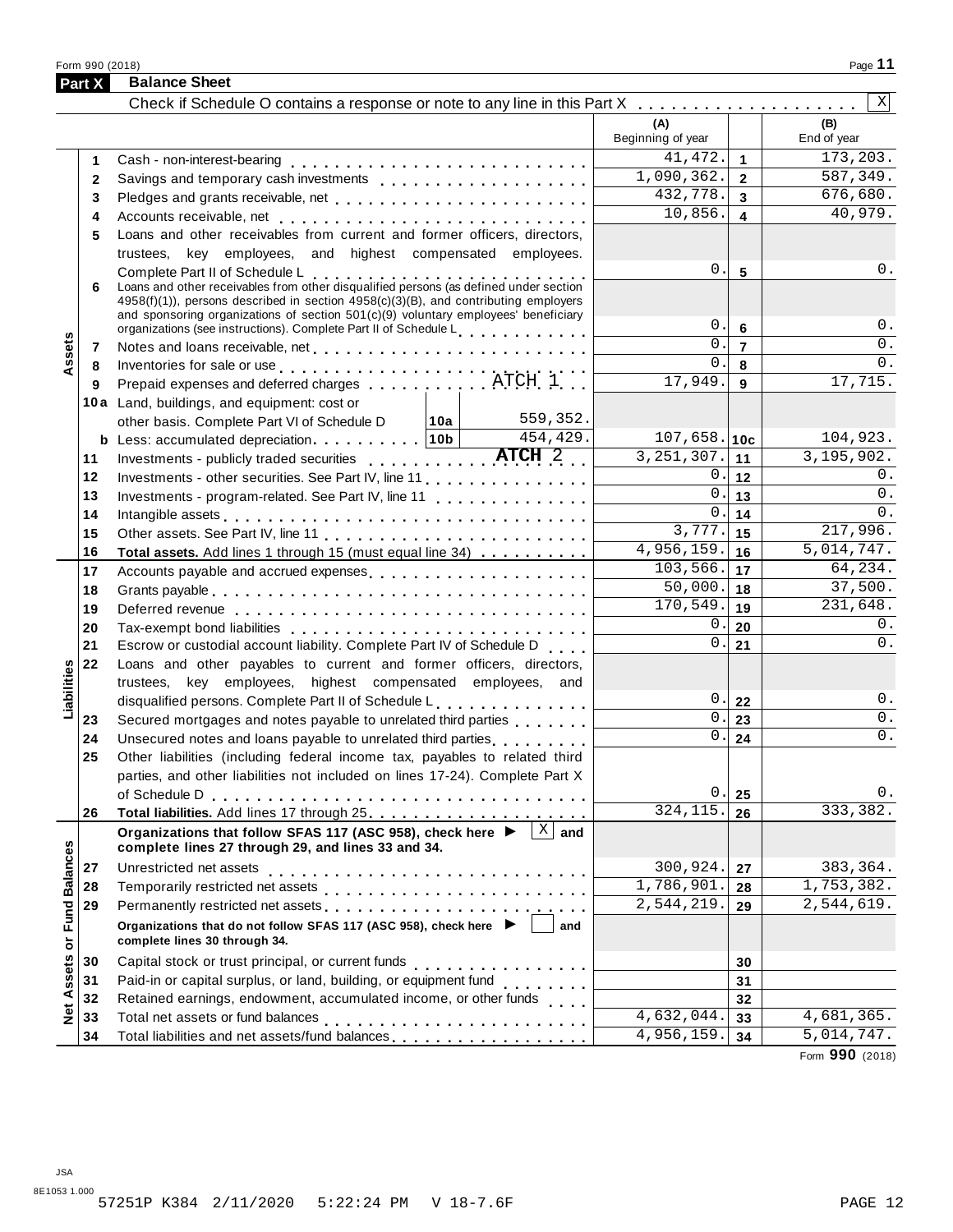|                | Form 990 (2018)                                                                                                       |                         |                |                 | Page 12 |
|----------------|-----------------------------------------------------------------------------------------------------------------------|-------------------------|----------------|-----------------|---------|
| <b>Part XI</b> | <b>Reconciliation of Net Assets</b>                                                                                   |                         |                |                 |         |
|                |                                                                                                                       |                         |                |                 |         |
| 1              | Total revenue (must equal Part VIII, column (A), line 12)                                                             | $\mathbf{1}$            |                | 2,793,022.      |         |
| 2              | Total expenses (must equal Part IX, column (A), line 25)                                                              | $\mathbf{2}$            |                | 2,691,852.      |         |
| 3              | Revenue less expenses. Subtract line 2 from line 1                                                                    | 3                       |                | 101,170.        |         |
| 4              | Net assets or fund balances at beginning of year (must equal Part X, line 33, column (A))                             | $\overline{\mathbf{4}}$ |                | 4,632,044.      |         |
| 5              |                                                                                                                       | 5                       |                | $-122, 311.$    |         |
| 6              |                                                                                                                       | 6                       |                |                 | 0.      |
| 7              |                                                                                                                       | $\overline{7}$          |                |                 | 0.      |
| 8              |                                                                                                                       | 8                       |                | 70,462.         |         |
| 9              | Other changes in net assets or fund balances (explain in Schedule O)                                                  | 9                       |                |                 | $0$ .   |
| 10             | Net assets or fund balances at end of year. Combine lines 3 through 9 (must equal Part X, line                        |                         |                |                 |         |
|                |                                                                                                                       | 10                      |                | 4,681,365.      |         |
| Part XII       | <b>Financial Statements and Reporting</b>                                                                             |                         |                |                 |         |
|                |                                                                                                                       |                         |                |                 |         |
|                |                                                                                                                       |                         |                | Yes             | No      |
| 1.             | $\overline{X}$ Accrual<br>Accounting method used to prepare the Form 990:     Cash<br>Other                           |                         |                |                 |         |
|                | If the organization changed its method of accounting from a prior year or checked "Other," explain in                 |                         |                |                 |         |
|                | Schedule O.                                                                                                           |                         |                |                 |         |
|                | 2a Were the organization's financial statements compiled or reviewed by an independent accountant?                    |                         | 2a             |                 | X       |
|                | If "Yes," check a box below to indicate whether the financial statements for the year were compiled or                |                         |                |                 |         |
|                | reviewed on a separate basis, consolidated basis, or both:                                                            |                         |                |                 |         |
|                | Separate basis<br>Consolidated basis<br>Both consolidated and separate basis                                          |                         |                |                 |         |
|                | <b>b</b> Were the organization's financial statements audited by an independent accountant?                           |                         | 2 <sub>b</sub> | Χ               |         |
|                | If "Yes," check a box below to indicate whether the financial statements for the year were audited on a               |                         |                |                 |         |
|                | separate basis, consolidated basis, or both:                                                                          |                         |                |                 |         |
|                | $X$ Separate basis<br>Consolidated basis<br>Both consolidated and separate basis                                      |                         |                |                 |         |
|                | c If "Yes" to line 2a or 2b, does the organization have a committee that assumes responsibility for oversight         |                         |                |                 |         |
|                | of the audit, review, or compilation of its financial statements and selection of an independent accountant?          |                         | 2 <sub>c</sub> | Χ               |         |
|                | If the organization changed either its oversight process or selection process during the tax year, explain in         |                         |                |                 |         |
|                | Schedule O.                                                                                                           |                         |                |                 |         |
|                | 3a As a result of a federal award, was the organization required to undergo an audit or audits as set forth in        |                         |                |                 |         |
|                |                                                                                                                       |                         | 3a             |                 | X       |
|                | <b>b</b> If "Yes," did the organization undergo the required audit or audits? If the organization did not undergo the |                         |                |                 |         |
|                | required audit or audits, explain why in Schedule O and describe any steps taken to undergo such audits.              |                         | 3 <sub>b</sub> |                 |         |
|                |                                                                                                                       |                         |                | Form 990 (2018) |         |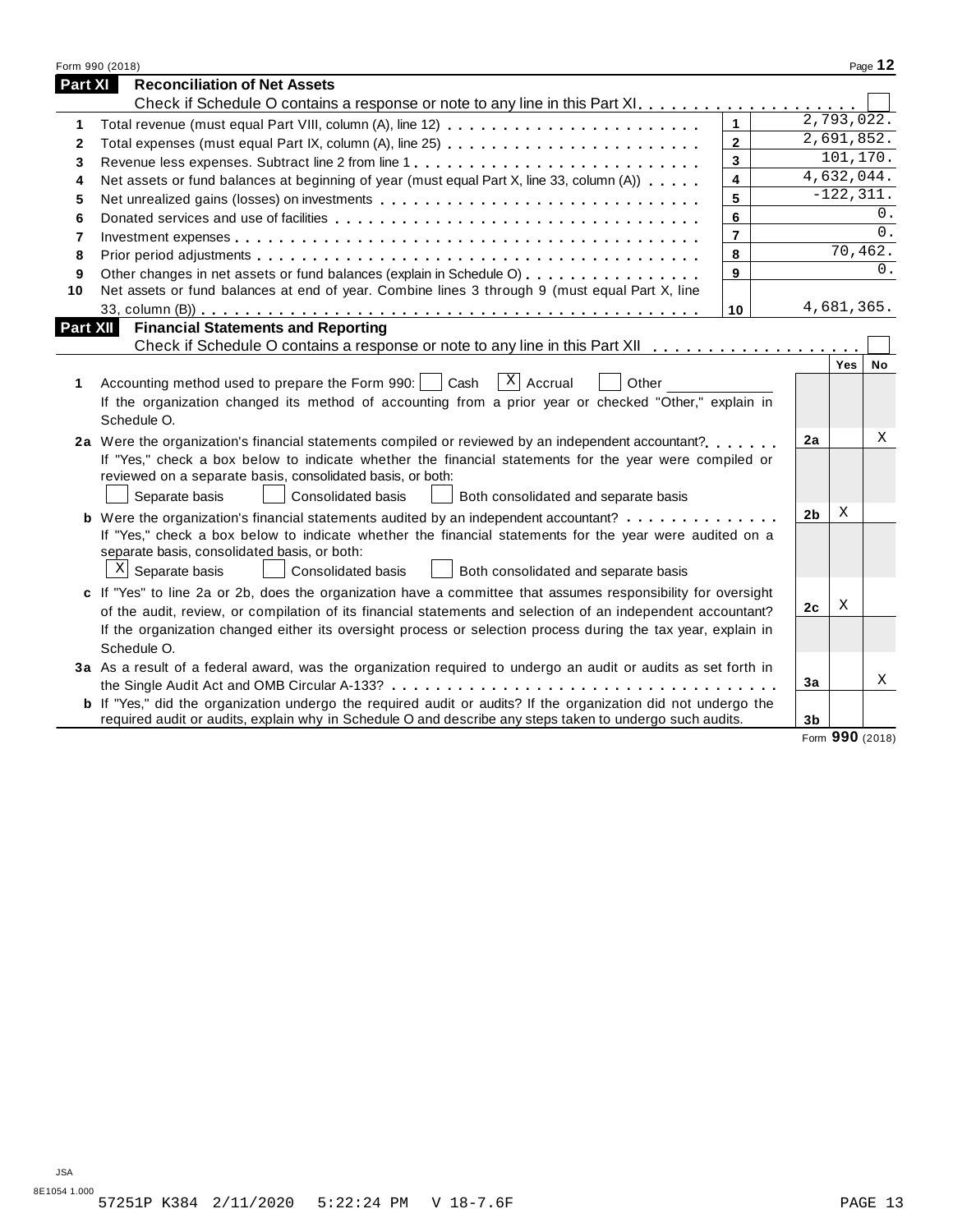| <b>SCHEDULE A</b> |  |  |  |                                                                                                                                                                                                                                                                                                                    |  |
|-------------------|--|--|--|--------------------------------------------------------------------------------------------------------------------------------------------------------------------------------------------------------------------------------------------------------------------------------------------------------------------|--|
|                   |  |  |  | $\sqrt{2}$ $\sqrt{2}$ $\sqrt{2}$ $\sqrt{2}$ $\sqrt{2}$ $\sqrt{2}$ $\sqrt{2}$ $\sqrt{2}$ $\sqrt{2}$ $\sqrt{2}$ $\sqrt{2}$ $\sqrt{2}$ $\sqrt{2}$ $\sqrt{2}$ $\sqrt{2}$ $\sqrt{2}$ $\sqrt{2}$ $\sqrt{2}$ $\sqrt{2}$ $\sqrt{2}$ $\sqrt{2}$ $\sqrt{2}$ $\sqrt{2}$ $\sqrt{2}$ $\sqrt{2}$ $\sqrt{2}$ $\sqrt{2}$ $\sqrt{2$ |  |

## **SCHEDULE A Public Charity Status and Public Support**<br>(Form 990 or 990-EZ) Complete if the examination is a section 501(c)(2) organization or a section 4047(c)(1) persecurnt charitable trust  $\bigotimes_{n=1}^{\infty} \mathbb{R}$

Complete if the organization is a section 501(c)(3) organization or a section 4947(a)(1) nonexempt charitable trust.<br>
Department of the Treasury<br>
Internal Revenue Service<br> **Co to www.irs.gov/Form990 for instructions and th** Complete if the organization is a section 501(c)(3) organization or a section 4947(a)(1) nonexempt charitable trust.<br>
Department of the Treasury Complete if the organization is a section 501(c)(3) organization or a sectio

|              | Name of the organization                                                                                                                                                                                                                                                                                                                                                                                                                                                                |          |                            |                          |                          | <b>Employer identification number</b> |                    |
|--------------|-----------------------------------------------------------------------------------------------------------------------------------------------------------------------------------------------------------------------------------------------------------------------------------------------------------------------------------------------------------------------------------------------------------------------------------------------------------------------------------------|----------|----------------------------|--------------------------|--------------------------|---------------------------------------|--------------------|
|              | THE LOFT, INC.                                                                                                                                                                                                                                                                                                                                                                                                                                                                          |          |                            |                          |                          | 41-1297735                            |                    |
| Part I       | Reason for Public Charity Status (All organizations must complete this part.) See instructions.                                                                                                                                                                                                                                                                                                                                                                                         |          |                            |                          |                          |                                       |                    |
|              | The organization is not a private foundation because it is: (For lines 1 through 12, check only one box.)                                                                                                                                                                                                                                                                                                                                                                               |          |                            |                          |                          |                                       |                    |
| 1            | A church, convention of churches, or association of churches described in section 170(b)(1)(A)(i).                                                                                                                                                                                                                                                                                                                                                                                      |          |                            |                          |                          |                                       |                    |
| 2            | A school described in section 170(b)(1)(A)(ii). (Attach Schedule E (Form 990 or 990-EZ).)                                                                                                                                                                                                                                                                                                                                                                                               |          |                            |                          |                          |                                       |                    |
| 3            | A hospital or a cooperative hospital service organization described in section 170(b)(1)(A)(iii).                                                                                                                                                                                                                                                                                                                                                                                       |          |                            |                          |                          |                                       |                    |
| 4            | A medical research organization operated in conjunction with a hospital described in section 170(b)(1)(A)(iii). Enter the                                                                                                                                                                                                                                                                                                                                                               |          |                            |                          |                          |                                       |                    |
|              | hospital's name, city, and state:                                                                                                                                                                                                                                                                                                                                                                                                                                                       |          |                            |                          |                          |                                       |                    |
| 5            | An organization operated for the benefit of a college or university owned or operated by a governmental unit described in                                                                                                                                                                                                                                                                                                                                                               |          |                            |                          |                          |                                       |                    |
|              | section 170(b)(1)(A)(iv). (Complete Part II.)                                                                                                                                                                                                                                                                                                                                                                                                                                           |          |                            |                          |                          |                                       |                    |
| 6            | A federal, state, or local government or governmental unit described in section 170(b)(1)(A)(v).                                                                                                                                                                                                                                                                                                                                                                                        |          |                            |                          |                          |                                       |                    |
| 7            | An organization that normally receives a substantial part of its support from a governmental unit or from the general public                                                                                                                                                                                                                                                                                                                                                            |          |                            |                          |                          |                                       |                    |
|              | described in section 170(b)(1)(A)(vi). (Complete Part II.)                                                                                                                                                                                                                                                                                                                                                                                                                              |          |                            |                          |                          |                                       |                    |
| 8            | A community trust described in section 170(b)(1)(A)(vi). (Complete Part II.)                                                                                                                                                                                                                                                                                                                                                                                                            |          |                            |                          |                          |                                       |                    |
| 9            | An agricultural research organization described in section 170(b)(1)(A)(ix) operated in conjunction with a land-grant college                                                                                                                                                                                                                                                                                                                                                           |          |                            |                          |                          |                                       |                    |
|              | or university or a non-land-grant college of agriculture (see instructions). Enter the name, city, and state of the college or                                                                                                                                                                                                                                                                                                                                                          |          |                            |                          |                          |                                       |                    |
|              | university:                                                                                                                                                                                                                                                                                                                                                                                                                                                                             |          |                            |                          |                          |                                       |                    |
| 10           | An organization that normally receives: (1) more than 331/3% of its support from contributions, membership fees, and gross<br> X <br>receipts from activities related to its exempt functions - subject to certain exceptions, and (2) no more than 331/3% of its<br>support from gross investment income and unrelated business taxable income (less section 511 tax) from businesses<br>acquired by the organization after June 30, 1975. See section 509(a)(2). (Complete Part III.) |          |                            |                          |                          |                                       |                    |
| 11<br>12     | An organization organized and operated exclusively to test for public safety. See section 509(a)(4).                                                                                                                                                                                                                                                                                                                                                                                    |          |                            |                          |                          |                                       |                    |
|              | An organization organized and operated exclusively for the benefit of, to perform the functions of, or to carry out the purposes<br>of one or more publicly supported organizations described in section 509(a)(1) or section 509(a)(2). See section 509(a)(3).                                                                                                                                                                                                                         |          |                            |                          |                          |                                       |                    |
|              | Check the box in lines 12a through 12d that describes the type of supporting organization and complete lines 12e, 12f, and 12g.                                                                                                                                                                                                                                                                                                                                                         |          |                            |                          |                          |                                       |                    |
|              |                                                                                                                                                                                                                                                                                                                                                                                                                                                                                         |          |                            |                          |                          |                                       |                    |
| a            | Type I. A supporting organization operated, supervised, or controlled by its supported organization(s), typically by giving                                                                                                                                                                                                                                                                                                                                                             |          |                            |                          |                          |                                       |                    |
|              | the supported organization(s) the power to regularly appoint or elect a majority of the directors or trustees of the                                                                                                                                                                                                                                                                                                                                                                    |          |                            |                          |                          |                                       |                    |
|              | supporting organization. You must complete Part IV, Sections A and B.                                                                                                                                                                                                                                                                                                                                                                                                                   |          |                            |                          |                          |                                       |                    |
| b            | Type II. A supporting organization supervised or controlled in connection with its supported organization(s), by having                                                                                                                                                                                                                                                                                                                                                                 |          |                            |                          |                          |                                       |                    |
|              | control or management of the supporting organization vested in the same persons that control or manage the supported                                                                                                                                                                                                                                                                                                                                                                    |          |                            |                          |                          |                                       |                    |
|              | organization(s). You must complete Part IV, Sections A and C.                                                                                                                                                                                                                                                                                                                                                                                                                           |          |                            |                          |                          |                                       |                    |
| c            | Type III functionally integrated. A supporting organization operated in connection with, and functionally integrated with,                                                                                                                                                                                                                                                                                                                                                              |          |                            |                          |                          |                                       |                    |
|              | its supported organization(s) (see instructions). You must complete Part IV, Sections A, D, and E.                                                                                                                                                                                                                                                                                                                                                                                      |          |                            |                          |                          |                                       |                    |
| d            | Type III non-functionally integrated. A supporting organization operated in connection with its supported organization(s)                                                                                                                                                                                                                                                                                                                                                               |          |                            |                          |                          |                                       |                    |
|              | that is not functionally integrated. The organization generally must satisfy a distribution requirement and an attentiveness                                                                                                                                                                                                                                                                                                                                                            |          |                            |                          |                          |                                       |                    |
|              | requirement (see instructions). You must complete Part IV, Sections A and D, and Part V.                                                                                                                                                                                                                                                                                                                                                                                                |          |                            |                          |                          |                                       |                    |
| е            | Check this box if the organization received a written determination from the IRS that it is a Type I, Type II, Type III<br>functionally integrated, or Type III non-functionally integrated supporting organization.                                                                                                                                                                                                                                                                    |          |                            |                          |                          |                                       |                    |
| f            | Enter the number of supported organizations                                                                                                                                                                                                                                                                                                                                                                                                                                             |          |                            |                          |                          |                                       |                    |
| g            | Provide the following information about the supported organization(s).                                                                                                                                                                                                                                                                                                                                                                                                                  |          |                            |                          |                          |                                       |                    |
|              | (i) Name of supported organization                                                                                                                                                                                                                                                                                                                                                                                                                                                      | (ii) EIN | (iii) Type of organization |                          | (iv) Is the organization | (v) Amount of monetary                | (vi) Amount of     |
|              |                                                                                                                                                                                                                                                                                                                                                                                                                                                                                         |          | (described on lines 1-10   | listed in your governing |                          | support (see                          | other support (see |
|              |                                                                                                                                                                                                                                                                                                                                                                                                                                                                                         |          | above (see instructions))  | Yes                      | document?<br>No          | instructions)                         | instructions)      |
|              |                                                                                                                                                                                                                                                                                                                                                                                                                                                                                         |          |                            |                          |                          |                                       |                    |
| (A)          |                                                                                                                                                                                                                                                                                                                                                                                                                                                                                         |          |                            |                          |                          |                                       |                    |
| (B)          |                                                                                                                                                                                                                                                                                                                                                                                                                                                                                         |          |                            |                          |                          |                                       |                    |
| (C)          |                                                                                                                                                                                                                                                                                                                                                                                                                                                                                         |          |                            |                          |                          |                                       |                    |
| (D)          |                                                                                                                                                                                                                                                                                                                                                                                                                                                                                         |          |                            |                          |                          |                                       |                    |
| (E)          |                                                                                                                                                                                                                                                                                                                                                                                                                                                                                         |          |                            |                          |                          |                                       |                    |
|              |                                                                                                                                                                                                                                                                                                                                                                                                                                                                                         |          |                            |                          |                          |                                       |                    |
| <b>Total</b> |                                                                                                                                                                                                                                                                                                                                                                                                                                                                                         |          |                            |                          |                          |                                       |                    |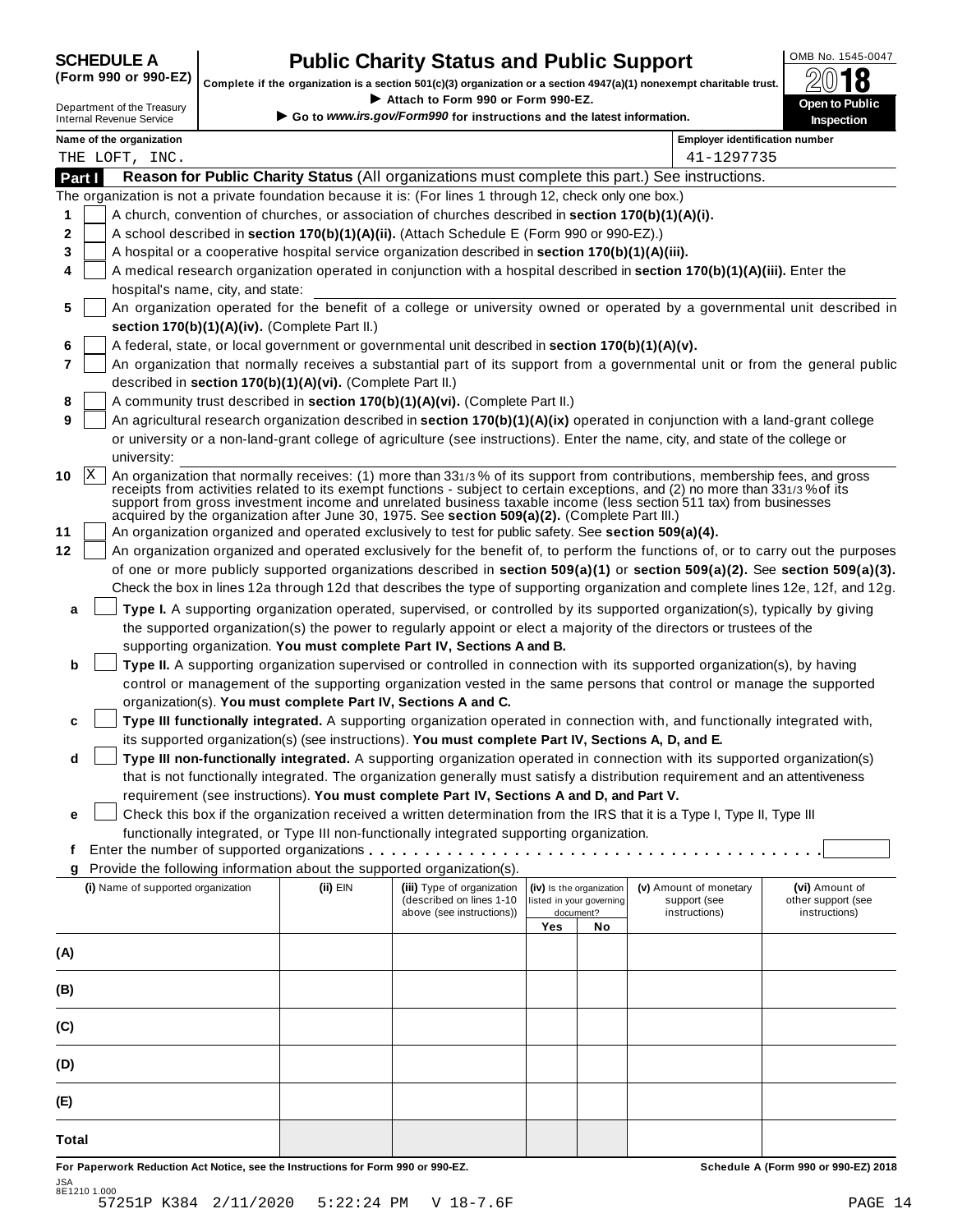**Support Schedule for Organizations Described in Sections 170(b)(1)(A)(iv) and 170(b)(1)(A)(vi)** (Complete only if you checked the box on line 5, 7, or 8 of Part I or if the organization failed to qualify under Part III. If the organization fails to qualify under the tests listed below, please complete Part III.) **Part II**

|              | <b>Section A. Public Support</b>                                                                                                                                                                                                                                                                                                                                                     |            |            |            |            |          |           |
|--------------|--------------------------------------------------------------------------------------------------------------------------------------------------------------------------------------------------------------------------------------------------------------------------------------------------------------------------------------------------------------------------------------|------------|------------|------------|------------|----------|-----------|
|              | Calendar year (or fiscal year beginning in) ▶                                                                                                                                                                                                                                                                                                                                        | (a) $2014$ | (b) $2015$ | $(c)$ 2016 | $(d)$ 2017 | (e) 2018 | (f) Total |
| 1            | Gifts,<br>grants,<br>contributions,<br>and<br>membership fees received. (Do not<br>include any "unusual grants.")                                                                                                                                                                                                                                                                    |            |            |            |            |          |           |
| $\mathbf{2}$ | Tax<br>levied<br>revenues<br>for<br>the<br>organization's benefit and either paid<br>to or expended on its behalf                                                                                                                                                                                                                                                                    |            |            |            |            |          |           |
| 3            | The value of services or facilities<br>furnished by a governmental unit to the<br>organization without charge                                                                                                                                                                                                                                                                        |            |            |            |            |          |           |
|              | Total. Add lines 1 through 3                                                                                                                                                                                                                                                                                                                                                         |            |            |            |            |          |           |
| 5            | The portion of total contributions by<br>(other<br>each<br>person<br>than<br>a<br>unit<br>publicly<br>governmental<br>or<br>supported organization) included on<br>line 1 that exceeds 2% of the amount<br>shown on line 11, column (f)                                                                                                                                              |            |            |            |            |          |           |
| 6            | Public support. Subtract line 5 from line 4                                                                                                                                                                                                                                                                                                                                          |            |            |            |            |          |           |
|              | <b>Section B. Total Support</b>                                                                                                                                                                                                                                                                                                                                                      |            |            |            |            |          |           |
|              | Calendar year (or fiscal year beginning in) ▶                                                                                                                                                                                                                                                                                                                                        | (a) $2014$ | (b) $2015$ | $(c)$ 2016 | $(d)$ 2017 | (e) 2018 | (f) Total |
| 7<br>8       | Amounts from line 4<br>Gross income from interest, dividends,<br>payments received on securities loans,<br>rents, royalties, and income from<br>similar sources <b>with the same of the same of the same of the same of the same of the same of the same of the same of the same of the same of the same of the same of the same of the same of the same of the same of the same</b> |            |            |            |            |          |           |
| 9            | Net income from unrelated business<br>activities, whether or not the business<br>is regularly carried on the control of the control of the control of the control of the control of the control of the control of the control of the control of the control of the control of the control of the control of the                                                                      |            |            |            |            |          |           |
| 10           | Other income. Do not include gain or<br>loss from the sale of capital assets<br>(Explain in Part VI.)                                                                                                                                                                                                                                                                                |            |            |            |            |          |           |
| 11           | Total support. Add lines 7 through 10                                                                                                                                                                                                                                                                                                                                                |            |            |            |            |          |           |
| 12           |                                                                                                                                                                                                                                                                                                                                                                                      |            |            |            |            | $12$     |           |
| 13           | First five years. If the Form 990 is for the organization's first, second, third, fourth, or fifth tax year as a section 501(c)(3)<br>organization, check this box and stop here $\ldots \ldots \ldots \ldots \ldots \ldots \ldots \ldots \ldots \ldots \ldots \ldots \ldots$                                                                                                        |            |            |            |            |          |           |
|              | <b>Section C. Computation of Public Support Percentage</b>                                                                                                                                                                                                                                                                                                                           |            |            |            |            |          |           |
| 14           | Public support percentage for 2018 (line 6, column (f) divided by line 11, column (f) $\ldots \ldots \ldots$                                                                                                                                                                                                                                                                         |            |            |            |            | 14       | %         |
| 15           |                                                                                                                                                                                                                                                                                                                                                                                      |            |            |            |            | 15       | %         |
|              | 16a 331/3% support test - 2018. If the organization did not check the box on line 13, and line 14 is 331/3% or more, check this                                                                                                                                                                                                                                                      |            |            |            |            |          |           |
|              | box and stop here. The organization qualifies as a publicly supported organization                                                                                                                                                                                                                                                                                                   |            |            |            |            |          |           |
|              | b 331/3% support test - 2017. If the organization did not check a box on line 13 or 16a, and line 15 is 331/3% or more, check                                                                                                                                                                                                                                                        |            |            |            |            |          |           |
|              |                                                                                                                                                                                                                                                                                                                                                                                      |            |            |            |            |          |           |
|              | 17a 10%-facts-and-circumstances test - 2018. If the organization did not check a box on line 13, 16a, or 16b, and line 14 is                                                                                                                                                                                                                                                         |            |            |            |            |          |           |
|              | 10% or more, and if the organization meets the "facts-and-circumstances" test, check this box and stop here. Explain in                                                                                                                                                                                                                                                              |            |            |            |            |          |           |
|              | Part VI how the organization meets the "facts-and-circumstances" test. The organization qualifies as a publicly supported                                                                                                                                                                                                                                                            |            |            |            |            |          |           |
|              |                                                                                                                                                                                                                                                                                                                                                                                      |            |            |            |            |          |           |
|              | b 10%-facts-and-circumstances test - 2017. If the organization did not check a box on line 13, 16a, 16b, or 17a, and line                                                                                                                                                                                                                                                            |            |            |            |            |          |           |
|              | 15 is 10% or more, and if the organization meets the "facts-and-circumstances" test, check this box and stop here.                                                                                                                                                                                                                                                                   |            |            |            |            |          |           |
|              | Explain in Part VI how the organization meets the "facts-and-circumstances" test. The organization qualifies as a publicly                                                                                                                                                                                                                                                           |            |            |            |            |          |           |
| 18           | Private foundation. If the organization did not check a box on line 13, 16a, 16b, 17a, or 17b, check this box and see                                                                                                                                                                                                                                                                |            |            |            |            |          |           |
|              |                                                                                                                                                                                                                                                                                                                                                                                      |            |            |            |            |          |           |

**Schedule A (Form 990 or 990-EZ) 2018**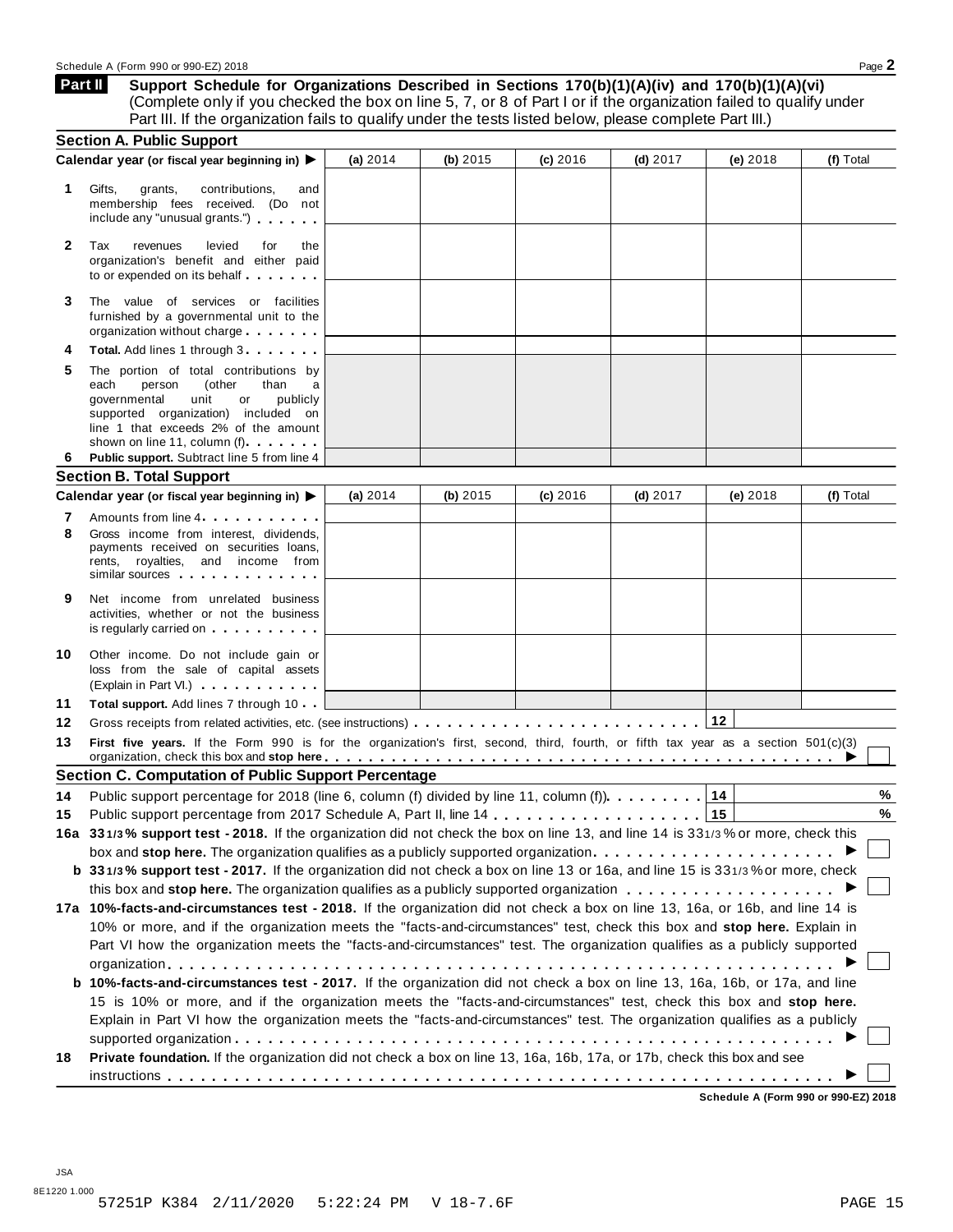## Schedule A (Form 990 or 990-EZ) 2018 Page 3

## **Support Schedule for Organizations Described in Section 509(a)(2) Part III**

(Complete only if you checked the box on line 10 of Part I or if the organization failed to qualify under Part II. If the organization fails to qualify under the tests listed below, please complete Part II.)

|                                              | Calendar year (or fiscal year beginning in) $\blacktriangleright$                                                                                                                                                                                            | (a) 2014   | (b) 2015   | (c) 2016   | $(d)$ 2017 | $(e)$ 2018 | (f) Total                         |
|----------------------------------------------|--------------------------------------------------------------------------------------------------------------------------------------------------------------------------------------------------------------------------------------------------------------|------------|------------|------------|------------|------------|-----------------------------------|
|                                              | 1 Gifts, grants, contributions, and membership fees                                                                                                                                                                                                          |            |            |            |            |            |                                   |
|                                              | received. (Do not include any "unusual grants.")                                                                                                                                                                                                             | 1,109,099. | 1,566,856. | 1,028,778. | 1,134,403. | 1,594,136. | 6, 433, 272.                      |
| 2                                            | Gross receipts from admissions, merchandise                                                                                                                                                                                                                  |            |            |            |            |            |                                   |
|                                              | sold or services performed, or facilities                                                                                                                                                                                                                    |            |            |            |            |            |                                   |
|                                              | furnished in any activity that is related to the                                                                                                                                                                                                             |            |            |            |            |            |                                   |
|                                              | organization's tax-exempt purpose                                                                                                                                                                                                                            | 800,636.   | 792,488.   | 914,557.   | 881,227.   | 1,005,097. | 4,394,005.                        |
| 3.                                           | Gross receipts from activities that are not an                                                                                                                                                                                                               |            |            |            |            |            |                                   |
|                                              | unrelated trade or business under section 513 -                                                                                                                                                                                                              |            |            |            |            |            | 0.                                |
| 4                                            | Tax<br>levied<br>revenues<br>for<br>the                                                                                                                                                                                                                      |            |            |            |            |            |                                   |
|                                              | organization's benefit and either paid to                                                                                                                                                                                                                    |            |            |            |            |            |                                   |
|                                              | or expended on its behalf <b>contained</b> by the set of the set of the set of the set of the set of the set of the set of the set of the set of the set of the set of the set of the set of the set of the set of the set of the s                          |            |            |            |            |            | 0.                                |
| 5                                            | The value of services or facilities                                                                                                                                                                                                                          |            |            |            |            |            |                                   |
|                                              | furnished by a governmental unit to the                                                                                                                                                                                                                      |            |            |            |            |            |                                   |
|                                              | organization without charge                                                                                                                                                                                                                                  |            |            |            |            |            | 0.                                |
| 6                                            | <b>Total.</b> Add lines 1 through 5                                                                                                                                                                                                                          | 1,909,735. | 2,359,344. | 1,943,335  | 2,015,630. | 2,599,233. | 10,827,277.                       |
|                                              | 7a Amounts included on lines 1, 2, and 3                                                                                                                                                                                                                     |            |            |            |            |            |                                   |
|                                              | received from disqualified persons                                                                                                                                                                                                                           | 287,978.   | 106,138    | 59,507.    | 95,490     | 109,389.   | 658,502.                          |
|                                              | <b>b</b> Amounts included on lines 2 and 3                                                                                                                                                                                                                   |            |            |            |            |            |                                   |
|                                              | received from other than disqualified<br>persons that exceed the greater of \$5,000                                                                                                                                                                          |            |            |            |            |            |                                   |
|                                              | or 1% of the amount on line 13 for the year                                                                                                                                                                                                                  |            |            |            |            |            | 0.                                |
|                                              | c Add lines 7a and 7b.                                                                                                                                                                                                                                       | 287,978.   | 106,138.   | 59,507     | 95,490     | 109,389    | 658,502.                          |
| 8                                            | <b>Public support.</b> (Subtract line 7c from                                                                                                                                                                                                                |            |            |            |            |            |                                   |
|                                              | $line 6.)$                                                                                                                                                                                                                                                   |            |            |            |            |            | 10,168,775.                       |
|                                              | <b>Section B. Total Support</b>                                                                                                                                                                                                                              |            |            |            |            |            |                                   |
|                                              | Calendar year (or fiscal year beginning in) $\blacktriangleright$                                                                                                                                                                                            | (a) $2014$ | $(b)$ 2015 | $(c)$ 2016 | $(d)$ 2017 | $(e)$ 2018 | (f) Total                         |
| 9                                            | Amounts from line 6                                                                                                                                                                                                                                          | 1,909,735. | 2,359,344. | 1,943,335  | 2,015,630. | 2,599,233. | 10,827,277.                       |
|                                              | 10 a Gross income from interest, dividends,                                                                                                                                                                                                                  |            |            |            |            |            |                                   |
|                                              | payments received on securities loans,                                                                                                                                                                                                                       |            |            |            |            |            |                                   |
|                                              | rents, royalties, and income from similar<br>sources                                                                                                                                                                                                         | 116,653.   | 83, 375.   | 74,627.    | 57,871     | 195,453.   | 527,979.                          |
|                                              | <b>b</b> Unrelated business taxable income (less                                                                                                                                                                                                             |            |            |            |            |            |                                   |
|                                              | section 511 taxes) from businesses                                                                                                                                                                                                                           |            |            |            |            |            |                                   |
|                                              | acquired after June 30, 1975                                                                                                                                                                                                                                 |            |            |            |            |            | 0.                                |
|                                              |                                                                                                                                                                                                                                                              |            |            |            |            |            |                                   |
|                                              |                                                                                                                                                                                                                                                              |            |            |            |            |            |                                   |
|                                              | c Add lines 10a and 10b                                                                                                                                                                                                                                      | 116,653.   | 83, 375.   | 74,627.    | 57,871     | 195,453.   |                                   |
|                                              | Net income from unrelated business<br>activities not included in line 10b,                                                                                                                                                                                   |            |            |            |            |            |                                   |
|                                              | whether or not the business is regularly                                                                                                                                                                                                                     |            |            |            |            |            |                                   |
|                                              | carried on each contract to the carried on                                                                                                                                                                                                                   | 2,210.     | 2,385      | 2,721      | 2,281      | 538.       |                                   |
|                                              | Other income. Do not include gain or                                                                                                                                                                                                                         |            |            |            |            |            |                                   |
|                                              | loss from the sale of capital assets                                                                                                                                                                                                                         |            |            |            |            |            |                                   |
|                                              | (Explain in Part VI.) (Explain in Part VI.)                                                                                                                                                                                                                  |            |            |            |            |            |                                   |
|                                              | Total support. (Add lines 9, 10c, 11,                                                                                                                                                                                                                        |            |            |            |            |            |                                   |
|                                              | and $12.$ ) $\cdots$ $\cdots$ $\cdots$ $\cdots$                                                                                                                                                                                                              | 2,028,598. | 2,445,104. | 2,020,683. | 2,075,782. | 2,795,224. |                                   |
|                                              | First five years. If the Form 990 is for the organization's first, second, third, fourth, or fifth tax year as a section 501(c)(3)                                                                                                                           |            |            |            |            |            |                                   |
|                                              |                                                                                                                                                                                                                                                              |            |            |            |            |            |                                   |
|                                              | <b>Section C. Computation of Public Support Percentage</b>                                                                                                                                                                                                   |            |            |            |            |            |                                   |
|                                              | Public support percentage for 2018 (line 8, column (f), divided by line 13, column (f))                                                                                                                                                                      |            |            |            |            | 15         | 89.47%                            |
|                                              | Public support percentage from 2017 Schedule A, Part III, line 15.                                                                                                                                                                                           |            |            |            |            | 16         | 90.13%                            |
|                                              | Section D. Computation of Investment Income Percentage                                                                                                                                                                                                       |            |            |            |            |            |                                   |
|                                              | Investment income percentage for 2018 (line 10c, column (f), divided by line 13, column (f)), $\ldots$ , , , , , , ,                                                                                                                                         |            |            |            |            | 17         | 4.65%                             |
|                                              |                                                                                                                                                                                                                                                              |            |            |            |            | 18         | 3.76%                             |
|                                              | 19a 331/3% support tests - 2018. If the organization did not check the box on line 14, and line 15 is more than 331/3%, and line                                                                                                                             |            |            |            |            |            |                                   |
|                                              | 17 is not more than 331/3%, check this box and stop here. The organization qualifies as a publicly supported organization.                                                                                                                                   |            |            |            |            |            | X                                 |
|                                              | <b>b</b> 331/3% support tests - 2017. If the organization did not check a box on line 14 or line 19a, and line 16 is more than 331/3%, and                                                                                                                   |            |            |            |            |            |                                   |
| 11<br>12<br>13<br>14<br>15<br>16<br>17<br>18 | line 18 is not more than 331/3%, check this box and stop here. The organization qualifies as a publicly supported organization<br>Private foundation. If the organization did not check a box on line 14, 19a, or 19b, check this box and see instructions ▶ |            |            |            |            |            | 527,979.<br>10,135<br>11,365,391. |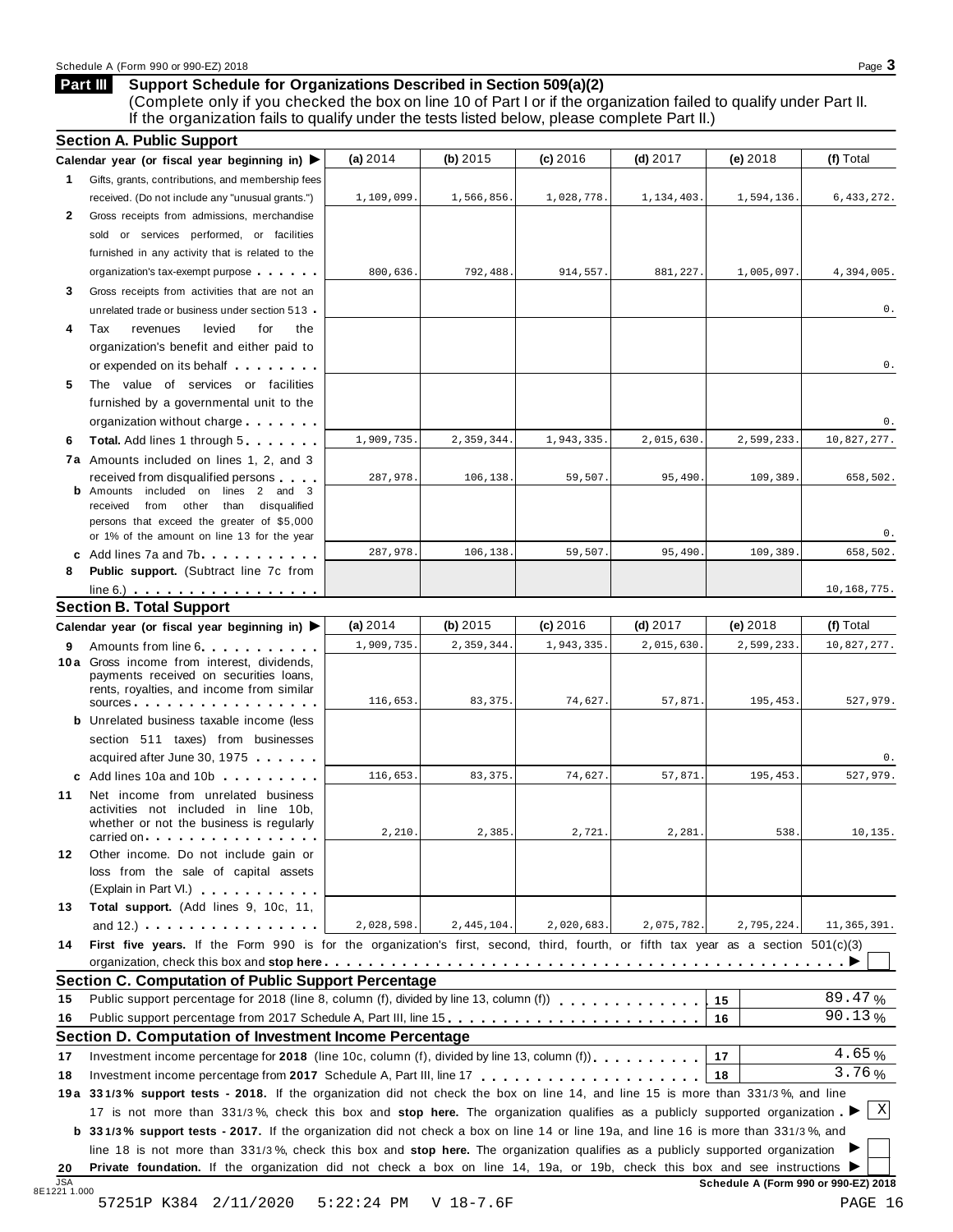**Yes No**

**2**

**3a**

**3b**

**3c**

**4a**

**4b**

**4c**

**5a**

**5b 5c**

**6**

**7**

**8**

**9a**

**9b**

**9c**

**10a**

## **Part IV Supporting Organizations**

(Complete only if you checked a box in line 12 on Part I. If you checked 12a of Part I, complete Sections A and B. If you checked 12b of Part I, complete Sections A and C. If you checked 12c of Part I, complete Sections A, D, and E. If you checked 12d of Part I, complete Sections A and D, and complete Part V.)

## **Section A. All Supporting Organizations**

- **1** Are all of the organization's supported organizations listed by name in the organization's governing documents? *If "No," describe in Part VI how the supported organizations are designated. If designated by class or purpose, describe the designation. If historic and continuing relationship, explain.* **1**
- **2** Did the organization have any supported organization that does not have an IRS determination of status under section 509(a)(1) or (2)? *If"Yes," explain in Part VI how the organization determined that the supported organization was described in section 509(a)(1) or (2).*
- **3 a** Did the organization have a supported organization described in section 501(c)(4), (5), or (6)? *If "Yes," answer (b) and (c) below.*
- **b** Did the organization confirm that each supported organization qualified under section 501(c)(4), (5), or (6) and | satisfied the public support tests under section 509(a)(2)? *If "Yes," describe in Part VI when and how the organization made the determination.*
- **c** Did the organization ensure that all support to such organizations was used exclusively for section 170(c)(2)(B) purposes? *If"Yes," explain in Part VI what controls the organization put in place to ensure such use.*
- **4 a** Was any supported organization not organized in the United States ("foreign supported organization")? *If "Yes," and if you checked 12a or 12b in Part I, answer (b) and (c) below.*
- **b** Did the organization have ultimate control and discretion in deciding whether to make grants to the foreign | supported organization? *If "Yes," describe in Part VI how the organization had such control and discretion despite being controlled or supervised by or in connection with its supported organizations.*
- **c** Did the organization support any foreign supported organization that does not have an IRS determination | under sections 501(c)(3) and 509(a)(1) or (2)? *If "Yes," explain in Part VI what controls the organization used to ensure that all support to the foreign supported organization was used exclusively for section 170(c)(2)(B) purposes.*
- **5 a** Did the organization add, substitute, or remove any supported organizations during the tax year? *If "Yes,"* answer (b) and (c) below (if applicable). Also, provide detail in Part VI, including (i) the names and EIN *numbers of the supported organizations added, substituted, or removed; (ii) the reasons for each such action;* (iii) the authority under the organization's organizing document authorizing such action; and (iv) how the action *was accomplished (such as by amendment to the organizing document).*
- **b Type I or Type II only.** Was any added or substituted supported organization part of a class already designated in the organization's organizing document?
- **c Substitutions only.** Was the substitution the result of an event beyond the organization's control?
- **6** Did the organization provide support (whether in the form of grants or the provision of services or facilities) to anyone other than (i) its supported organizations, (ii) individuals that are part of the charitable class benefited by one or more of its supported organizations, or (iii) other supporting organizations that also support or benefit one or more of the filing organization's supported organizations? *If"Yes," provide detail in Part VI.*
- **7** Did the organization provide a grant, loan, compensation, or other similar payment to a substantial contributor (as defined in section 4958(c)(3)(C)), a family member of a substantial contributor, or a 35% controlled entity with regard to a substantial contributor? *If"Yes," complete Part I of Schedule L (Form 990 or 990-EZ).*
- **8** Did the organization make a loan to a disqualified person (as defined in section 4958) not described in line 7? *If "Yes," complete Part I of Schedule L (Form 990 or 990-EZ).*
- **9a** Was the organization controlled directly or indirectly at any time during the tax year by one or more | disqualified persons as defined in section 4946 (other than foundation managers and organizations described in section 509(a)(1) or (2))? *If"Yes," provide detail in Part VI.*
- **b** Did one or more disqualified persons (as defined in line 9a) hold a controlling interest in any entity in which | the supporting organization had an interest? *If"Yes," provide detail in Part VI.*
- **c** Did a disqualified person (as defined in line 9a) have an ownership interest in, or derive any personal benefit from, assets in which the supporting organization also had an interest? *If"Yes," provide detail in Part VI.*
- **10a** Was the organization subject to the excess business holdings rules of section 4943 because of section | 4943(f) (regarding certain Type II supporting organizations, and all Type III non-functionally integrated supporting organizations)? *If"Yes," answer 10b below.*
	- **b** Did the organization have any excess business holdings in the tax year? *(Use Schedule C, Form 4720, to determine whether the organization had excess business holdings.)*

**10b Schedule A (Form 990 or 990-EZ) 2018**

JSA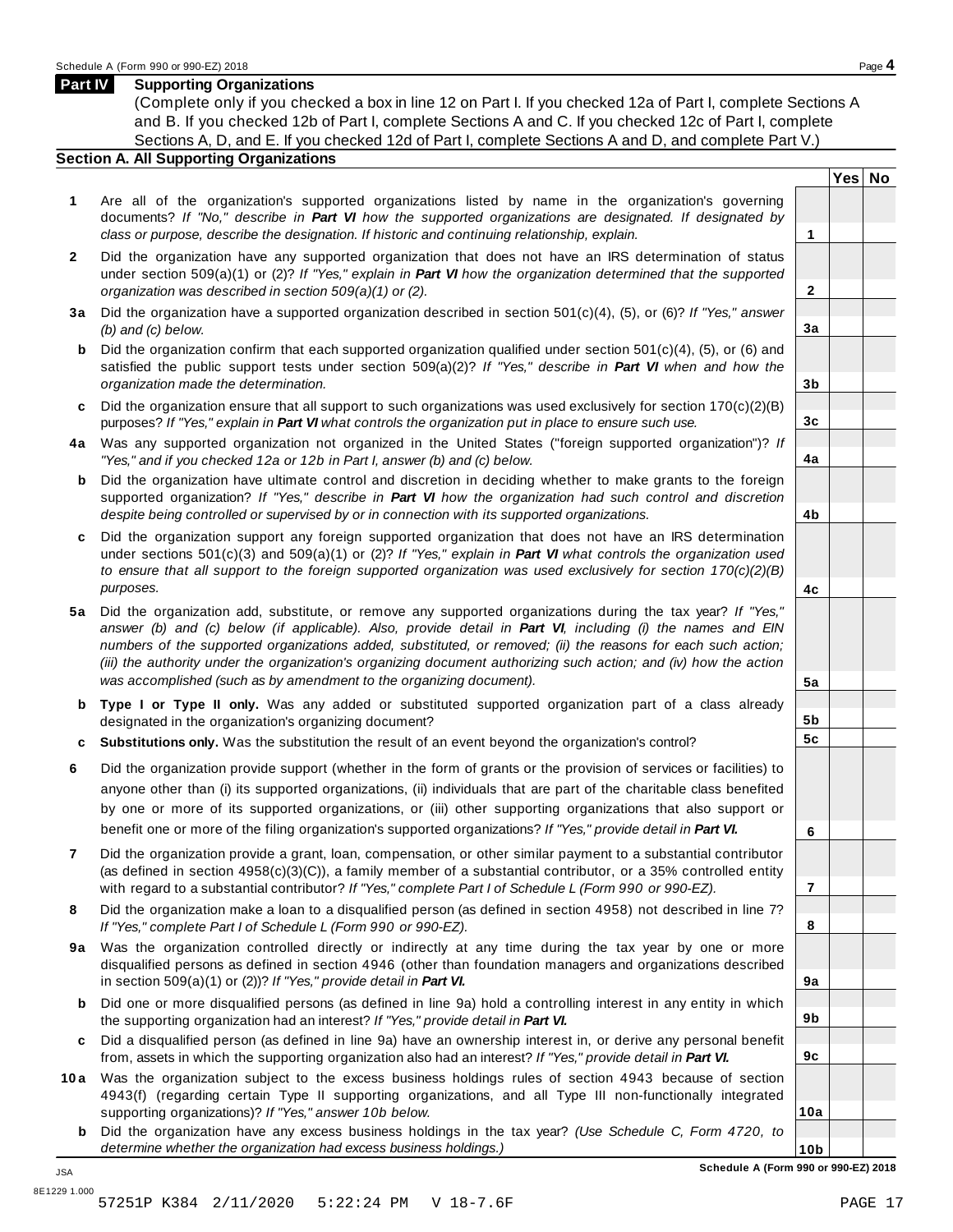|             | a A person who directly or indirectly controls, either alone or together with persons described in (b) and (c)                                                                                                                                                                                                                                                                                                                                                                                                                                                                                                                                                               |                 |        |  |
|-------------|------------------------------------------------------------------------------------------------------------------------------------------------------------------------------------------------------------------------------------------------------------------------------------------------------------------------------------------------------------------------------------------------------------------------------------------------------------------------------------------------------------------------------------------------------------------------------------------------------------------------------------------------------------------------------|-----------------|--------|--|
|             | below, the governing body of a supported organization?                                                                                                                                                                                                                                                                                                                                                                                                                                                                                                                                                                                                                       | 11a             |        |  |
|             | <b>b</b> A family member of a person described in (a) above?                                                                                                                                                                                                                                                                                                                                                                                                                                                                                                                                                                                                                 | 11 <sub>b</sub> |        |  |
|             | c A 35% controlled entity of a person described in (a) or (b) above? If "Yes" to a, b, or c, provide detail in Part VI.                                                                                                                                                                                                                                                                                                                                                                                                                                                                                                                                                      | 11c             |        |  |
|             | <b>Section B. Type I Supporting Organizations</b>                                                                                                                                                                                                                                                                                                                                                                                                                                                                                                                                                                                                                            |                 |        |  |
|             |                                                                                                                                                                                                                                                                                                                                                                                                                                                                                                                                                                                                                                                                              |                 | Yes No |  |
| 1           | Did the directors, trustees, or membership of one or more supported organizations have the power to<br>regularly appoint or elect at least a majority of the organization's directors or trustees at all times during the<br>tax year? If "No," describe in Part VI how the supported organization(s) effectively operated, supervised, or<br>controlled the organization's activities. If the organization had more than one supported organization,<br>describe how the powers to appoint and/or remove directors or trustees were allocated among the supported<br>organizations and what conditions or restrictions, if any, applied to such powers during the tax year. | 1               |        |  |
| 2           | Did the organization operate for the benefit of any supported organization other than the supported<br>organization(s) that operated, supervised, or controlled the supporting organization? If "Yes," explain in Part<br>VI how providing such benefit carried out the purposes of the supported organization(s) that operated,<br>supervised, or controlled the supporting organization.                                                                                                                                                                                                                                                                                   | $\mathbf{2}$    |        |  |
|             | <b>Section C. Type II Supporting Organizations</b>                                                                                                                                                                                                                                                                                                                                                                                                                                                                                                                                                                                                                           |                 |        |  |
|             |                                                                                                                                                                                                                                                                                                                                                                                                                                                                                                                                                                                                                                                                              |                 | Yes No |  |
| 1           | Were a majority of the organization's directors or trustees during the tax year also a majority of the directors<br>or trustees of each of the organization's supported organization(s)? If "No," describe in Part VI how control<br>or management of the supporting organization was vested in the same persons that controlled or managed<br>the supported organization(s).                                                                                                                                                                                                                                                                                                | 1               |        |  |
|             | <b>Section D. All Type III Supporting Organizations</b>                                                                                                                                                                                                                                                                                                                                                                                                                                                                                                                                                                                                                      |                 |        |  |
| 1           | Did the organization provide to each of its supported organizations, by the last day of the fifth month of the<br>organization's tax year, (i) a written notice describing the type and amount of support provided during the prior                                                                                                                                                                                                                                                                                                                                                                                                                                          |                 | Yes No |  |
|             | tax year, (ii) a copy of the Form 990 that was most recently filed as of the date of notification, and (iii) copies of<br>the organization's governing documents in effect on the date of notification, to the extent not previously<br>provided?                                                                                                                                                                                                                                                                                                                                                                                                                            |                 |        |  |
|             |                                                                                                                                                                                                                                                                                                                                                                                                                                                                                                                                                                                                                                                                              | 1               |        |  |
| 2           | Were any of the organization's officers, directors, or trustees either (i) appointed or elected by the supported<br>organization(s) or (ii) serving on the governing body of a supported organization? If "No," explain in Part VI how<br>the organization maintained a close and continuous working relationship with the supported organization(s).                                                                                                                                                                                                                                                                                                                        | $\mathbf{2}$    |        |  |
| 3           | By reason of the relationship described in (2), did the organization's supported organizations have a<br>significant voice in the organization's investment policies and in directing the use of the organization's<br>income or assets at all times during the tax year? If "Yes," describe in Part VI the role the organization's<br>supported organizations played in this regard.                                                                                                                                                                                                                                                                                        | 3               |        |  |
|             | Section E. Type III Functionally Integrated Supporting Organizations                                                                                                                                                                                                                                                                                                                                                                                                                                                                                                                                                                                                         |                 |        |  |
| 1<br>b<br>C | Check the box next to the method that the organization used to satisfy the Integral Part Test during the year (see instructions).<br>The organization satisfied the Activities Test. Complete line 2 below.<br>The organization is the parent of each of its supported organizations. Complete line 3 below.<br>The organization supported a governmental entity. Describe in Part VI how you supported a government entity (see instructions).                                                                                                                                                                                                                              |                 |        |  |
|             | Activities Test. Answer (a) and (b) below.                                                                                                                                                                                                                                                                                                                                                                                                                                                                                                                                                                                                                                   |                 | Yes No |  |
|             |                                                                                                                                                                                                                                                                                                                                                                                                                                                                                                                                                                                                                                                                              |                 |        |  |
| 2<br>a      | Did substantially all of the organization's activities during the tax year directly further the exempt purposes of<br>the supported organization(s) to which the organization was responsive? If "Yes," then in Part VI identify<br>those supported organizations and explain how these activities directly furthered their exempt purposes,<br>how the organization was responsive to those supported organizations, and how the organization determined                                                                                                                                                                                                                    |                 |        |  |
| b           | that these activities constituted substantially all of its activities.<br>Did the activities described in (a) constitute activities that, but for the organization's involvement, one or more<br>of the organization's supported organization(s) would have been engaged in? If "Yes," explain in Part VI the                                                                                                                                                                                                                                                                                                                                                                | 2a              |        |  |
|             | reasons for the organization's position that its supported organization(s) would have engaged in these<br>activities but for the organization's involvement.                                                                                                                                                                                                                                                                                                                                                                                                                                                                                                                 | 2 <sub>b</sub>  |        |  |
| 3<br>a      | Parent of Supported Organizations. Answer (a) and (b) below.<br>Did the organization have the power to regularly appoint or elect a majority of the officers, directors, or                                                                                                                                                                                                                                                                                                                                                                                                                                                                                                  |                 |        |  |
| b           | trustees of each of the supported organizations? Provide details in Part VI.<br>Did the organization exercise a substantial degree of direction over the policies, programs, and activities of each                                                                                                                                                                                                                                                                                                                                                                                                                                                                          | 3a              |        |  |

**Part IV Supporting Organizations** *(continued)*

**11** Has the organization accepted a gift or contribution from any of the following persons?

**Yes No**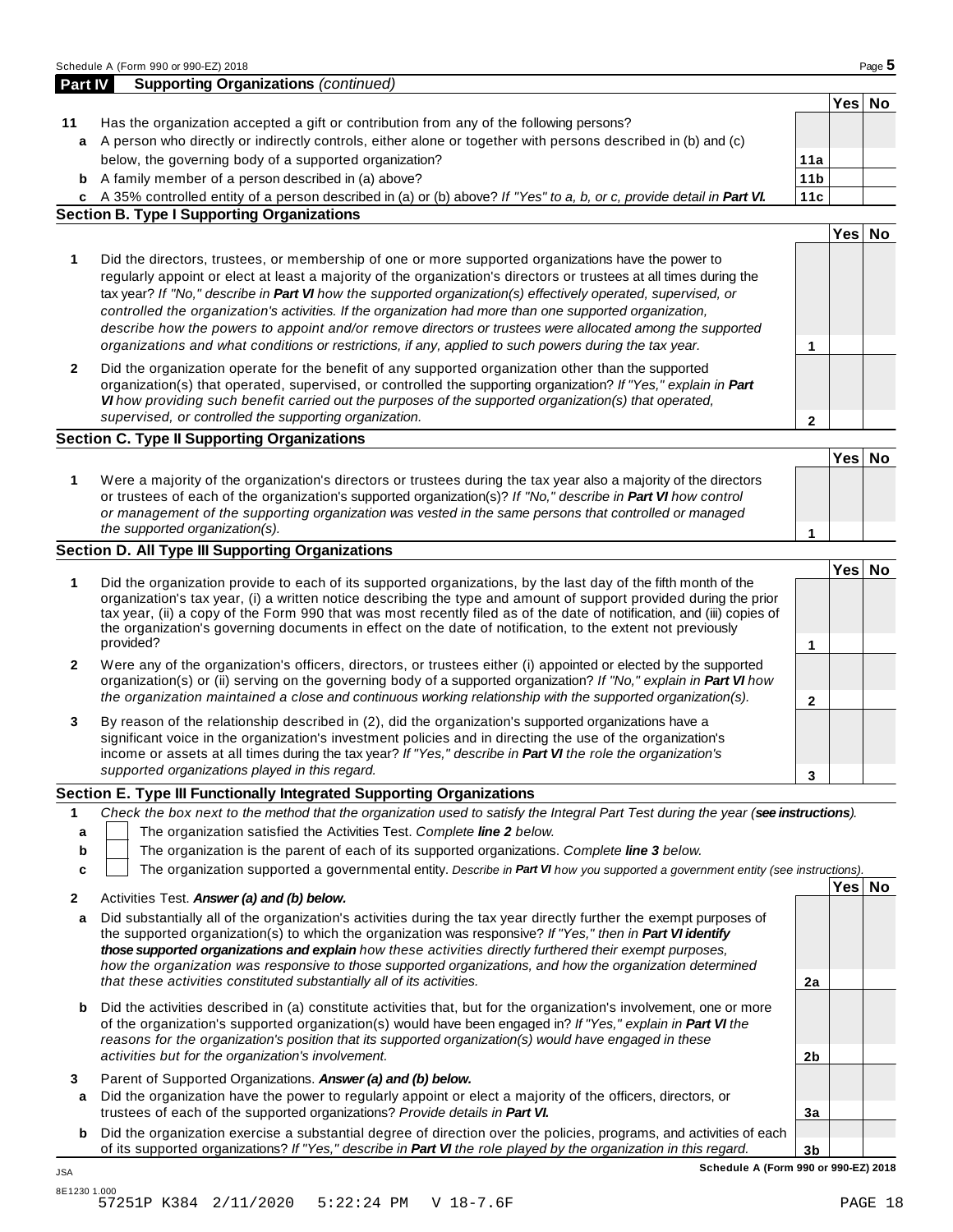| Schedule A (Form 990 or 990-EZ) 2018                                                                                                  |                         |                | Page $6$                       |
|---------------------------------------------------------------------------------------------------------------------------------------|-------------------------|----------------|--------------------------------|
| Part V<br>Type III Non-Functionally Integrated 509(a)(3) Supporting Organizations                                                     |                         |                |                                |
| Check here if the organization satisfied the Integral Part Test as a qualifying trust on Nov. 20, 1970 (explain in Part VI). See<br>1 |                         |                |                                |
| instructions. All other Type III non-functionally integrated supporting organizations must complete Sections A through E.             |                         |                |                                |
| <b>Section A - Adjusted Net Income</b>                                                                                                |                         | (A) Prior Year | (B) Current Year               |
|                                                                                                                                       |                         |                | (optional)                     |
| 1 Net short-term capital gain                                                                                                         | 1                       |                |                                |
| 2 Recoveries of prior-year distributions                                                                                              | $\overline{\mathbf{2}}$ |                |                                |
| 3 Other gross income (see instructions)                                                                                               | 3                       |                |                                |
| 4 Add lines 1 through 3.                                                                                                              | 4                       |                |                                |
| 5 Depreciation and depletion                                                                                                          | 5                       |                |                                |
| 6 Portion of operating expenses paid or incurred for production or                                                                    |                         |                |                                |
| collection of gross income or for management, conservation, or                                                                        |                         |                |                                |
| maintenance of property held for production of income (see instructions)                                                              | 6                       |                |                                |
| 7 Other expenses (see instructions)                                                                                                   | $\overline{7}$          |                |                                |
| 8 Adjusted Net Income (subtract lines 5, 6, and 7 from line 4)                                                                        | 8                       |                |                                |
| <b>Section B - Minimum Asset Amount</b>                                                                                               |                         | (A) Prior Year | (B) Current Year<br>(optional) |
| 1 Aggregate fair market value of all non-exempt-use assets (see                                                                       |                         |                |                                |
| instructions for short tax year or assets held for part of year):                                                                     |                         |                |                                |
| a Average monthly value of securities                                                                                                 | 1a                      |                |                                |
| <b>b</b> Average monthly cash balances                                                                                                | 1b                      |                |                                |
| c Fair market value of other non-exempt-use assets                                                                                    | 1 <sub>c</sub>          |                |                                |
| d Total (add lines 1a, 1b, and 1c)                                                                                                    | 1 <sub>d</sub>          |                |                                |
| e Discount claimed for blockage or other                                                                                              |                         |                |                                |
| factors (explain in detail in Part VI):                                                                                               |                         |                |                                |
| 2 Acquisition indebtedness applicable to non-exempt-use assets                                                                        | $\mathbf{2}$            |                |                                |
| 3 Subtract line 2 from line 1d.                                                                                                       | 3                       |                |                                |
| 4 Cash deemed held for exempt use. Enter 1-1/2% of line 3 (for greater amount,<br>see instructions).                                  | 4                       |                |                                |
| 5 Net value of non-exempt-use assets (subtract line 4 from line 3)                                                                    | 5                       |                |                                |
| 6 Multiply line 5 by .035.                                                                                                            | 6                       |                |                                |
| 7 Recoveries of prior-year distributions                                                                                              | $\overline{7}$          |                |                                |
| 8 Minimum Asset Amount (add line 7 to line 6)                                                                                         | 8                       |                |                                |
| <b>Section C - Distributable Amount</b>                                                                                               |                         |                | <b>Current Year</b>            |
| 1 Adjusted net income for prior year (from Section A, line 8, Column A)                                                               | 1                       |                |                                |
| 2 Enter 85% of line 1.                                                                                                                | $\mathbf 2$             |                |                                |
| 3 Minimum asset amount for prior year (from Section B, line 8, Column A)                                                              | 3                       |                |                                |
| 4 Enter greater of line 2 or line 3.                                                                                                  | 4                       |                |                                |
| 5 Income tax imposed in prior year                                                                                                    | 5                       |                |                                |
| 6 Distributable Amount. Subtract line 5 from line 4, unless subject to                                                                |                         |                |                                |
| emergency temporary reduction (see instructions).                                                                                     | 6                       |                |                                |

**7** Check here if the current year is the organization's first as a non-functionally integrated Type III supporting organization (see instructions).

**Schedule A (Form 990 or 990-EZ) 2018**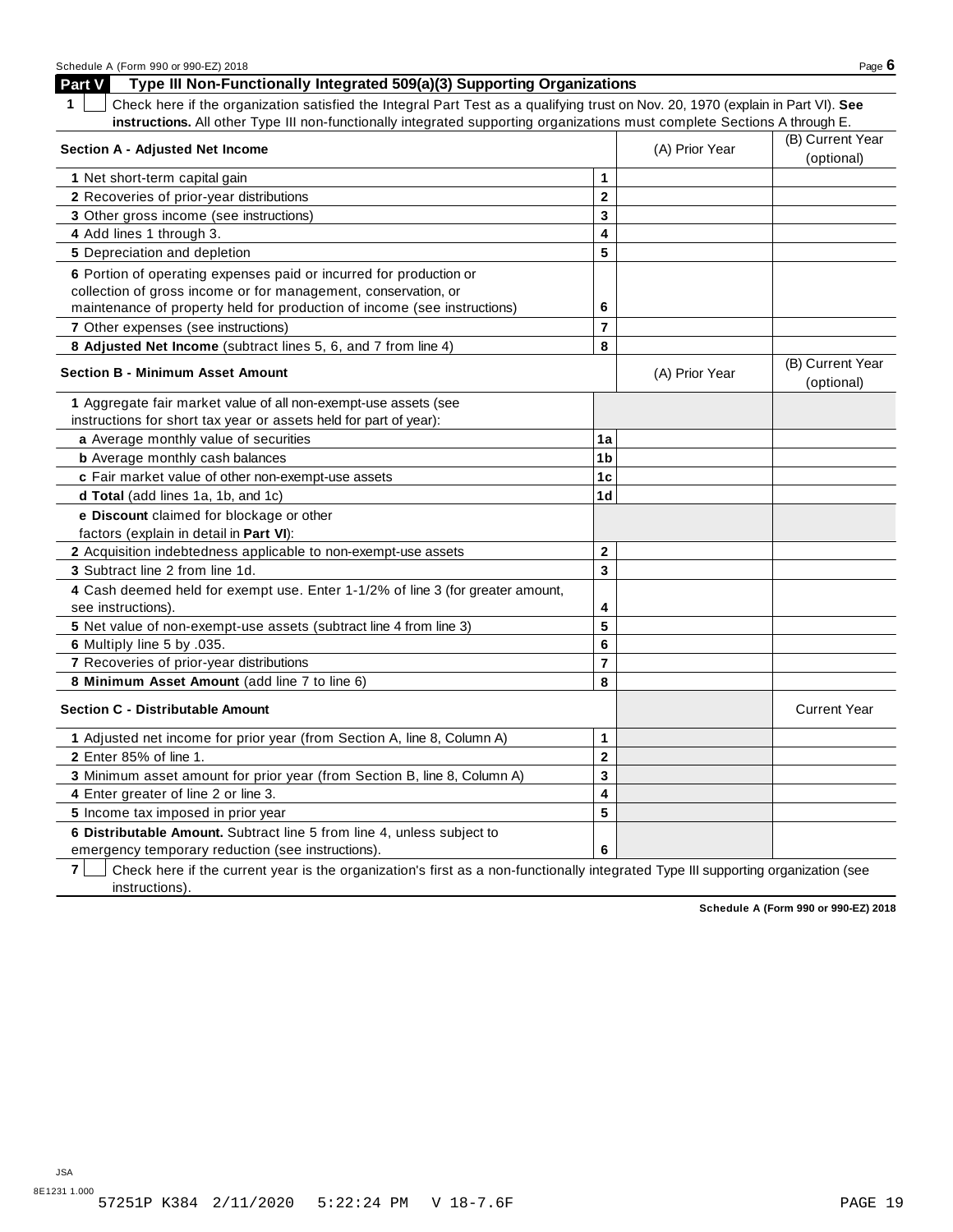|                | Schedule A (Form 990 or 990-EZ) 2018                                                       |                                    |                                               | Page 7                                           |
|----------------|--------------------------------------------------------------------------------------------|------------------------------------|-----------------------------------------------|--------------------------------------------------|
| Part V         | Type III Non-Functionally Integrated 509(a)(3) Supporting Organizations (continued)        |                                    |                                               |                                                  |
|                | <b>Section D - Distributions</b>                                                           |                                    |                                               | <b>Current Year</b>                              |
| 1              | Amounts paid to supported organizations to accomplish exempt purposes                      |                                    |                                               |                                                  |
| $\mathbf{2}$   | Amounts paid to perform activity that directly furthers exempt purposes of supported       |                                    |                                               |                                                  |
|                | organizations, in excess of income from activity                                           |                                    |                                               |                                                  |
| 3              | Administrative expenses paid to accomplish exempt purposes of supported organizations      |                                    |                                               |                                                  |
| 4              | Amounts paid to acquire exempt-use assets                                                  |                                    |                                               |                                                  |
| 5              | Qualified set-aside amounts (prior IRS approval required)                                  |                                    |                                               |                                                  |
| 6              | Other distributions (describe in Part VI). See instructions.                               |                                    |                                               |                                                  |
| 7              | Total annual distributions. Add lines 1 through 6.                                         |                                    |                                               |                                                  |
| 8              | Distributions to attentive supported organizations to which the organization is responsive |                                    |                                               |                                                  |
|                | (provide details in Part VI). See instructions.                                            |                                    |                                               |                                                  |
| 9              | Distributable amount for 2018 from Section C, line 6                                       |                                    |                                               |                                                  |
| 10             | Line 8 amount divided by line 9 amount                                                     |                                    |                                               |                                                  |
|                | Section E - Distribution Allocations (see instructions)                                    | (i)<br><b>Excess Distributions</b> | (ii)<br><b>Underdistributions</b><br>Pre-2018 | (iii)<br><b>Distributable</b><br>Amount for 2018 |
| 1              | Distributable amount for 2018 from Section C, line 6                                       |                                    |                                               |                                                  |
| $\mathbf{2}$   | Underdistributions, if any, for years prior to 2018                                        |                                    |                                               |                                                  |
|                | (reasonable cause required - explain in Part VI). See                                      |                                    |                                               |                                                  |
|                | instructions.                                                                              |                                    |                                               |                                                  |
| 3              | Excess distributions carryover, if any, to 2018                                            |                                    |                                               |                                                  |
| a              | From 2013 $\frac{1}{\sqrt{1-\frac{1}{2}}}\$                                                |                                    |                                               |                                                  |
| b              |                                                                                            |                                    |                                               |                                                  |
| c              | From 2015                                                                                  |                                    |                                               |                                                  |
| d              | $From 2016$                                                                                |                                    |                                               |                                                  |
| е              | From 2017                                                                                  |                                    |                                               |                                                  |
| f              | Total of lines 3a through e                                                                |                                    |                                               |                                                  |
| g              | Applied to underdistributions of prior years                                               |                                    |                                               |                                                  |
| h              | Applied to 2018 distributable amount                                                       |                                    |                                               |                                                  |
| j.             | Carryover from 2013 not applied (see instructions)                                         |                                    |                                               |                                                  |
|                | Remainder. Subtract lines 3g, 3h, and 3i from 3f.                                          |                                    |                                               |                                                  |
| 4              | Distributions for 2018 from                                                                |                                    |                                               |                                                  |
|                | Section D, line 7:<br>\$                                                                   |                                    |                                               |                                                  |
| а              | Applied to underdistributions of prior years                                               |                                    |                                               |                                                  |
| b              | Applied to 2018 distributable amount                                                       |                                    |                                               |                                                  |
|                | Remainder. Subtract lines 4a and 4b from 4.                                                |                                    |                                               |                                                  |
| 5              | Remaining underdistributions for years prior to 2018, if                                   |                                    |                                               |                                                  |
|                | any. Subtract lines 3g and 4a from line 2. For result                                      |                                    |                                               |                                                  |
|                | greater than zero, explain in Part VI. See instructions.                                   |                                    |                                               |                                                  |
| 6              | Remaining underdistributions for 2018. Subtract lines 3h                                   |                                    |                                               |                                                  |
|                | and 4b from line 1. For result greater than zero, explain in                               |                                    |                                               |                                                  |
|                | Part VI. See instructions.                                                                 |                                    |                                               |                                                  |
| $\overline{7}$ | Excess distributions carryover to 2019. Add lines 3j                                       |                                    |                                               |                                                  |
|                | and 4c.                                                                                    |                                    |                                               |                                                  |
| 8              | Breakdown of line 7:                                                                       |                                    |                                               |                                                  |
| a              | Excess from 2014                                                                           |                                    |                                               |                                                  |
| b              | Excess from 2015                                                                           |                                    |                                               |                                                  |
| c              | Excess from 2016                                                                           |                                    |                                               |                                                  |
| d              | Excess from 2017                                                                           |                                    |                                               |                                                  |
| е              | Excess from 2018                                                                           |                                    |                                               |                                                  |

**Schedule A (Form 990 or 990-EZ) 2018**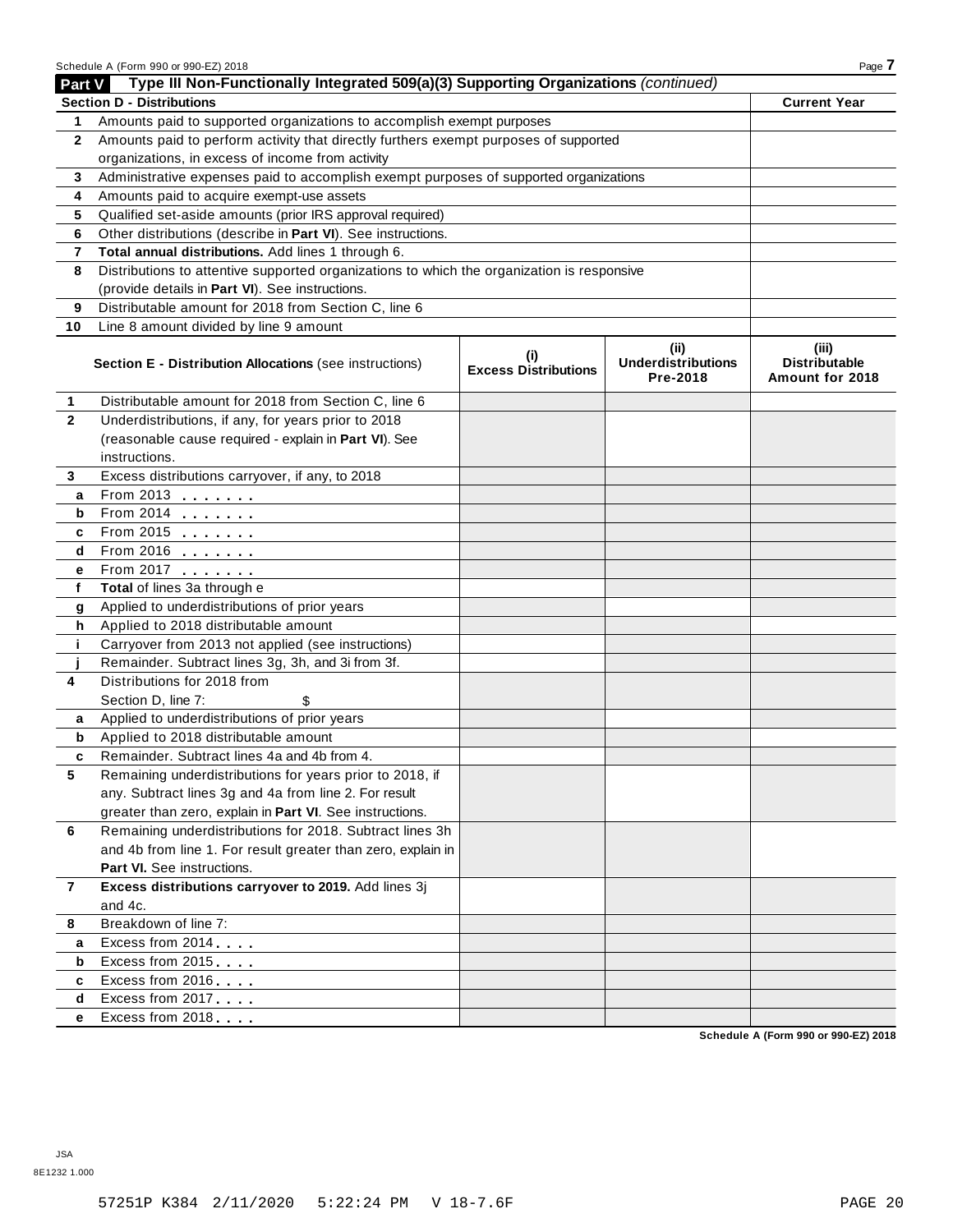| (Form 990, 990-EZ,              |  |
|---------------------------------|--|
| or 990-PF)                      |  |
| Department of the Treasury      |  |
| <b>Internal Revenue Service</b> |  |

THE LOFT, INC.

**Organization type** (check one):

## **Schedule B chedule of Contributors**

(Porm 990, Form 990, Form 990-EZ, or Form 990-PF.<br>Department of the Treasury → Attach to Form 990, Form 990-EZ, or Form 990-PF.<br>Internal Revenue Service → → Go to www.irs.gov/Form990 for the latest information.<br>Name of th

**2018** 

41-1297735

| Filers of:         | Section:                                                                    |
|--------------------|-----------------------------------------------------------------------------|
| Form 990 or 990-EZ | $\mathbf{x}$<br>$501(c)(3)$ (enter number) organization                     |
|                    | $4947(a)(1)$ nonexempt charitable trust not treated as a private foundation |
|                    | 527 political organization                                                  |
| Form 990-PF        | 501(c)(3) exempt private foundation                                         |
|                    | 4947(a)(1) nonexempt charitable trust treated as a private foundation       |
|                    | 501(c)(3) taxable private foundation                                        |

Check if your organization is covered by the **General Rule** or a **Special Rule.**

**Note:** Only a section 501(c)(7), (8), or (10) organization can check boxes for both the General Rule and a Special Rule. See instructions.

## **General Rule**

 $\overline{X}$  For an organization filing Form 990, 990-EZ, or 990-PF that received, during the year, contributions totaling \$5,000 or more (in money or property) from any one contributor. Complete Parts I and II. See instructions for determining a contributor's total contributions.

## **Special Rules**

For an organization described in section 501(c)(3) filing Form 990 or 990-EZ that met the 33 1/3% support test of the regulations under sections 509(a)(1) and 170(b)(1)(A)(vi), that checked Schedule A (Form 990 or 990-EZ), Part II, line 13, 16a, or 16b, and that received from any one contributor, during the year, total contributions of the greater of **(1)** \$5,000; or **(2)** 2% of the amount on (i) Form 990, Part VIII, line 1h; or (ii) Form 990-EZ, line 1. Complete Parts I and II.

For an organization described in section 501(c)(7), (8), or (10) filing Form 990 or 990-EZ that received from any one contributor, during the year, total contributions of more than \$1,000 *exclusively* for religious, charitable, scientific, literary, or educational purposes, or for the prevention of cruelty to children or animals. Complete Parts I (entering "N/A" in column (b) instead of the contributor name and address), II, and III.

For an organization described in section  $501(c)(7)$ , (8), or (10) filing Form 990 or 990-EZ that received from any one contributor, during the year, contributions *exclusively* for religious, charitable, etc., purposes, but no such contributions totaled more than \$1,000. If this box is checked, enter here the total contributions that were received during the year for an *exclusively* religious, charitable, etc., purpose. Don't complete any of the parts unless the **General Rule** applies to this organization because it received *nonexclusively* religious, charitable, etc., contributions totaling \$5,000 or more during the year m m m m m m m m m m m m m m m m m m m m m m m m m m m m m m m I \$

**Caution:** An organization that isn't covered by the General Rule and/or the Special Rules doesn't file Schedule B (Form 990, 990-EZ, or 990-PF), but it **must** answer "No" on Part IV, line 2, of its Form 990; or check the box on line H of its Form 990-EZ or on its Form 990-PF, Part I, line 2, to certify that it doesn't meet the filing requirements of Schedule B (Form 990, 990-EZ, or 990-PF).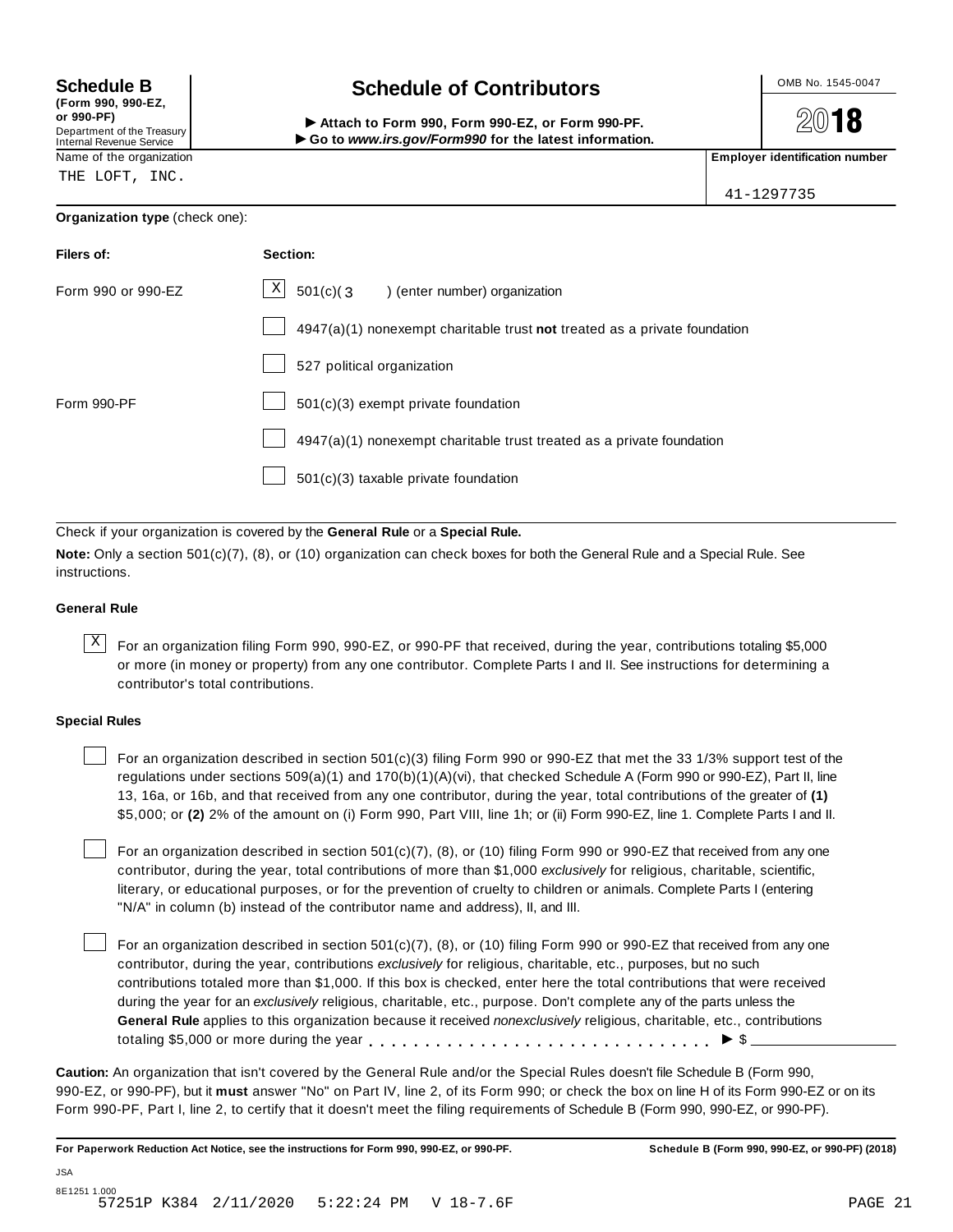**(a) No.**

|            | Schedule B (Form 990, 990-EZ, or 990-PF) (2018)<br>THE LOFT, INC.<br>Name of organization      |                                   | Page 2<br><b>Employer identification number</b><br>41-1297735                                   |
|------------|------------------------------------------------------------------------------------------------|-----------------------------------|-------------------------------------------------------------------------------------------------|
| Part I     | Contributors (see instructions). Use duplicate copies of Part I if additional space is needed. |                                   |                                                                                                 |
| (a)<br>No. | (b)<br>Name, address, and ZIP + 4                                                              | (c)<br><b>Total contributions</b> | (d)<br>Type of contribution                                                                     |
| 1          |                                                                                                | 20,000.<br>$\mathsf{\$}$          | Χ<br>Person<br>Payroll<br><b>Noncash</b><br>(Complete Part II for<br>noncash contributions.)    |
| (a)<br>No. | (b)<br>Name, address, and ZIP + 4                                                              | (c)<br><b>Total contributions</b> | (d)<br>Type of contribution                                                                     |
| 2          |                                                                                                | 8,000.<br>$\frac{1}{2}$           | Χ<br>Person<br>Payroll<br><b>Noncash</b><br>(Complete Part II for<br>noncash contributions.)    |
| (a)<br>No. | (b)<br>Name, address, and ZIP + 4                                                              | (c)<br><b>Total contributions</b> | (d)<br>Type of contribution                                                                     |
| 3          |                                                                                                | 10,000.<br>$\frac{1}{2}$          | Х<br>Person<br>Payroll<br><b>Noncash</b><br>(Complete Part II for<br>noncash contributions.)    |
| (a)<br>No. | (b)<br>Name, address, and ZIP + 4                                                              | (c)<br><b>Total contributions</b> | (d)<br>Type of contribution                                                                     |
| 4          |                                                                                                | 10,000.<br>\$                     | $\mathbf X$<br>Person<br>Payroll<br>Noncash<br>(Complete Part II for<br>noncash contributions.) |
| (a)<br>No. | (b)<br>Name, address, and ZIP + 4                                                              | (c)<br><b>Total contributions</b> | (d)<br>Type of contribution                                                                     |

|   | Name, address, and ZIP + 4        | <b>Total contributions</b>        | Type of contribution                                                                                |
|---|-----------------------------------|-----------------------------------|-----------------------------------------------------------------------------------------------------|
| 5 |                                   | 104,643.<br>\$                    | Χ<br>Person<br>Payroll<br><b>Noncash</b><br>(Complete Part II for<br>noncash contributions.)        |
|   | (b)<br>Name, address, and ZIP + 4 | (c)<br><b>Total contributions</b> | (d)<br>Type of contribution                                                                         |
| 6 |                                   | 48,000.<br>\$                     | Χ<br>Person<br><b>Payroll</b><br><b>Noncash</b><br>(Complete Part II for<br>noncash contributions.) |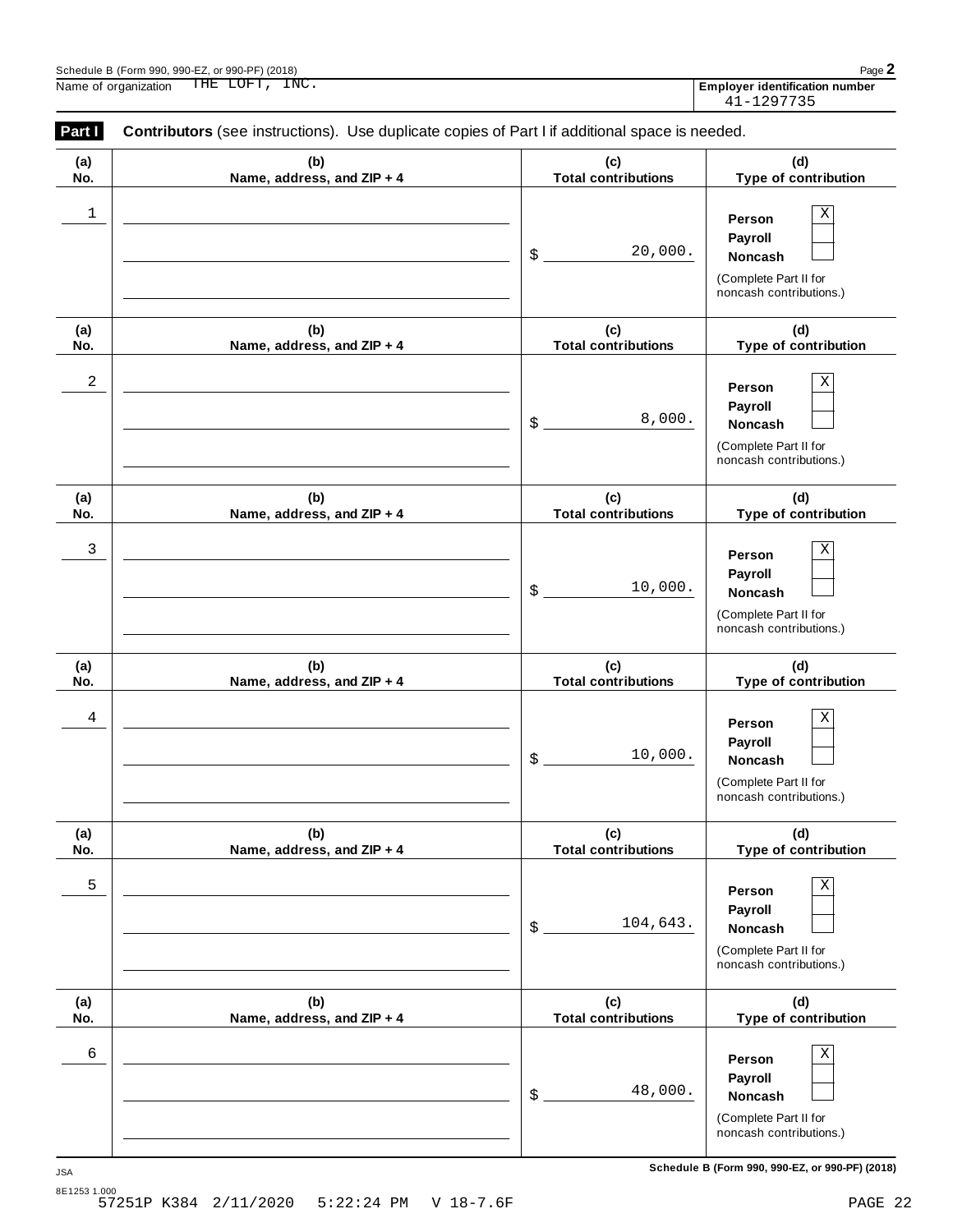**(b) Name, address, and ZIP + 4**

**(a) No.**

|            | Schedule B (Form 990, 990-EZ, or 990-PF) (2018)<br>THE LOFT, INC.<br>Name of organization      |                                   | Page 2<br><b>Employer identification number</b><br>41-1297735                                          |
|------------|------------------------------------------------------------------------------------------------|-----------------------------------|--------------------------------------------------------------------------------------------------------|
| Part I     | Contributors (see instructions). Use duplicate copies of Part I if additional space is needed. |                                   |                                                                                                        |
| (a)<br>No. | (b)<br>Name, address, and ZIP + 4                                                              | (c)<br><b>Total contributions</b> | (d)<br>Type of contribution                                                                            |
| 7          |                                                                                                | 30,000.<br>\$                     | $\mathbf X$<br>Person<br>Payroll<br><b>Noncash</b><br>(Complete Part II for<br>noncash contributions.) |
| (a)<br>No. | (b)<br>Name, address, and ZIP + 4                                                              | (c)<br><b>Total contributions</b> | (d)<br>Type of contribution                                                                            |
| 8          |                                                                                                | 45,000.<br>\$                     | Χ<br>Person<br>Payroll<br><b>Noncash</b><br>(Complete Part II for<br>noncash contributions.)           |
| (a)<br>No. | (b)<br>Name, address, and ZIP + 4                                                              | (c)<br><b>Total contributions</b> | (d)<br>Type of contribution                                                                            |
| 9          |                                                                                                | 50,000.<br>\$                     | $\mathbf X$<br>Person<br>Payroll<br><b>Noncash</b><br>(Complete Part II for<br>noncash contributions.) |
| (a)<br>No. | (b)<br>Name, address, and ZIP + 4                                                              | (c)<br><b>Total contributions</b> | (d)<br>Type of contribution                                                                            |
| 10         |                                                                                                | 5,000.<br>\$                      | $\rm X$<br>Person<br>Payroll<br>Noncash<br>(Complete Part II for<br>noncash contributions.)            |
| (a)<br>No. | (b)<br>Name, address, and ZIP + 4                                                              | (c)<br><b>Total contributions</b> | (d)<br>Type of contribution                                                                            |
| 11         |                                                                                                | 10,000.<br>\$                     | $\rm X$<br>Person<br>Payroll<br>Noncash<br>(Complete Part II for<br>noncash contributions.)            |

**Person Payroll** \$ **Noncash** (Complete Part II for noncash contributions.)  $12$  **Person**  $X$ 8,909.

**(c) Total contributions**

**(d) Type of contribution**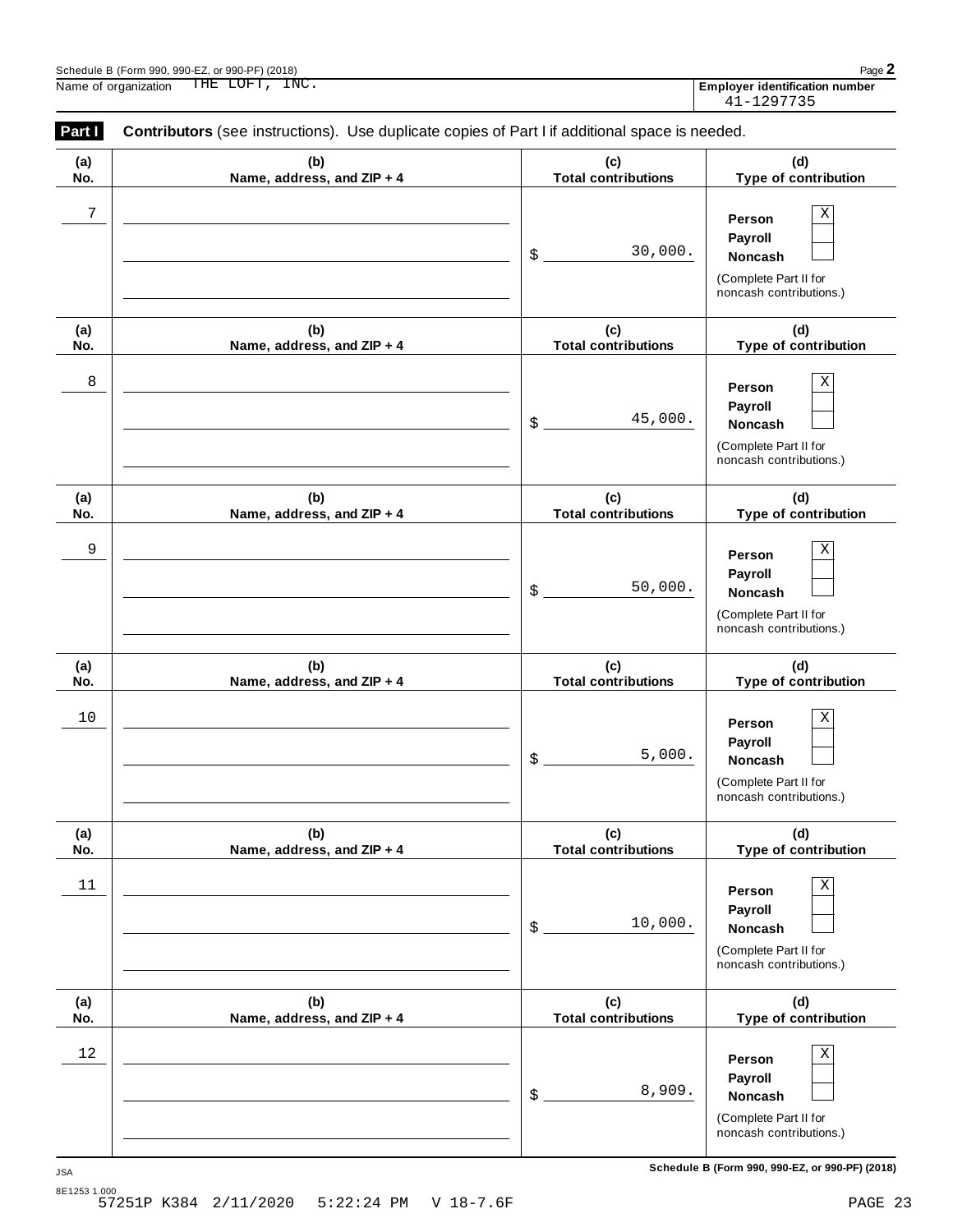|                                                                                                          | Schedule B (Form 990, 990-EZ, or 990-PF) (2018)<br>THE LOFT, INC.<br>Name of organization |                                   | Page 2<br><b>Employer identification number</b><br>41-1297735                                          |  |
|----------------------------------------------------------------------------------------------------------|-------------------------------------------------------------------------------------------|-----------------------------------|--------------------------------------------------------------------------------------------------------|--|
| Contributors (see instructions). Use duplicate copies of Part I if additional space is needed.<br>Part I |                                                                                           |                                   |                                                                                                        |  |
| (a)<br>No.                                                                                               | (b)<br>Name, address, and ZIP + 4                                                         | (c)<br><b>Total contributions</b> | (d)<br>Type of contribution                                                                            |  |
| 13                                                                                                       |                                                                                           | 618,000.<br>\$                    | $\mathbf X$<br>Person<br>Payroll<br>Noncash<br>(Complete Part II for<br>noncash contributions.)        |  |
| (a)<br>No.                                                                                               | (b)<br>Name, address, and ZIP + 4                                                         | (c)<br><b>Total contributions</b> | (d)<br>Type of contribution                                                                            |  |
| 14                                                                                                       |                                                                                           | 5,000.<br>\$                      | $\mathbf X$<br>Person<br>Payroll<br><b>Noncash</b><br>(Complete Part II for<br>noncash contributions.) |  |
| (a)<br>No.                                                                                               | (b)<br>Name, address, and ZIP + 4                                                         | (c)<br><b>Total contributions</b> | (d)<br>Type of contribution                                                                            |  |
| 15                                                                                                       |                                                                                           | 12,500.<br>\$                     | $\mathbf X$<br>Person<br>Payroll<br><b>Noncash</b><br>(Complete Part II for<br>noncash contributions.) |  |
| (a)<br>No.                                                                                               | (b)<br>Name, address, and ZIP + 4                                                         | (c)<br><b>Total contributions</b> | (d)<br>Type of contribution                                                                            |  |
| 16                                                                                                       |                                                                                           | 5,000.<br>\$                      | $\mathbf X$<br>Person<br>Payroll<br>Noncash<br>(Complete Part II for<br>noncash contributions.)        |  |
| (a)<br>No.                                                                                               | (b)<br>Name, address, and ZIP + 4                                                         | (c)<br><b>Total contributions</b> | (d)<br>Type of contribution                                                                            |  |
| $17$                                                                                                     |                                                                                           | 15,000.<br>\$                     | X<br>Person<br>Payroll<br>Noncash<br>(Complete Part II for<br>noncash contributions.)                  |  |
| (a)<br>No.                                                                                               | (b)<br>Name, address, and ZIP + 4                                                         | (c)<br><b>Total contributions</b> | (d)<br>Type of contribution                                                                            |  |
| 18                                                                                                       |                                                                                           |                                   | $\mathbf X$<br>Person<br>Payroll                                                                       |  |

(Complete Part II for noncash contributions.)

\$ **Noncash**

5,000.

| chedule B (Form 990, 990-EZ, or 990-PF) (2018) |              |  |
|------------------------------------------------|--------------|--|
| lame of organization                           | THE LOFT, IN |  |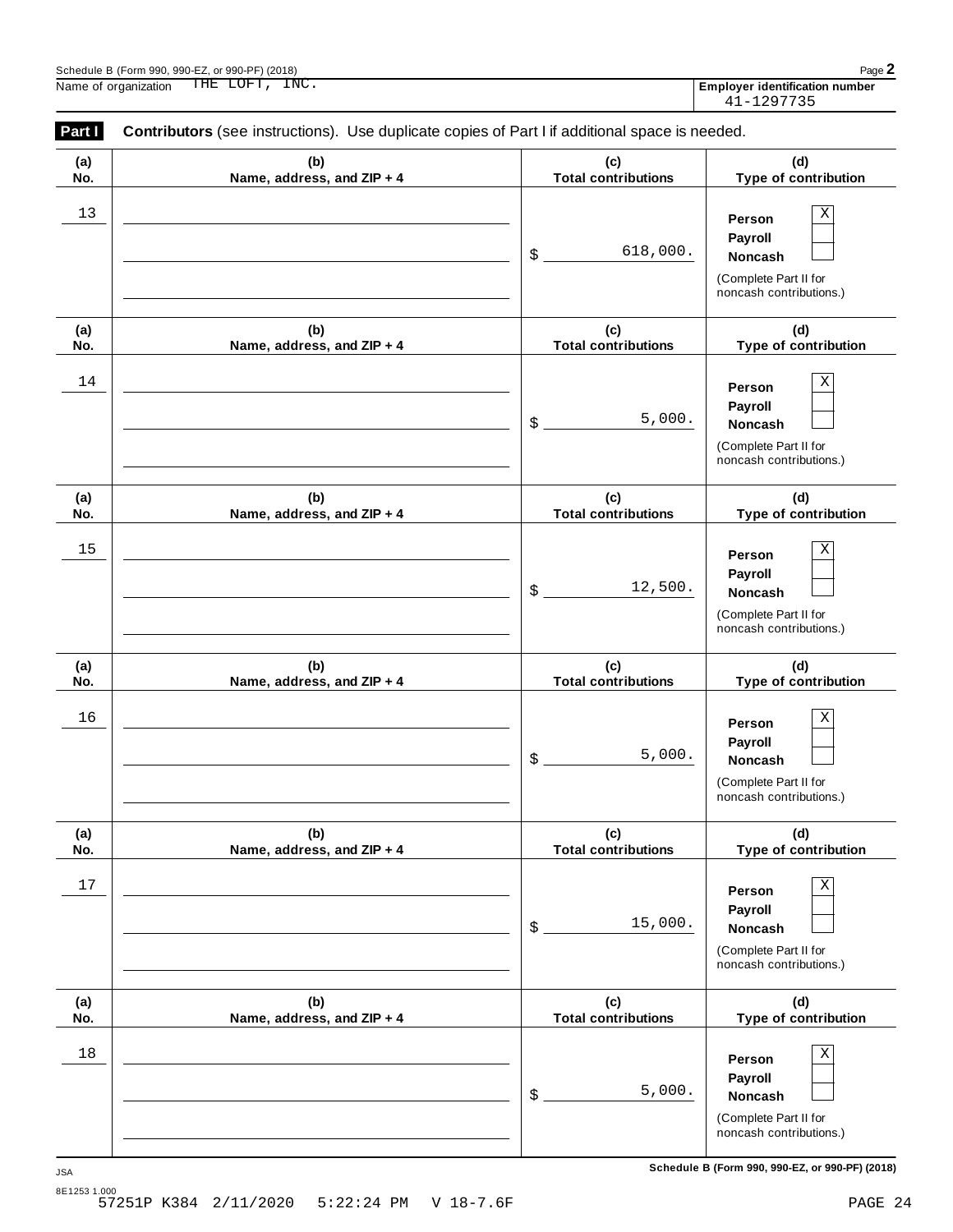|             | Schedule B (Form 990, 990-EZ, or 990-PF) (2018)<br>THE LOFT, INC.<br>Name of organization      |                                   | Employer identification number<br>41-1297735                                                           |
|-------------|------------------------------------------------------------------------------------------------|-----------------------------------|--------------------------------------------------------------------------------------------------------|
| Part I      | Contributors (see instructions). Use duplicate copies of Part I if additional space is needed. |                                   |                                                                                                        |
| (a)<br>No.  | (b)<br>Name, address, and ZIP + 4                                                              | (c)<br><b>Total contributions</b> | (d)<br>Type of contribution                                                                            |
| 19          |                                                                                                | 5,000.<br>\$                      | Χ<br>Person<br>Payroll<br>Noncash<br>(Complete Part II for<br>noncash contributions.)                  |
| (a)<br>No.  | (b)<br>Name, address, and ZIP + 4                                                              | (c)<br><b>Total contributions</b> | (d)<br>Type of contribution                                                                            |
| 20          |                                                                                                | 8,000.<br>\$                      | Χ<br>Person<br>Payroll<br>Noncash<br>(Complete Part II for<br>noncash contributions.)                  |
| (a)<br>No.  | (b)<br>Name, address, and ZIP + 4                                                              | (c)<br><b>Total contributions</b> | (d)<br>Type of contribution                                                                            |
| 21          |                                                                                                | 12,500.<br>\$                     | Χ<br>Person<br>Payroll<br>Noncash<br>(Complete Part II for<br>noncash contributions.)                  |
| (a)<br>No.  | (b)<br>Name, address, and ZIP + 4                                                              | (c)<br><b>Total contributions</b> | (d)<br>Type of contribution                                                                            |
| $2\sqrt{2}$ |                                                                                                | 10,000.<br>\$                     | $\mathbf X$<br>Person<br><b>Payroll</b><br>Noncash<br>(Complete Part II for<br>noncash contributions.) |
| (a)<br>No.  | (b)<br>Name, address, and ZIP + 4                                                              | (c)<br><b>Total contributions</b> | (d)<br>Type of contribution                                                                            |
| 23          |                                                                                                | 5,000.<br>\$                      | $\rm X$<br>Person<br>Payroll<br><b>Noncash</b><br>(Complete Part II for<br>noncash contributions.)     |
| (a)<br>No.  | (b)<br>Name, address, and ZIP + 4                                                              | (c)<br><b>Total contributions</b> | (d)<br>Type of contribution                                                                            |
| 24          |                                                                                                | 5,000.<br>\$                      | $\rm X$<br>Person<br>Payroll<br>Noncash                                                                |

(Complete Part II for noncash contributions.)

| Schedule B (Form 990, 990-EZ, or 990-PF) (2) |           |
|----------------------------------------------|-----------|
| Name of organization                         | THE LOFT, |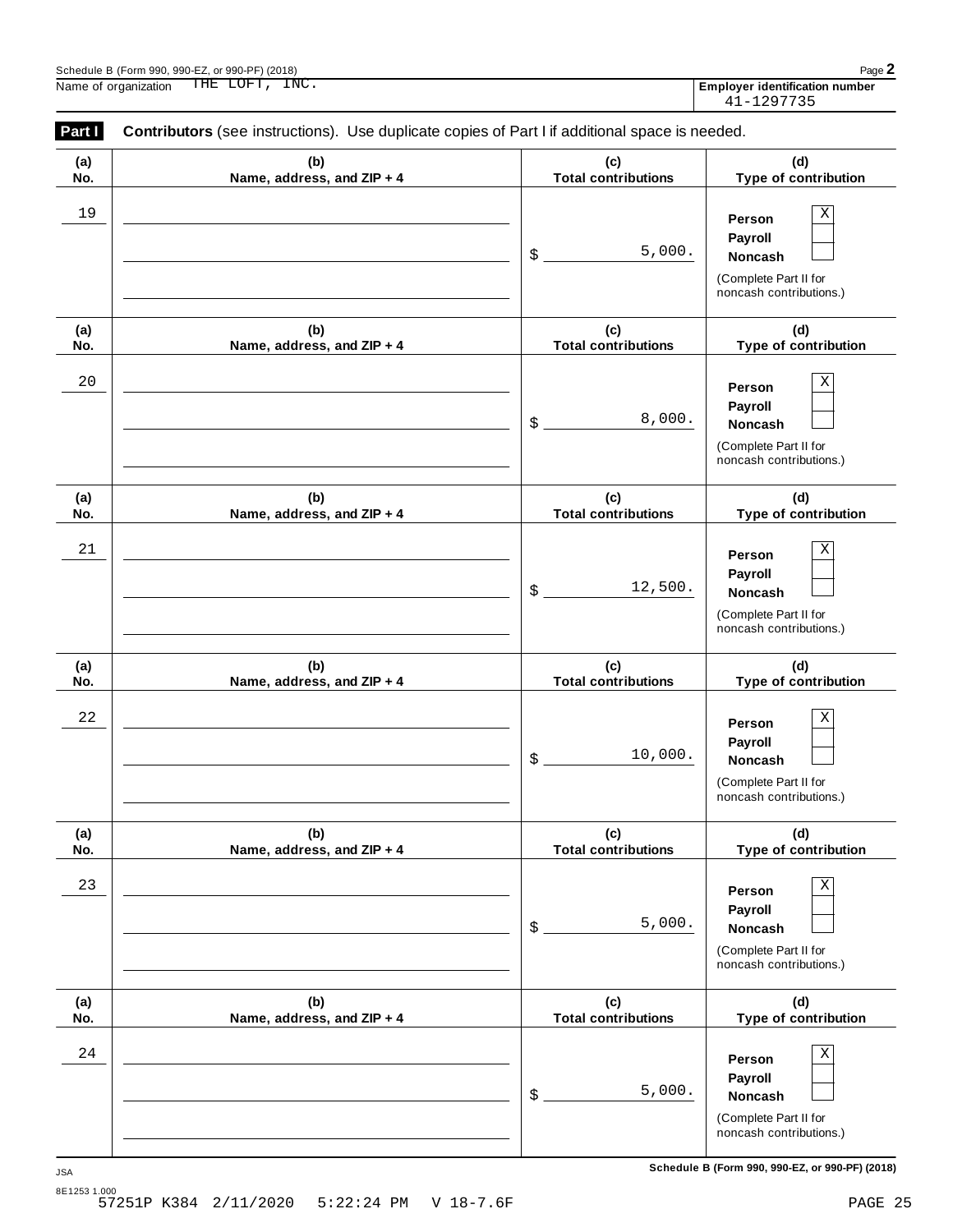|            | THE LOFT, INC.<br>Name of organization                                                         |                                   | <b>Employer identification number</b><br>41-1297735                                                    |
|------------|------------------------------------------------------------------------------------------------|-----------------------------------|--------------------------------------------------------------------------------------------------------|
| Part I     | Contributors (see instructions). Use duplicate copies of Part I if additional space is needed. |                                   |                                                                                                        |
| (a)<br>No. | (b)<br>Name, address, and ZIP + 4                                                              | (c)<br><b>Total contributions</b> | (d)<br>Type of contribution                                                                            |
| 25         |                                                                                                | \$<br>70,000.                     | $\mathbf X$<br>Person<br>Payroll<br>Noncash<br>(Complete Part II for<br>noncash contributions.)        |
| (a)<br>No. | (b)<br>Name, address, and ZIP + 4                                                              | (c)<br><b>Total contributions</b> | (d)<br>Type of contribution                                                                            |
| 26         |                                                                                                | \$<br>20,000.                     | $\mathbf X$<br>Person<br>Payroll<br><b>Noncash</b><br>(Complete Part II for<br>noncash contributions.) |
| (a)<br>No. | (b)<br>Name, address, and ZIP + 4                                                              | (c)<br><b>Total contributions</b> | (d)<br>Type of contribution                                                                            |
| 27         |                                                                                                | \$<br>75,000.                     | $\mathbf X$<br>Person<br>Payroll<br><b>Noncash</b><br>(Complete Part II for<br>noncash contributions.) |
| (a)<br>No. | (b)<br>Name, address, and ZIP + 4                                                              | (c)<br><b>Total contributions</b> | (d)<br>Type of contribution                                                                            |
| $2\,8$     |                                                                                                | \$<br>5,000.                      | $\mathbf X$<br>Person<br>Payroll<br>Noncash<br>(Complete Part II for<br>noncash contributions.)        |
| (a)<br>No. | (b)<br>Name, address, and ZIP + 4                                                              | (c)<br><b>Total contributions</b> | (d)<br>Type of contribution                                                                            |
| 29         |                                                                                                | \$<br>5,000.                      | $\mathbf X$<br>Person<br>Payroll<br>Noncash<br>(Complete Part II for<br>noncash contributions.)        |
| (a)<br>No. | (b)<br>Name, address, and ZIP + 4                                                              | (c)<br><b>Total contributions</b> | (d)<br>Type of contribution                                                                            |

(Complete Part II for noncash contributions.)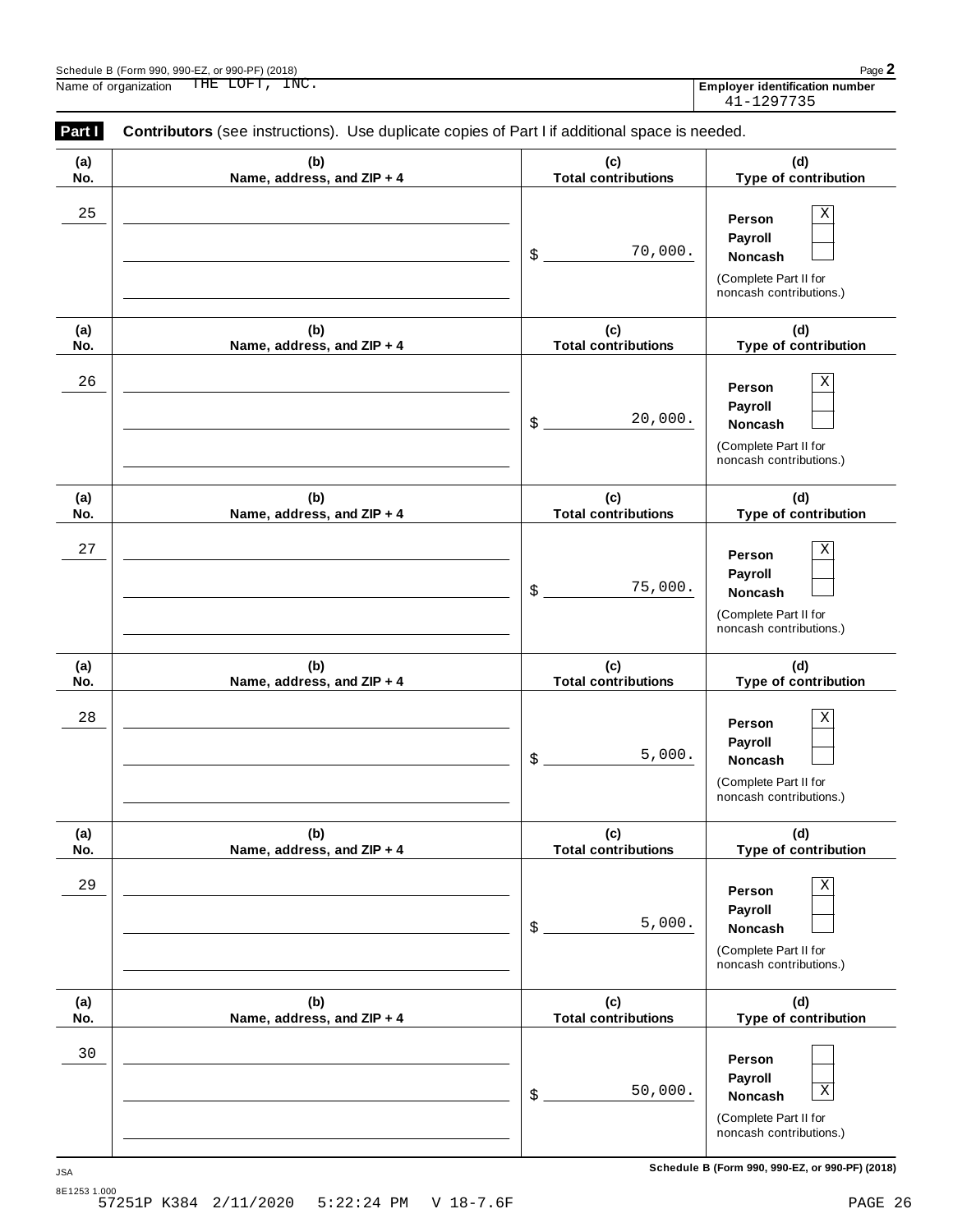| Part I     | THE LOFT, INC.<br>Name of organization<br>Contributors (see instructions). Use duplicate copies of Part I if additional space is needed. |                                   | <b>Employer identification number</b><br>41-1297735                                                                   |
|------------|------------------------------------------------------------------------------------------------------------------------------------------|-----------------------------------|-----------------------------------------------------------------------------------------------------------------------|
| (a)<br>No. | (b)<br>Name, address, and ZIP + 4                                                                                                        | (c)<br><b>Total contributions</b> | (d)<br>Type of contribution                                                                                           |
| 31         |                                                                                                                                          | 5,000.<br>\$                      | Χ<br>Person<br>Payroll<br>$\overline{\text{X}}$<br><b>Noncash</b><br>(Complete Part II for<br>noncash contributions.) |
| (a)<br>No. | (b)<br>Name, address, and ZIP + 4                                                                                                        | (c)<br><b>Total contributions</b> | (d)<br>Type of contribution                                                                                           |
| 32         |                                                                                                                                          | 14,400.<br>\$                     | Person<br>Payroll<br>$\overline{\text{X}}$<br><b>Noncash</b><br>(Complete Part II for<br>noncash contributions.)      |
| (a)<br>No. | (b)<br>Name, address, and ZIP + 4                                                                                                        | (c)<br><b>Total contributions</b> | (d)<br>Type of contribution                                                                                           |
| 33         |                                                                                                                                          | 80,000.<br>\$                     | Person<br>Payroll<br>$\overline{\text{X}}$<br><b>Noncash</b><br>(Complete Part II for<br>noncash contributions.)      |
| (a)<br>No. | (b)<br>Name, address, and ZIP + 4                                                                                                        | (c)<br><b>Total contributions</b> | (d)<br>Type of contribution                                                                                           |
|            |                                                                                                                                          | \$                                | Person<br>Payroll<br>Noncash<br>(Complete Part II for<br>noncash contributions.)                                      |
| (a)<br>No. | (b)<br>Name, address, and ZIP + 4                                                                                                        | (c)<br><b>Total contributions</b> | (d)<br>Type of contribution                                                                                           |
|            |                                                                                                                                          | \$                                | Person<br>Payroll<br>Noncash<br>(Complete Part II for<br>noncash contributions.)                                      |
| (a)<br>No. | (b)<br>Name, address, and ZIP + 4                                                                                                        | (c)<br><b>Total contributions</b> | (d)<br>Type of contribution                                                                                           |
|            |                                                                                                                                          |                                   | Person                                                                                                                |

(Complete Part II for noncash contributions.)

**Payroll**

\$ **Noncash**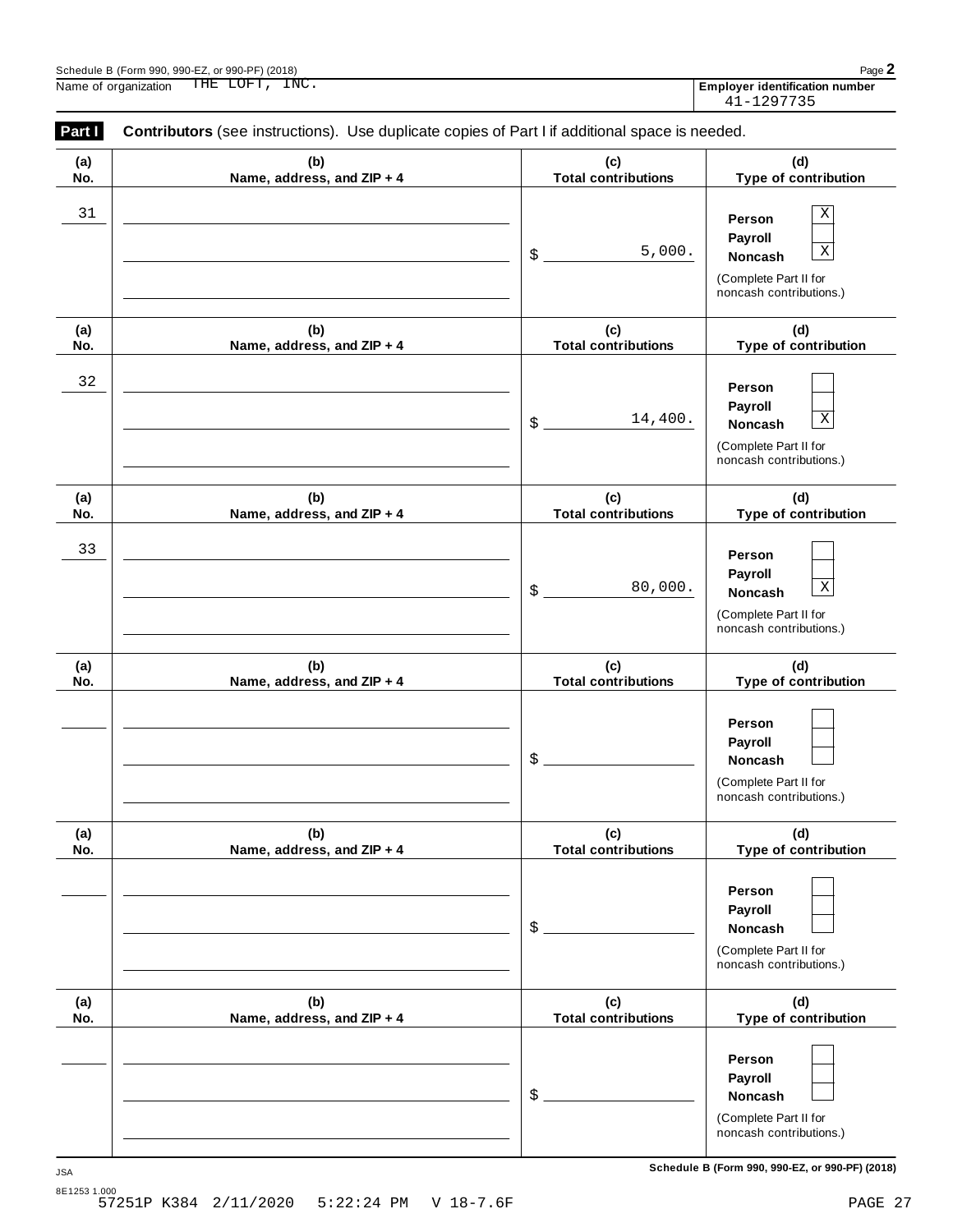ADVERTISING

| (b)<br>of noncash property given | (C)<br><b>FMV</b> (or estimate)<br>(See instructions.) | (d)<br>Date received |  |
|----------------------------------|--------------------------------------------------------|----------------------|--|
|                                  |                                                        |                      |  |

\$

 $\frac{1}{2}$ 

**(c) FMV (or estimate)** (See instructions.)

| (a) No.<br>from<br>Part I | (b)<br>Description of noncash property given |                   | (c)<br>FMV (or estimate)<br>(See instructions.) | (d)<br>Date received |
|---------------------------|----------------------------------------------|-------------------|-------------------------------------------------|----------------------|
| 32                        | ADVERTISING                                  |                   |                                                 |                      |
|                           |                                              | $\frac{2}{2}$     | 14,400.                                         | 02/26/2019           |
| (a) No.<br>from<br>Part I | (b)<br>Description of noncash property given |                   | (c)<br>FMV (or estimate)<br>(See instructions.) | (d)<br>Date received |
| 31                        | FOOD & HOSPITALITY                           |                   |                                                 |                      |
|                           |                                              | $\mathcal{S}_{-}$ | 3,500.                                          | 02/26/2019           |
| (a) No.<br>from<br>Part I | (b)<br>Description of noncash property given |                   | (c)<br>FMV (or estimate)<br>(See instructions.) | (d)<br>Date received |
| 30                        | ADVERTISING                                  |                   |                                                 |                      |
|                           |                                              | $$$ .             | 50,000.                                         | 12/21/2018           |
| (a) No.<br>from<br>Part I | (b)<br>Description of noncash property given |                   | (c)<br>FMV (or estimate)<br>(See instructions.) | (d)<br>Date received |
|                           |                                              | \$                |                                                 |                      |
| (a) No.<br>from<br>Part I | (b)<br>Description of noncash property given |                   | (c)<br>FMV (or estimate)<br>(See instructions.) | (d)<br>Date received |

**Part II** Noncash Property (see instructions). Use duplicate copies of Part II if additional space is needed. 41-1297735

> **(b) Description of noncash property given**

**(a) No. from Part I**

33

**(d) Date received**

80,000. 03/19/2019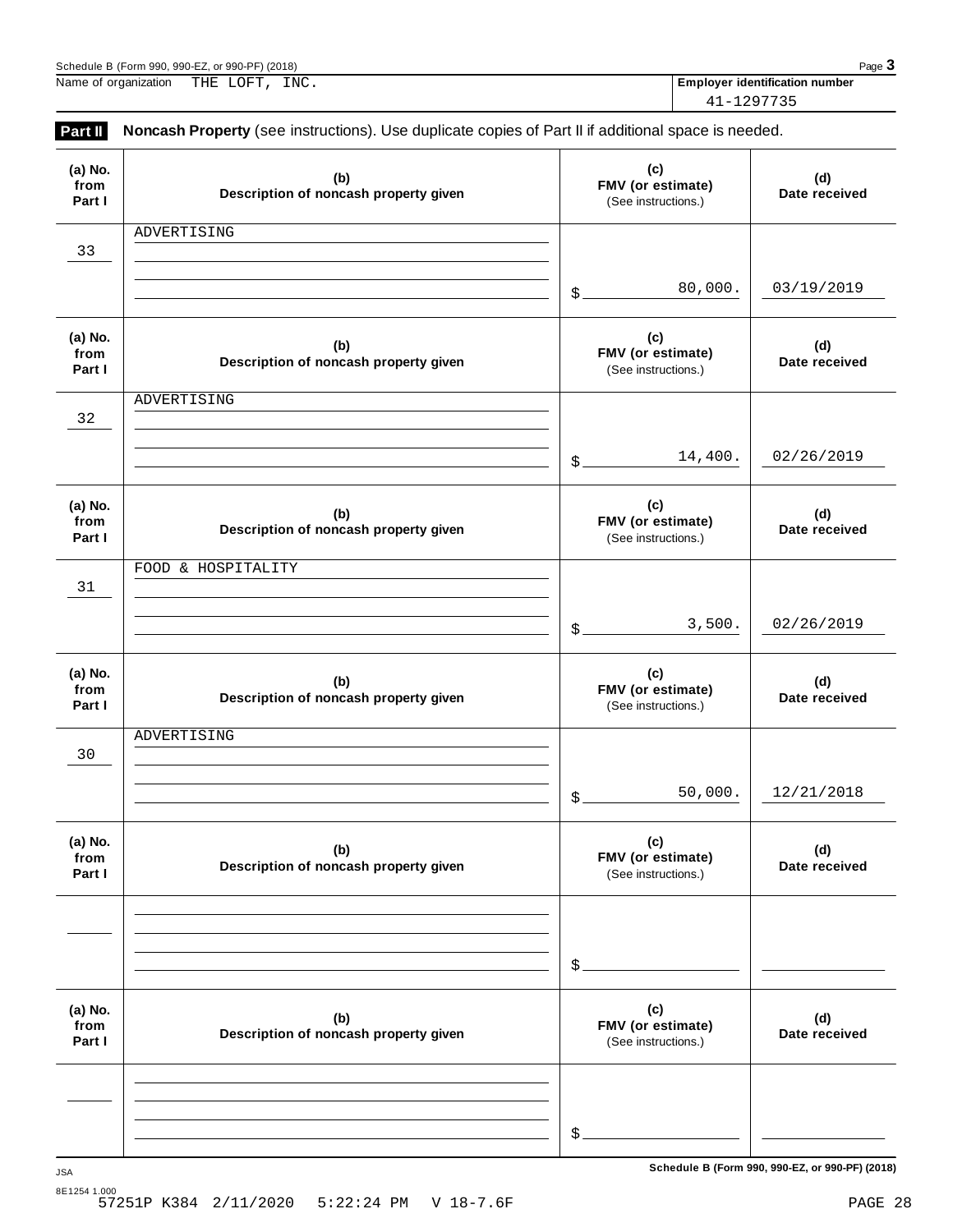|                             | Name of organization THE LOFT, INC.                                                                                                                                                                                                                                                                            |                                     |  | <b>Employer identification number</b><br>41-1297735                                                                                                                                                                                           |
|-----------------------------|----------------------------------------------------------------------------------------------------------------------------------------------------------------------------------------------------------------------------------------------------------------------------------------------------------------|-------------------------------------|--|-----------------------------------------------------------------------------------------------------------------------------------------------------------------------------------------------------------------------------------------------|
| Part III                    | Exclusively religious, charitable, etc., contributions to organizations described in section 501(c)(7), (8), or<br>contributions of \$1,000 or less for the year. (Enter this information once. See instructions.) $\blacktriangleright$ \$<br>Use duplicate copies of Part III if additional space is needed. |                                     |  | (10) that total more than \$1,000 for the year from any one contributor. Complete columns (a) through (e) and<br>the following line entry. For organizations completing Part III, enter the total of exclusively religious, charitable, etc., |
| $(a)$ No.<br>from<br>Part I | (b) Purpose of gift                                                                                                                                                                                                                                                                                            | (d) Description of how gift is held |  |                                                                                                                                                                                                                                               |
|                             |                                                                                                                                                                                                                                                                                                                |                                     |  |                                                                                                                                                                                                                                               |
|                             | Transferee's name, address, and ZIP + 4                                                                                                                                                                                                                                                                        | (e) Transfer of gift                |  | Relationship of transferor to transferee                                                                                                                                                                                                      |
| (a) No.<br>from             | (b) Purpose of gift                                                                                                                                                                                                                                                                                            | (c) Use of gift                     |  |                                                                                                                                                                                                                                               |
| Part I                      |                                                                                                                                                                                                                                                                                                                |                                     |  | (d) Description of how gift is held                                                                                                                                                                                                           |
|                             |                                                                                                                                                                                                                                                                                                                | (e) Transfer of gift                |  |                                                                                                                                                                                                                                               |
|                             | Transferee's name, address, and ZIP + 4                                                                                                                                                                                                                                                                        |                                     |  | Relationship of transferor to transferee                                                                                                                                                                                                      |
| (a) No.<br>from<br>Part I   | (b) Purpose of gift                                                                                                                                                                                                                                                                                            | (c) Use of gift                     |  | (d) Description of how gift is held                                                                                                                                                                                                           |
|                             |                                                                                                                                                                                                                                                                                                                | (e) Transfer of gift                |  |                                                                                                                                                                                                                                               |
|                             | Transferee's name, address, and ZIP + 4                                                                                                                                                                                                                                                                        |                                     |  | Relationship of transferor to transferee                                                                                                                                                                                                      |
| (a) No.<br>from<br>Part I   | (b) Purpose of gift                                                                                                                                                                                                                                                                                            | (c) Use of gift                     |  | (d) Description of how gift is held                                                                                                                                                                                                           |
|                             |                                                                                                                                                                                                                                                                                                                | (e) Transfer of gift                |  |                                                                                                                                                                                                                                               |
|                             | Transferee's name, address, and ZIP + 4                                                                                                                                                                                                                                                                        |                                     |  | Relationship of transferor to transferee                                                                                                                                                                                                      |
|                             |                                                                                                                                                                                                                                                                                                                |                                     |  |                                                                                                                                                                                                                                               |

Schedule <sup>B</sup> (Form 990, 990-EZ, or 990-PF) (2018) Page **4**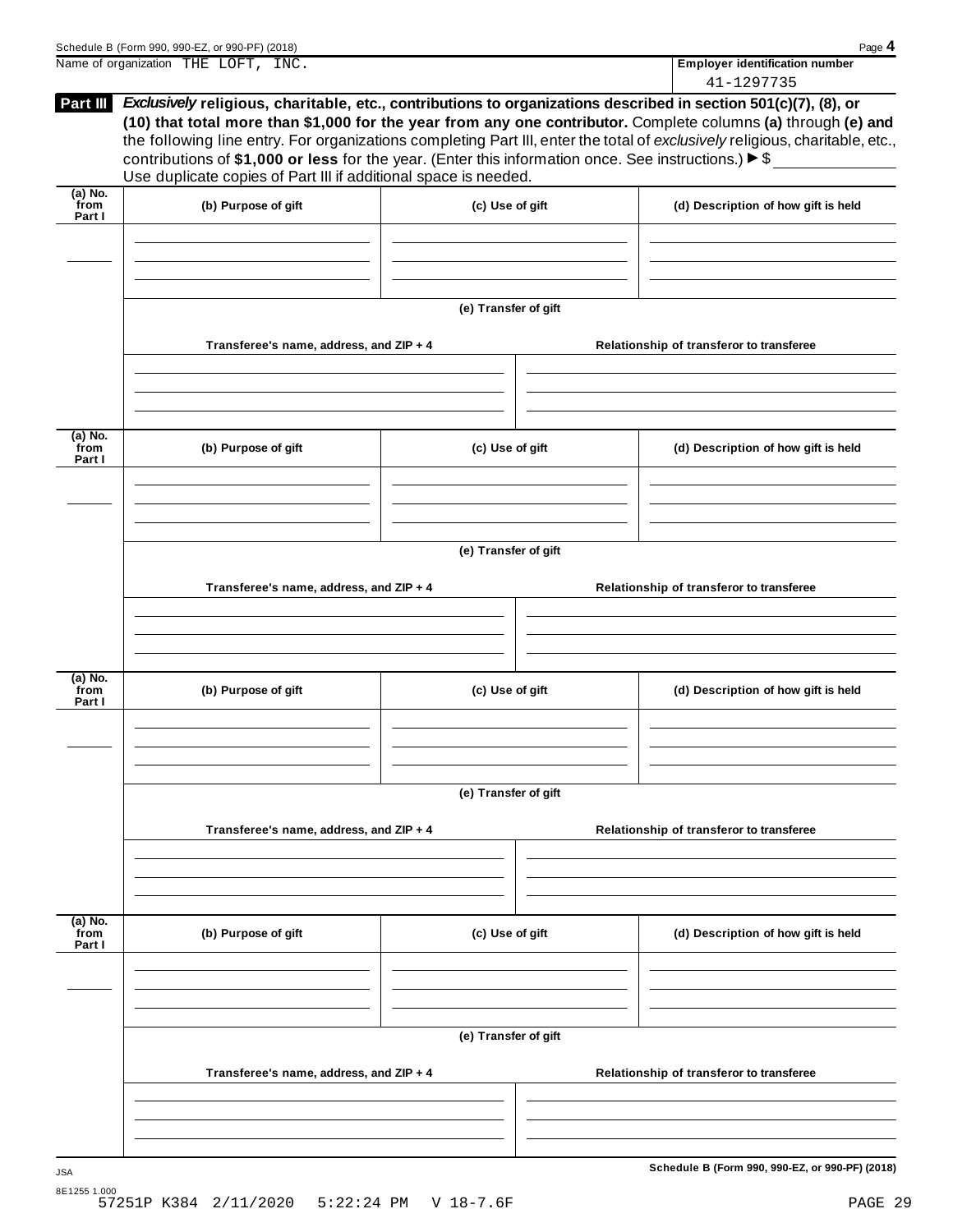| <b>SCHEDULE D</b> |  |
|-------------------|--|
| (Form 990)        |  |

I

# SCHEDULE D<br>
Supplemental Financial Statements<br>
Form 990)<br>
Part IV, line 6, 7, 8, 9, 10, 11a, 11b, 11c, 11d, 11e, 11f, 12a, or 12b.<br>
Part IV, line 6, 7, 8, 9, 10, 11a, 11b, 11c, 11d, 11e, 11f, 12a, or 12b.

|        |                                                             |                                                                                                                                                                                                                                                                                                                                                           | Part IV, line 6, 7, 8, 9, 10, 11a, 11b, 11c, 11d, 11e, 11f, 12a, or 12b. |                                                |                |                                       |                                                    |
|--------|-------------------------------------------------------------|-----------------------------------------------------------------------------------------------------------------------------------------------------------------------------------------------------------------------------------------------------------------------------------------------------------------------------------------------------------|--------------------------------------------------------------------------|------------------------------------------------|----------------|---------------------------------------|----------------------------------------------------|
|        | Department of the Treasury                                  |                                                                                                                                                                                                                                                                                                                                                           | Attach to Form 990.                                                      |                                                |                |                                       | <b>Open to Public</b>                              |
|        | <b>Internal Revenue Service</b><br>Name of the organization |                                                                                                                                                                                                                                                                                                                                                           | Go to www.irs.gov/Form990 for instructions and the latest information.   |                                                |                | <b>Employer identification number</b> | <b>Inspection</b>                                  |
|        | THE LOFT, INC.                                              |                                                                                                                                                                                                                                                                                                                                                           |                                                                          |                                                |                | 41-1297735                            |                                                    |
| Part I |                                                             | Organizations Maintaining Donor Advised Funds or Other Similar Funds or Accounts.                                                                                                                                                                                                                                                                         |                                                                          |                                                |                |                                       |                                                    |
|        |                                                             | Complete if the organization answered "Yes" on Form 990, Part IV, line 6.                                                                                                                                                                                                                                                                                 |                                                                          |                                                |                |                                       |                                                    |
|        |                                                             |                                                                                                                                                                                                                                                                                                                                                           | (a) Donor advised funds                                                  |                                                |                |                                       | (b) Funds and other accounts                       |
|        |                                                             |                                                                                                                                                                                                                                                                                                                                                           |                                                                          |                                                |                |                                       |                                                    |
|        |                                                             | Total number at end of year entitled as a set of the set of the set of the set of the set of the set of the set of the set of the set of the set of the set of the set of the set of the set of the set of the set of the set                                                                                                                             |                                                                          |                                                |                |                                       |                                                    |
|        |                                                             | Aggregate value of contributions to (during year)                                                                                                                                                                                                                                                                                                         |                                                                          |                                                |                |                                       |                                                    |
|        |                                                             | Aggregate value of grants from (during year)                                                                                                                                                                                                                                                                                                              |                                                                          |                                                |                |                                       |                                                    |
|        |                                                             | Aggregate value at end of year                                                                                                                                                                                                                                                                                                                            |                                                                          |                                                |                |                                       |                                                    |
|        |                                                             | Did the organization inform all donors and donor advisors in writing that the assets held in donor advised                                                                                                                                                                                                                                                |                                                                          |                                                |                |                                       |                                                    |
|        |                                                             | funds are the organization's property, subject to the organization's exclusive legal control?                                                                                                                                                                                                                                                             |                                                                          |                                                |                |                                       | Yes<br>No                                          |
|        |                                                             | Did the organization inform all grantees, donors, and donor advisors in writing that grant funds can be used                                                                                                                                                                                                                                              |                                                                          |                                                |                |                                       |                                                    |
|        |                                                             | only for charitable purposes and not for the benefit of the donor or donor advisor, or for any other purpose                                                                                                                                                                                                                                              |                                                                          |                                                |                |                                       |                                                    |
|        |                                                             |                                                                                                                                                                                                                                                                                                                                                           |                                                                          |                                                |                |                                       | Yes<br>No.                                         |
|        | <b>Part II</b>                                              | <b>Conservation Easements.</b>                                                                                                                                                                                                                                                                                                                            |                                                                          |                                                |                |                                       |                                                    |
|        |                                                             | Complete if the organization answered "Yes" on Form 990, Part IV, line 7.                                                                                                                                                                                                                                                                                 |                                                                          |                                                |                |                                       |                                                    |
|        |                                                             | Purpose(s) of conservation easements held by the organization (check all that apply).                                                                                                                                                                                                                                                                     |                                                                          |                                                |                |                                       |                                                    |
|        |                                                             | Preservation of land for public use (e.g., recreation or education)                                                                                                                                                                                                                                                                                       |                                                                          |                                                |                |                                       | Preservation of a historically important land area |
|        |                                                             | Protection of natural habitat                                                                                                                                                                                                                                                                                                                             |                                                                          | Preservation of a certified historic structure |                |                                       |                                                    |
|        |                                                             | Preservation of open space                                                                                                                                                                                                                                                                                                                                |                                                                          |                                                |                |                                       |                                                    |
|        |                                                             | Complete lines 2a through 2d if the organization held a qualified conservation contribution in the form of a conservation                                                                                                                                                                                                                                 |                                                                          |                                                |                |                                       |                                                    |
|        |                                                             | easement on the last day of the tax year.                                                                                                                                                                                                                                                                                                                 |                                                                          |                                                |                |                                       | Held at the End of the Tax Year                    |
| a      |                                                             |                                                                                                                                                                                                                                                                                                                                                           |                                                                          |                                                | 2a             |                                       |                                                    |
| b      |                                                             | Total acreage restricted by conservation easements                                                                                                                                                                                                                                                                                                        |                                                                          |                                                | 2b             |                                       |                                                    |
| c      |                                                             | Number of conservation easements on a certified historic structure included in (a)                                                                                                                                                                                                                                                                        |                                                                          |                                                | 2 <sub>c</sub> |                                       |                                                    |
| d      |                                                             | Number of conservation easements included in (c) acquired after 7/25/06, and not on a                                                                                                                                                                                                                                                                     |                                                                          |                                                |                |                                       |                                                    |
|        |                                                             |                                                                                                                                                                                                                                                                                                                                                           |                                                                          |                                                | 2d             |                                       |                                                    |
|        |                                                             | Number of conservation easements modified, transferred, released, extinguished, or terminated by the organization during the                                                                                                                                                                                                                              |                                                                          |                                                |                |                                       |                                                    |
|        | tax year $\blacktriangleright$ _                            |                                                                                                                                                                                                                                                                                                                                                           |                                                                          |                                                |                |                                       |                                                    |
|        |                                                             | Number of states where property subject to conservation easement is located ▶ __________                                                                                                                                                                                                                                                                  |                                                                          |                                                |                |                                       |                                                    |
|        |                                                             | Does the organization have a written policy regarding the periodic monitoring, inspection, handling of                                                                                                                                                                                                                                                    |                                                                          |                                                |                |                                       |                                                    |
|        |                                                             |                                                                                                                                                                                                                                                                                                                                                           |                                                                          |                                                |                |                                       | Yes<br><b>No</b>                                   |
|        |                                                             | Staff and volunteer hours devoted to monitoring, inspecting, handling of violations, and enforcing conservation easements during the year                                                                                                                                                                                                                 |                                                                          |                                                |                |                                       |                                                    |
|        |                                                             |                                                                                                                                                                                                                                                                                                                                                           |                                                                          |                                                |                |                                       |                                                    |
|        |                                                             | Amount of expenses incurred in monitoring, inspecting, handling of violations, and enforcing conservation easements during the year                                                                                                                                                                                                                       |                                                                          |                                                |                |                                       |                                                    |
|        |                                                             |                                                                                                                                                                                                                                                                                                                                                           |                                                                          |                                                |                |                                       |                                                    |
|        |                                                             | Does each conservation easement reported on line 2(d) above satisfy the requirements of section 170(h)(4)(B)(i)                                                                                                                                                                                                                                           |                                                                          |                                                |                |                                       |                                                    |
|        |                                                             |                                                                                                                                                                                                                                                                                                                                                           |                                                                          |                                                |                |                                       | <b>No</b><br><b>Yes</b>                            |
|        |                                                             | In Part XIII, describe how the organization reports conservation easements in its revenue and expense statement, and                                                                                                                                                                                                                                      |                                                                          |                                                |                |                                       |                                                    |
|        |                                                             | balance sheet, and include, if applicable, the text of the footnote to the organization's financial statements that describes the                                                                                                                                                                                                                         |                                                                          |                                                |                |                                       |                                                    |
|        |                                                             | organization's accounting for conservation easements.                                                                                                                                                                                                                                                                                                     |                                                                          |                                                |                |                                       |                                                    |
|        |                                                             | Part III Organizations Maintaining Collections of Art, Historical Treasures, or Other Similar Assets.                                                                                                                                                                                                                                                     |                                                                          |                                                |                |                                       |                                                    |
|        |                                                             | Complete if the organization answered "Yes" on Form 990, Part IV, line 8.                                                                                                                                                                                                                                                                                 |                                                                          |                                                |                |                                       |                                                    |
| 1a     |                                                             | If the organization elected, as permitted under SFAS 116 (ASC 958), not to report in its revenue statement and balance sheet works of art, historical treasures, or other similar assets held for public exhibition, education<br>public service, provide, in Part XIII, the text of the footnote to its financial statements that describes these items. |                                                                          |                                                |                |                                       |                                                    |
| b      |                                                             | If the organization elected, as permitted under SFAS 116 (ASC 958), to report in its revenue statement and balance sheet<br>works of art, historical treasures, or other similar assets held for public exhibition, education, or research in furtherance of<br>public service, provide the following amounts relating to these items:                    |                                                                          |                                                |                |                                       |                                                    |
|        |                                                             |                                                                                                                                                                                                                                                                                                                                                           |                                                                          |                                                |                |                                       |                                                    |
|        |                                                             |                                                                                                                                                                                                                                                                                                                                                           |                                                                          |                                                |                |                                       | $\triangleright$ \$                                |
| 2      |                                                             | If the organization received or held works of art, historical treasures, or other similar assets for financial gain, provide the                                                                                                                                                                                                                          |                                                                          |                                                |                |                                       |                                                    |
|        |                                                             | following amounts required to be reported under SFAS 116 (ASC 958) relating to these items:                                                                                                                                                                                                                                                               |                                                                          |                                                |                |                                       |                                                    |

**<sup>a</sup>** Revenue included on Form 990, Part VIII, line <sup>1</sup> I m m m m m m m m m m m m m m m m m m m m m m m m m m m m m m m m \$ Assets included in Form 990, Part X **<sup>b</sup>** m m m m m m m m m m m m m m m m m m m m m m m m m m m m m m m m m m m m m m I \$ **For Paperwork Reduction Act Notice, see the Instructions for Form 990. Schedule D (Form 990) 2018**

| For Paperwork Reduction Act Notice, see the Instructions for Form 990. | Schedule D (Form 990) 2018                 |  |  |         |
|------------------------------------------------------------------------|--------------------------------------------|--|--|---------|
| <b>JSA</b><br>8E1268 1.000                                             |                                            |  |  |         |
|                                                                        | 57251P K384 2/11/2020 5:22:24 PM V 18-7.6F |  |  | PAGE 30 |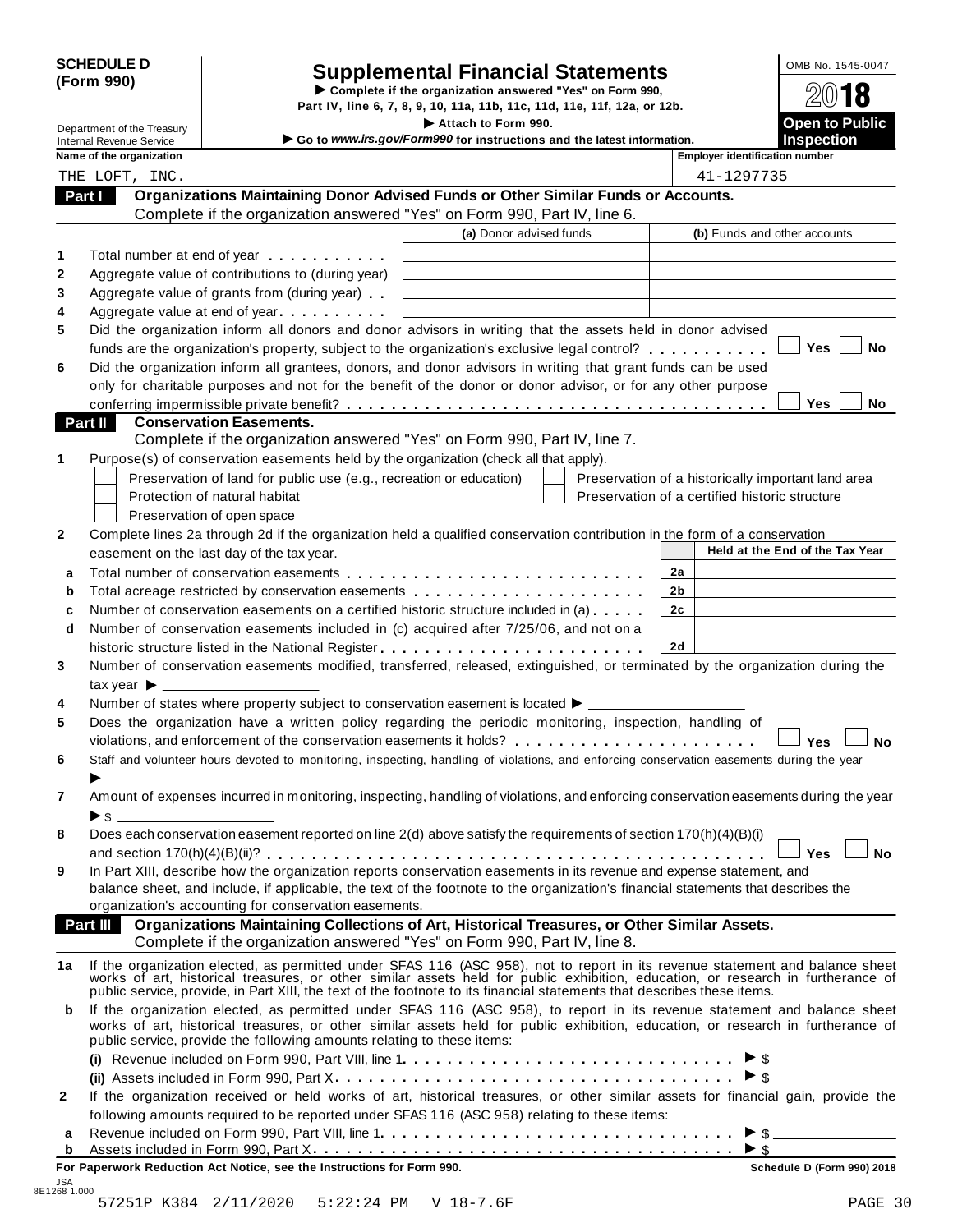|    | Schedule D (Form 990) 2018                                                                                                                                                   |                         |                |            |                           |                      |                        |                     |          | Page 2     |
|----|------------------------------------------------------------------------------------------------------------------------------------------------------------------------------|-------------------------|----------------|------------|---------------------------|----------------------|------------------------|---------------------|----------|------------|
|    | Organizations Maintaining Collections of Art, Historical Treasures, or Other Similar Assets (continued)<br><b>Part III</b>                                                   |                         |                |            |                           |                      |                        |                     |          |            |
| 3  | Using the organization's acquisition, accession, and other records, check any of the following that are a significant use of its<br>collection items (check all that apply): |                         |                |            |                           |                      |                        |                     |          |            |
| a  | Public exhibition                                                                                                                                                            |                         | d              |            | Loan or exchange programs |                      |                        |                     |          |            |
| b  | Scholarly research                                                                                                                                                           |                         | e              | Other      |                           |                      |                        |                     |          |            |
| c  | Preservation for future generations                                                                                                                                          |                         |                |            |                           |                      |                        |                     |          |            |
| 4  | Provide a description of the organization's collections and explain how they further the organization's exempt purpose in Part                                               |                         |                |            |                           |                      |                        |                     |          |            |
|    | XIII.                                                                                                                                                                        |                         |                |            |                           |                      |                        |                     |          |            |
| 5  | During the year, did the organization solicit or receive donations of art, historical treasures, or other similar                                                            |                         |                |            |                           |                      |                        |                     |          |            |
|    | assets to be sold to raise funds rather than to be maintained as part of the organization's collection?                                                                      |                         |                |            |                           |                      |                        | Yes                 |          | No         |
|    | <b>Escrow and Custodial Arrangements.</b><br><b>Part IV</b>                                                                                                                  |                         |                |            |                           |                      |                        |                     |          |            |
|    | Complete if the organization answered "Yes" on Form 990, Part IV, line 9, or reported an amount on Form<br>990, Part X, line 21.                                             |                         |                |            |                           |                      |                        |                     |          |            |
|    | 1a Is the organization an agent, trustee, custodian or other intermediary for contributions or other assets not                                                              |                         |                |            |                           |                      |                        |                     |          |            |
|    |                                                                                                                                                                              |                         |                |            |                           |                      |                        | Yes                 |          | <b>No</b>  |
| b  | If "Yes," explain the arrangement in Part XIII and complete the following table:                                                                                             |                         |                |            |                           |                      |                        |                     |          |            |
|    |                                                                                                                                                                              |                         |                |            |                           |                      | Amount                 |                     |          |            |
| c  |                                                                                                                                                                              |                         |                |            | 1c                        |                      |                        |                     |          |            |
| d  |                                                                                                                                                                              |                         |                |            | 1d                        |                      |                        |                     |          |            |
| e  |                                                                                                                                                                              |                         |                |            | 1e                        |                      |                        |                     |          |            |
| f  |                                                                                                                                                                              |                         |                |            | 1f                        |                      |                        |                     |          |            |
| 2a | Did the organization include an amount on Form 990, Part X, line 21, for escrow or custodial account liability?                                                              |                         |                |            |                           |                      |                        | <b>Yes</b>          |          | <b>No</b>  |
|    | b If "Yes," explain the arrangement in Part XIII. Check here if the explanation has been provided on Part XIII                                                               |                         |                |            |                           |                      |                        |                     |          |            |
|    | <b>Endowment Funds.</b><br>Part V                                                                                                                                            |                         |                |            |                           |                      |                        |                     |          |            |
|    | Complete if the organization answered "Yes" on Form 990, Part IV, line 10.                                                                                                   |                         |                |            |                           |                      |                        |                     |          |            |
|    |                                                                                                                                                                              | (a) Current year        | (b) Prior year |            | (c) Two years back        |                      | (d) Three years back   | (e) Four years back |          |            |
| 1a | Beginning of year balance                                                                                                                                                    | 3,015,136.              |                | 2,873,365. |                           | 2,665,665.           | 2,611,795.             |                     |          | 2,815,792. |
|    | Contributions                                                                                                                                                                | 400.                    |                | 40.        |                           | 100.                 | 830.                   |                     |          | 10,640.    |
| c  | Net investment earnings, gains,                                                                                                                                              |                         |                |            |                           |                      |                        |                     |          |            |
|    | and losses                                                                                                                                                                   | 70,564.                 |                | 262,870.   |                           | 330,334.             | 182,913.               |                     |          | $-74,793.$ |
|    | Grants or scholarships <b>State of State State</b>                                                                                                                           |                         |                |            |                           |                      |                        |                     |          |            |
| е  | Other expenditures for facilities                                                                                                                                            |                         |                |            |                           |                      |                        |                     |          |            |
|    | and programs                                                                                                                                                                 | 136,420.                |                | 109,005.   |                           | 107,680.             | 106,725.               |                     |          | 115,625.   |
| f  | Administrative expenses                                                                                                                                                      | 21,577.                 |                | 12,134.    |                           | $\overline{1}5,054.$ | $\overline{23}$ , 148. |                     |          | 24, 219.   |
| g  | End of year balance                                                                                                                                                          | 2,928,103.              |                | 3,015,136. |                           | 2,873,365.           | 2,665,665.             |                     |          | 2,611,795. |
| 2  | Provide the estimated percentage of the current year end balance (line 1g, column (a)) held as:                                                                              |                         |                |            |                           |                      |                        |                     |          |            |
| a  | Board designated or quasi-endowment >                                                                                                                                        |                         | $\frac{0}{0}$  |            |                           |                      |                        |                     |          |            |
| b  | Permanent endowment ▶ 81.7700 %                                                                                                                                              |                         |                |            |                           |                      |                        |                     |          |            |
| c  | Temporarily restricted endowment $\blacktriangleright$ 18.2300 %                                                                                                             |                         |                |            |                           |                      |                        |                     |          |            |
|    | The percentages on lines 2a, 2b, and 2c should equal 100%.                                                                                                                   |                         |                |            |                           |                      |                        |                     |          |            |
|    | 3a Are there endowment funds not in the possession of the organization that are held and administered for the                                                                |                         |                |            |                           |                      |                        |                     |          |            |
|    | organization by:                                                                                                                                                             |                         |                |            |                           |                      |                        |                     | Yes      | No         |
|    |                                                                                                                                                                              |                         |                |            |                           |                      |                        | 3a(i)               |          |            |
|    | (ii) related organizations enterpresent respectively in the contract of the contract of the contract or contract $\alpha$                                                    |                         |                |            |                           |                      |                        | 3a(ii)              |          |            |
|    | If "Yes" on line 3a(ii), are the related organizations listed as required on Schedule R?                                                                                     |                         |                |            |                           |                      |                        | 3b                  |          |            |
| 4  | Describe in Part XIII the intended uses of the organization's endowment funds.                                                                                               |                         |                |            |                           |                      |                        |                     |          |            |
|    | Land, Buildings, and Equipment.<br><b>Part VI</b><br>Complete if the organization answered "Yes" on Form 990, Part IV, line 11a. See Form 990, Part X, line 10.              |                         |                |            |                           |                      |                        |                     |          |            |
|    | Description of property                                                                                                                                                      | (a) Cost or other basis |                |            | (b) Cost or other basis   |                      | (c) Accumulated        | (d) Book value      |          |            |
|    |                                                                                                                                                                              | (investment)            |                |            | (other)                   |                      | depreciation           |                     |          |            |
| 1a | $Land.$                                                                                                                                                                      |                         |                |            |                           |                      |                        |                     |          |            |
| b  |                                                                                                                                                                              |                         |                |            |                           |                      |                        |                     |          |            |
| c  | Leasehold improvements experiences                                                                                                                                           |                         |                |            | 39,032.                   |                      | 27,606                 |                     | 11,426.  |            |
| d  | Equipment                                                                                                                                                                    |                         |                |            | 520,320.                  |                      | 426,823.               |                     | 93,497.  |            |
| е  |                                                                                                                                                                              |                         |                |            |                           |                      |                        |                     |          |            |
|    | Total. Add lines 1a through 1e. (Column (d) must equal Form 990, Part X, column (B), line 10c.)                                                                              |                         |                |            |                           |                      |                        |                     | 104,923. |            |

**Schedule D (Form 990) 2018**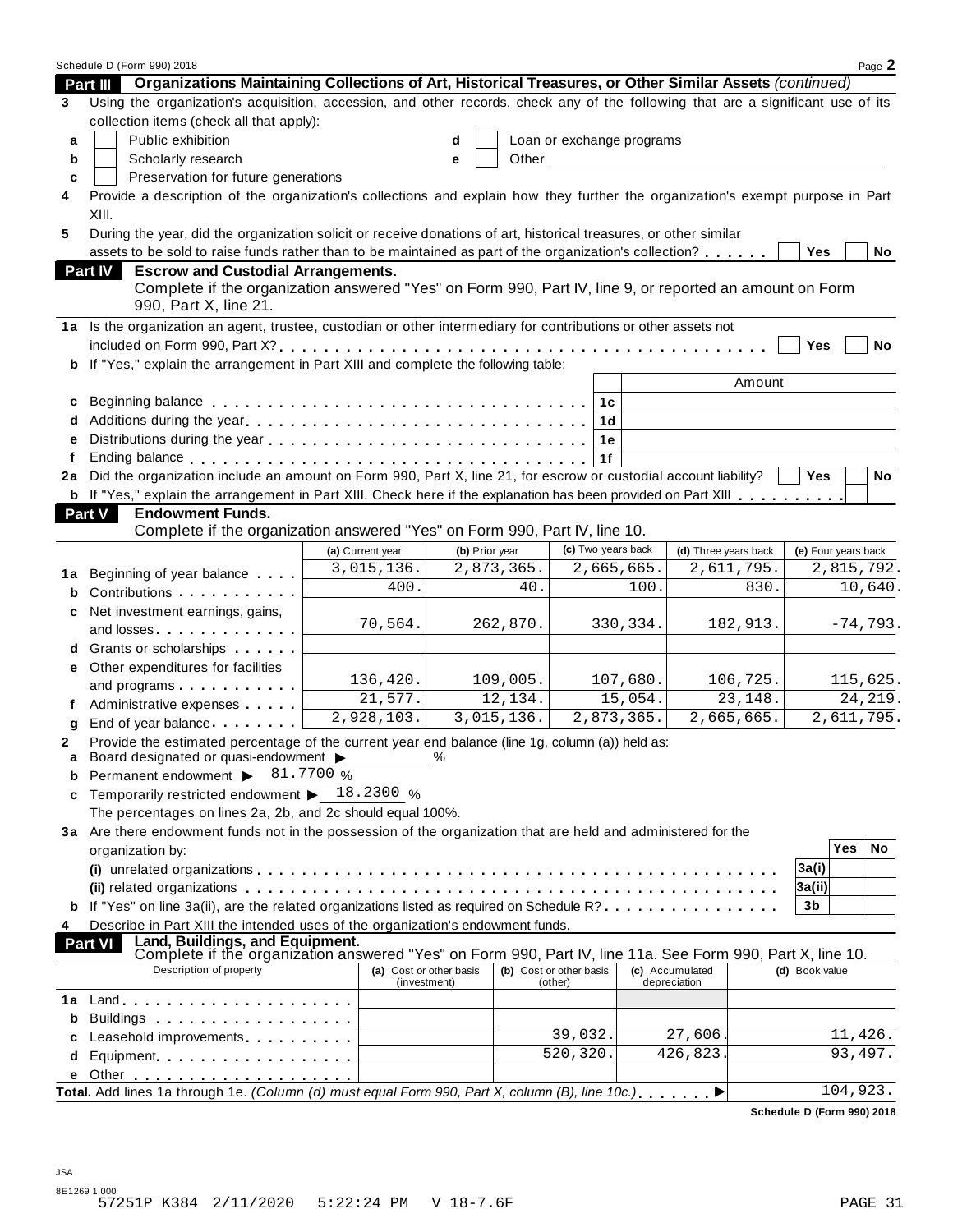| <b>Part VII</b>  | <b>Investments - Other Securities.</b><br>Complete if the organization answered "Yes" on Form 990, Part IV, line 11b. See Form 990, Part X, line 12. |                 |                                                              |                |
|------------------|------------------------------------------------------------------------------------------------------------------------------------------------------|-----------------|--------------------------------------------------------------|----------------|
|                  | (a) Description of security or category<br>(including name of security)                                                                              | (b) Book value  | (c) Method of valuation:<br>Cost or end-of-year market value |                |
|                  | (1) Financial derivatives                                                                                                                            |                 |                                                              |                |
|                  | (2) Closely-held equity interests                                                                                                                    |                 |                                                              |                |
|                  | $(3)$ Other $\overline{\phantom{a}}$                                                                                                                 |                 |                                                              |                |
| (A)              |                                                                                                                                                      |                 |                                                              |                |
| (B)              |                                                                                                                                                      |                 |                                                              |                |
| (C)              |                                                                                                                                                      |                 |                                                              |                |
| (D)              |                                                                                                                                                      |                 |                                                              |                |
| (E)              |                                                                                                                                                      |                 |                                                              |                |
| (F)              |                                                                                                                                                      |                 |                                                              |                |
| (G)              |                                                                                                                                                      |                 |                                                              |                |
| (H)              |                                                                                                                                                      |                 |                                                              |                |
|                  | Total. (Column (b) must equal Form 990, Part X, col. (B) line 12.) $\blacktriangleright$                                                             |                 |                                                              |                |
| <b>Part VIII</b> | <b>Investments - Program Related.</b><br>Complete if the organization answered "Yes" on Form 990, Part IV, line 11c. See Form 990, Part X, line 13.  |                 |                                                              |                |
|                  | (a) Description of investment                                                                                                                        | (b) Book value  | (c) Method of valuation:<br>Cost or end-of-year market value |                |
| (1)              |                                                                                                                                                      |                 |                                                              |                |
| (2)              |                                                                                                                                                      |                 |                                                              |                |
| (3)              |                                                                                                                                                      |                 |                                                              |                |
| (4)              |                                                                                                                                                      |                 |                                                              |                |
| (5)              |                                                                                                                                                      |                 |                                                              |                |
| (6)              |                                                                                                                                                      |                 |                                                              |                |
| (7)              |                                                                                                                                                      |                 |                                                              |                |
| (8)<br>(9)       |                                                                                                                                                      |                 |                                                              |                |
|                  | Total. (Column (b) must equal Form 990, Part X, col. (B) line 13.) $\blacktriangleright$                                                             |                 |                                                              |                |
| Part IX          | Other Assets.                                                                                                                                        |                 |                                                              |                |
|                  | Complete if the organization answered "Yes" on Form 990, Part IV, line 11d. See Form 990, Part X, line 15.                                           |                 |                                                              |                |
|                  |                                                                                                                                                      | (a) Description |                                                              | (b) Book value |
| (1)              |                                                                                                                                                      |                 |                                                              |                |
| (2)              |                                                                                                                                                      |                 |                                                              |                |
| (3)              |                                                                                                                                                      |                 |                                                              |                |
| (4)              |                                                                                                                                                      |                 |                                                              |                |
| (5)              |                                                                                                                                                      |                 |                                                              |                |
| (6)              |                                                                                                                                                      |                 |                                                              |                |
| (7)              |                                                                                                                                                      |                 |                                                              |                |
| (8)              |                                                                                                                                                      |                 |                                                              |                |
| (9)              |                                                                                                                                                      |                 |                                                              |                |
|                  |                                                                                                                                                      |                 |                                                              |                |
| Part X           | <b>Other Liabilities.</b><br>Complete if the organization answered "Yes" on Form 990, Part IV, line 11e or 11f. See Form 990, Part X,<br>line 25.    |                 |                                                              |                |
| 1.               | (a) Description of liability                                                                                                                         | (b) Book value  |                                                              |                |
|                  | (1) Federal income taxes                                                                                                                             |                 |                                                              |                |
| (2)              |                                                                                                                                                      |                 |                                                              |                |
| (3)              |                                                                                                                                                      |                 |                                                              |                |
| (4)              |                                                                                                                                                      |                 |                                                              |                |
| (5)              |                                                                                                                                                      |                 |                                                              |                |
| (6)              |                                                                                                                                                      |                 |                                                              |                |
| (7)              |                                                                                                                                                      |                 |                                                              |                |
| (8)              |                                                                                                                                                      |                 |                                                              |                |
| (9)              |                                                                                                                                                      |                 |                                                              |                |
|                  | Total. (Column (b) must equal Form 990, Part X, col. (B) line 25.) $\blacktriangleright$                                                             |                 |                                                              |                |
|                  | 2. Liability for uncertain tax positions. In Part XIII, provide the text of the footnote to the organization's financial statements that reports the |                 |                                                              |                |

organization's liability for uncertain tax positions under FIN 48 (ASC 740). Check here ifthe text of the footnote has been provided in Part XIII

X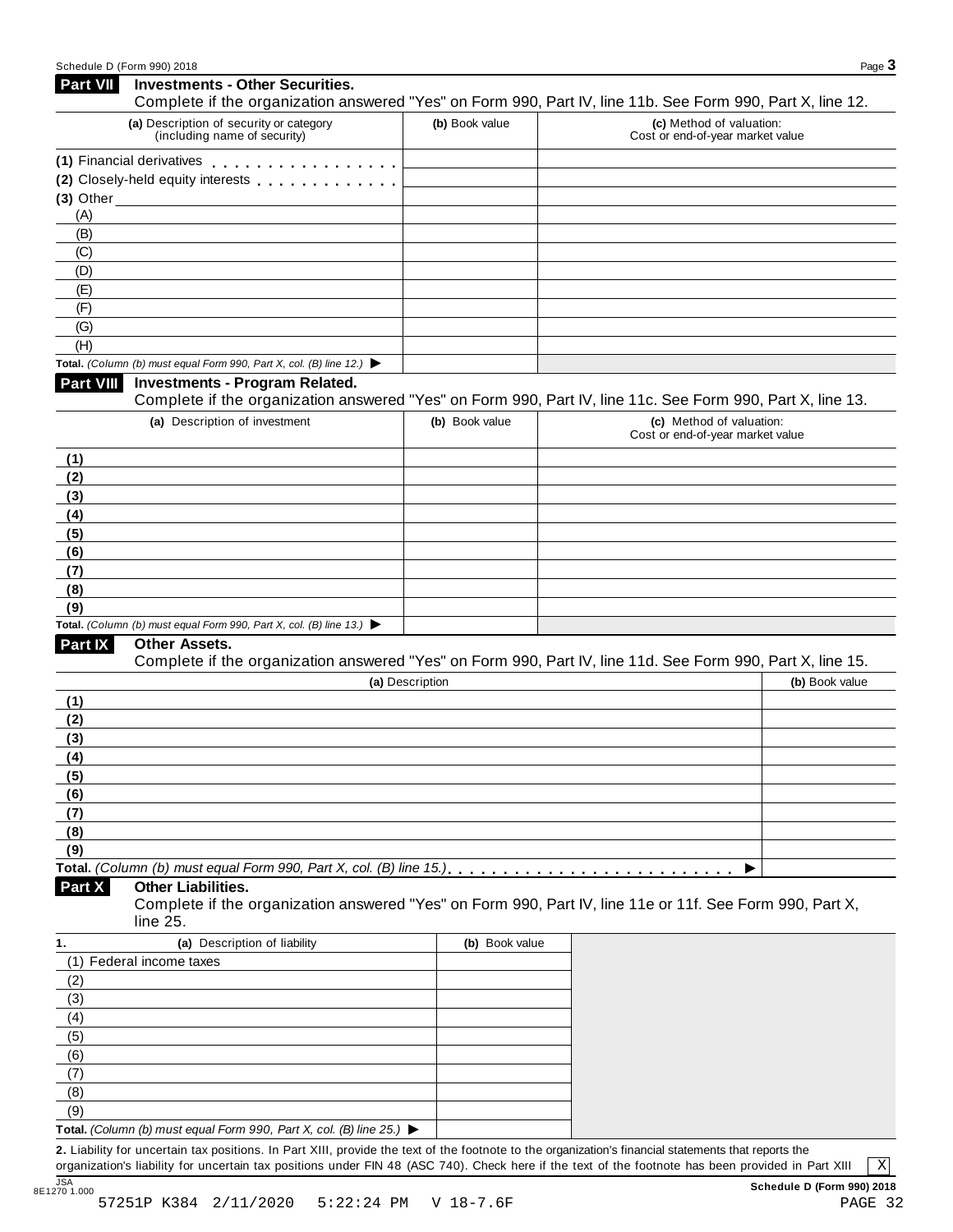|              | Schedule D (Form 990) 2018                                                                                                                                         |                      | Page 4     |
|--------------|--------------------------------------------------------------------------------------------------------------------------------------------------------------------|----------------------|------------|
| Part XI      | Reconciliation of Revenue per Audited Financial Statements With Revenue per Return.<br>Complete if the organization answered "Yes" on Form 990, Part IV, line 12a. |                      |            |
| 1            | Total revenue, gains, and other support per audited financial statements                                                                                           | $\blacktriangleleft$ | 2,621,590. |
| $\mathbf{2}$ | Amounts included on line 1 but not on Form 990, Part VIII, line 12:                                                                                                |                      |            |
| a            | 2a                                                                                                                                                                 |                      |            |
| b            | 2 <sub>b</sub><br>Donated services and use of facilities                                                                                                           |                      |            |
| c            | 2c                                                                                                                                                                 |                      |            |
| d            |                                                                                                                                                                    |                      |            |
| e            |                                                                                                                                                                    | 2e                   |            |
| 3            |                                                                                                                                                                    | 3                    | 2,621,590. |
| 4            | Amounts included on Form 990, Part VIII, line 12, but not on line 1:                                                                                               |                      |            |
| a            | 12,708.<br>4а<br>Investment expenses not included on Form 990, Part VIII, line 7b                                                                                  |                      |            |
| b            | 158,724.<br>4 <sub>b</sub>                                                                                                                                         |                      |            |
| C            |                                                                                                                                                                    | 4c                   | 171,432.   |
| 5.           | Total revenue. Add lines 3 and 4c. (This must equal Form 990, Part I, line 12.)                                                                                    | 5                    | 2,793,022. |
| Part XII     | Reconciliation of Expenses per Audited Financial Statements With Expenses per Return.                                                                              |                      |            |
|              | Complete if the organization answered "Yes" on Form 990, Part IV, line 12a.                                                                                        |                      |            |
| 1            |                                                                                                                                                                    | $\mathbf{1}$         | 2,692,118. |
| $\mathbf{2}$ | Amounts included on line 1 but not on Form 990, Part IX, line 25:                                                                                                  |                      |            |
| a            | 2a                                                                                                                                                                 |                      |            |
| b            | 2 <sub>b</sub>                                                                                                                                                     |                      |            |
| c            | 2c                                                                                                                                                                 |                      |            |
| d            | 12,974.<br>2d                                                                                                                                                      |                      |            |
| е            |                                                                                                                                                                    | 2e                   | 12,974.    |
| 3            |                                                                                                                                                                    | 3                    | 2,679,144. |
| 4            | Amounts included on Form 990, Part IX, line 25, but not on line 1:                                                                                                 |                      |            |
| a            | 12,708.<br>4a<br>Investment expenses not included on Form 990, Part VIII, line 7b                                                                                  |                      |            |
| b            |                                                                                                                                                                    |                      |            |
| C            |                                                                                                                                                                    | 4с                   | 12,708.    |
| 5.           | Total expenses. Add lines 3 and 4c. (This must equal Form 990, Part I, line 18.)                                                                                   | 5                    | 2,691,852. |
|              | Part XIII Supplemental Information.                                                                                                                                |                      |            |
|              | Provide the descriptions required for Part II, lines 3, 5, and 9; Part III, lines 1a and 4; Part IV, lines 1b and 2b; Part V, line 4; Part X, line                 |                      |            |

2; Part XI, lines 2d and 4b; and Part XII, lines 2d and 4b. Also complete this part to provide any additional information.

SEE PAGE 5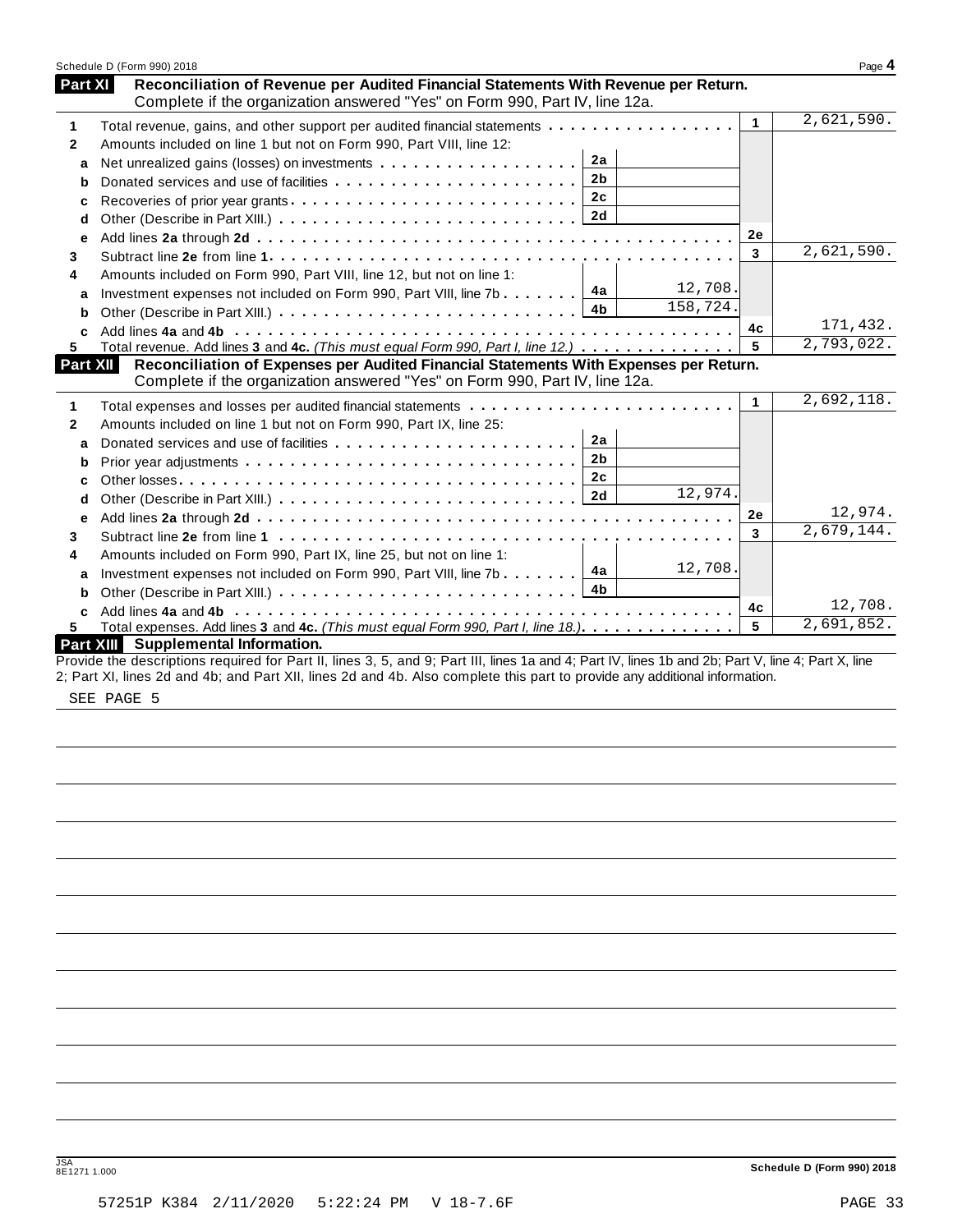## **Part XIII Supplemental Information** *(continued)*

UNCERTAIN TAX POSITION

MANAGEMENT EVALUATED THE ORGANIZATION'S TAX POSITIONS AND CONCLUDED THAT THE ORGANIZATION HAD TAKEN NO UNCERTAIN TAX POSITIONS THAT REQUIRE ADJUSTMENT TO THE FINANCIAL STATEMENTS TO COMPLY WITH THE PROVISIONS OF THIS GUIDANCE RELATED TO UNCERTAIN TAX POSITIONS.

USE OF ENDOWMENT FUNDS

THE LOFT LITERARY CENTER ENDOWMENT FUND (THE ENDOWMENT) IS PERMANENTLY RESTRICTED NET ASSETS INVESTED TO GENERATE TEMPORARILY RESTRICTED INCOME AND APPRECIATION TO SUPPORT THE FULFILLMENT OF THE ORGANIZATION'S MISSION AND LONG-TERM FINANCIAL NEEDS.

FORM 990 SCHEDULE D PART XI LINE 4 LOSS ON DISPOSAL OF ASSETS (12,974) DIFFERENCE IN INVESTMENT INCOME 171,698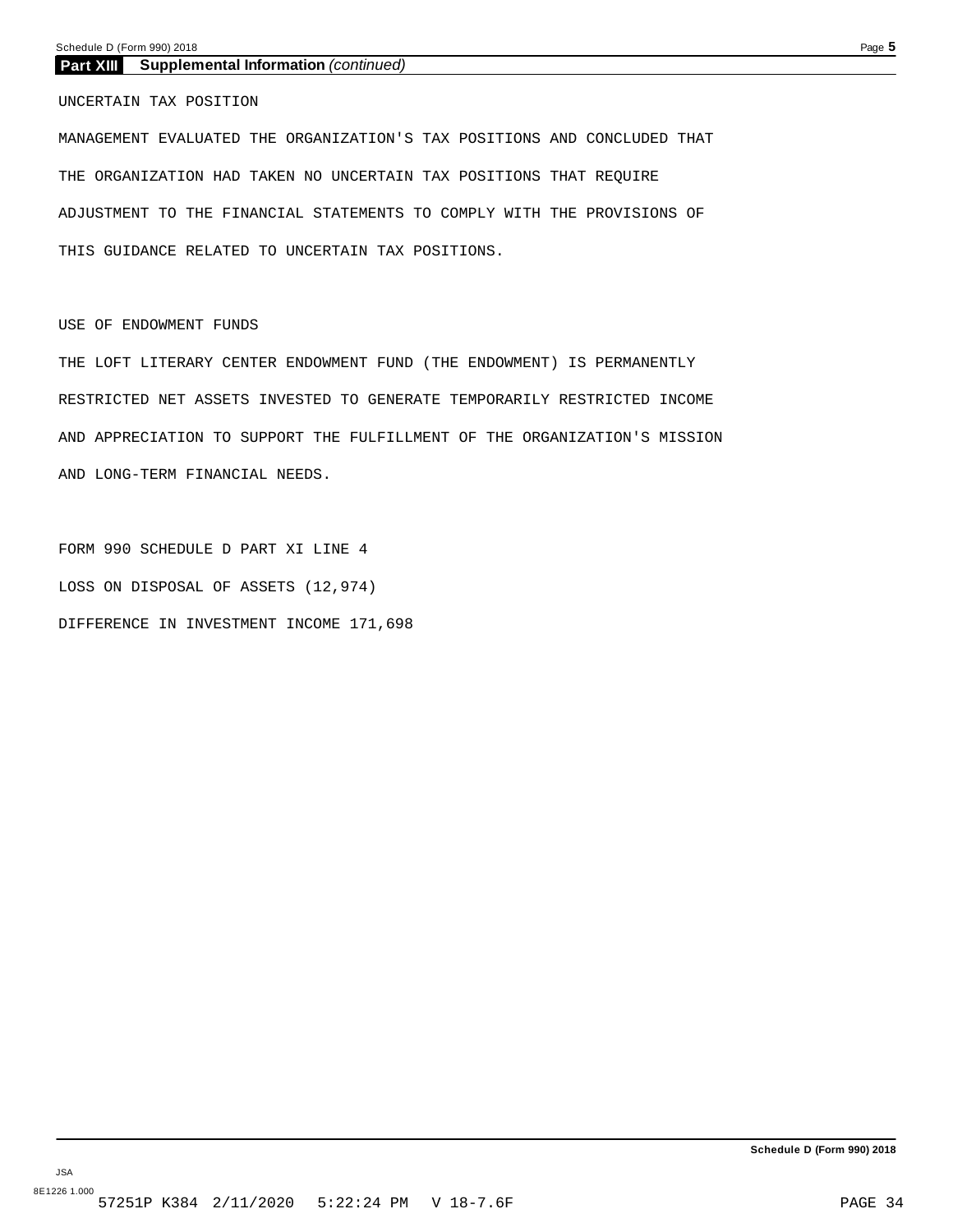| <b>SCHEDULE G</b>                                                                                                      |                                                                                                                                                                                                                                                                                                                     | <b>Supplemental Information Regarding Fundraising or Gaming Activities</b> |                   |                |                                                                            |                                                     | OMB No. 1545-0047                    |  |  |
|------------------------------------------------------------------------------------------------------------------------|---------------------------------------------------------------------------------------------------------------------------------------------------------------------------------------------------------------------------------------------------------------------------------------------------------------------|----------------------------------------------------------------------------|-------------------|----------------|----------------------------------------------------------------------------|-----------------------------------------------------|--------------------------------------|--|--|
| (Form 990 or 990-EZ)                                                                                                   | Complete if the organization answered "Yes" on Form 990, Part IV, line 17, 18, or 19, or if the<br>organization entered more than \$15,000 on Form 990-EZ, line 6a.                                                                                                                                                 |                                                                            |                   |                |                                                                            |                                                     |                                      |  |  |
| Department of the Treasury                                                                                             | Attach to Form 990 or Form 990-EZ.                                                                                                                                                                                                                                                                                  |                                                                            |                   |                |                                                                            |                                                     |                                      |  |  |
| <b>Internal Revenue Service</b><br>Name of the organization                                                            | Go to www.irs.gov/Form990 for instructions and the latest instructions.                                                                                                                                                                                                                                             |                                                                            |                   |                |                                                                            |                                                     |                                      |  |  |
| THE LOFT, INC.                                                                                                         |                                                                                                                                                                                                                                                                                                                     |                                                                            |                   |                |                                                                            | <b>Employer identification number</b><br>41-1297735 |                                      |  |  |
| Part I                                                                                                                 | Fundraising Activities. Complete if the organization answered "Yes" on Form 990, Part IV, line 17.<br>Form 990-EZ filers are not required to complete this part.                                                                                                                                                    |                                                                            |                   |                |                                                                            |                                                     |                                      |  |  |
| 1                                                                                                                      | Indicate whether the organization raised funds through any of the following activities. Check all that apply.                                                                                                                                                                                                       |                                                                            |                   |                |                                                                            |                                                     |                                      |  |  |
| Mail solicitations<br>a                                                                                                |                                                                                                                                                                                                                                                                                                                     | e                                                                          | X <br>$\mathbf X$ |                | Solicitation of non-government grants<br>Solicitation of government grants |                                                     |                                      |  |  |
| b<br>Phone solicitations<br>c                                                                                          | Internet and email solicitations                                                                                                                                                                                                                                                                                    | f<br>q                                                                     |                   |                | Special fundraising events                                                 |                                                     |                                      |  |  |
| In-person solicitations<br>d                                                                                           |                                                                                                                                                                                                                                                                                                                     |                                                                            |                   |                |                                                                            |                                                     |                                      |  |  |
| 2a Did the organization have a written or oral agreement with any individual (including officers, directors, trustees, | or key employees listed in Form 990, Part VII) or entity in connection with professional fundraising services?<br><b>b</b> If "Yes," list the 10 highest paid individuals or entities (fundraisers) pursuant to agreements under which the fundraiser is to be<br>compensated at least \$5,000 by the organization. |                                                                            |                   |                |                                                                            |                                                     | $X \mid Y$ es<br>No                  |  |  |
| or entity (fundraiser)                                                                                                 | (iii) Did fundraiser have<br>(i) Name and address of individual<br>(iv) Gross receipts<br>custody or control of<br>(ii) Activity                                                                                                                                                                                    |                                                                            |                   | from activity  | (v) Amount paid to<br>(or retained by)<br>fundraiser listed in             | (vi) Amount paid to<br>(or retained by)             |                                      |  |  |
|                                                                                                                        |                                                                                                                                                                                                                                                                                                                     |                                                                            |                   | contributions? |                                                                            | col. (i)                                            | organization                         |  |  |
| 1                                                                                                                      |                                                                                                                                                                                                                                                                                                                     |                                                                            | Yes               | <b>No</b>      |                                                                            |                                                     |                                      |  |  |
| ATTACHMENT 1                                                                                                           |                                                                                                                                                                                                                                                                                                                     |                                                                            |                   |                |                                                                            |                                                     |                                      |  |  |
| $\mathbf{2}$                                                                                                           |                                                                                                                                                                                                                                                                                                                     |                                                                            |                   |                |                                                                            |                                                     |                                      |  |  |
| 3                                                                                                                      |                                                                                                                                                                                                                                                                                                                     |                                                                            |                   |                |                                                                            |                                                     |                                      |  |  |
| 4                                                                                                                      |                                                                                                                                                                                                                                                                                                                     |                                                                            |                   |                |                                                                            |                                                     |                                      |  |  |
| 5                                                                                                                      |                                                                                                                                                                                                                                                                                                                     |                                                                            |                   |                |                                                                            |                                                     |                                      |  |  |
| 6                                                                                                                      |                                                                                                                                                                                                                                                                                                                     |                                                                            |                   |                |                                                                            |                                                     |                                      |  |  |
| 7                                                                                                                      |                                                                                                                                                                                                                                                                                                                     |                                                                            |                   |                |                                                                            |                                                     |                                      |  |  |
| 8                                                                                                                      |                                                                                                                                                                                                                                                                                                                     |                                                                            |                   |                |                                                                            |                                                     |                                      |  |  |
| 9                                                                                                                      |                                                                                                                                                                                                                                                                                                                     |                                                                            |                   |                |                                                                            |                                                     |                                      |  |  |
| 10                                                                                                                     |                                                                                                                                                                                                                                                                                                                     |                                                                            |                   |                |                                                                            |                                                     |                                      |  |  |
| Total                                                                                                                  |                                                                                                                                                                                                                                                                                                                     |                                                                            |                   |                | 1,076,043.                                                                 | 14,820.                                             | 25,980.                              |  |  |
| 3<br>registration or licensing.<br>MN,                                                                                 | List all states in which the organization is registered or licensed to solicit contributions or has been notified it is exempt from                                                                                                                                                                                 |                                                                            |                   |                |                                                                            |                                                     |                                      |  |  |
|                                                                                                                        |                                                                                                                                                                                                                                                                                                                     |                                                                            |                   |                |                                                                            |                                                     |                                      |  |  |
|                                                                                                                        |                                                                                                                                                                                                                                                                                                                     |                                                                            |                   |                |                                                                            |                                                     |                                      |  |  |
|                                                                                                                        |                                                                                                                                                                                                                                                                                                                     |                                                                            |                   |                |                                                                            |                                                     |                                      |  |  |
|                                                                                                                        |                                                                                                                                                                                                                                                                                                                     |                                                                            |                   |                |                                                                            |                                                     |                                      |  |  |
|                                                                                                                        |                                                                                                                                                                                                                                                                                                                     |                                                                            |                   |                |                                                                            |                                                     |                                      |  |  |
|                                                                                                                        |                                                                                                                                                                                                                                                                                                                     |                                                                            |                   |                |                                                                            |                                                     |                                      |  |  |
|                                                                                                                        |                                                                                                                                                                                                                                                                                                                     |                                                                            |                   |                |                                                                            |                                                     |                                      |  |  |
|                                                                                                                        |                                                                                                                                                                                                                                                                                                                     |                                                                            |                   |                |                                                                            |                                                     |                                      |  |  |
|                                                                                                                        |                                                                                                                                                                                                                                                                                                                     |                                                                            |                   |                |                                                                            |                                                     |                                      |  |  |
| For Paperwork Reduction Act Notice, see the Instructions for Form 990 or 990-EZ.                                       |                                                                                                                                                                                                                                                                                                                     |                                                                            |                   |                |                                                                            |                                                     | Schedule G (Form 990 or 990-EZ) 2018 |  |  |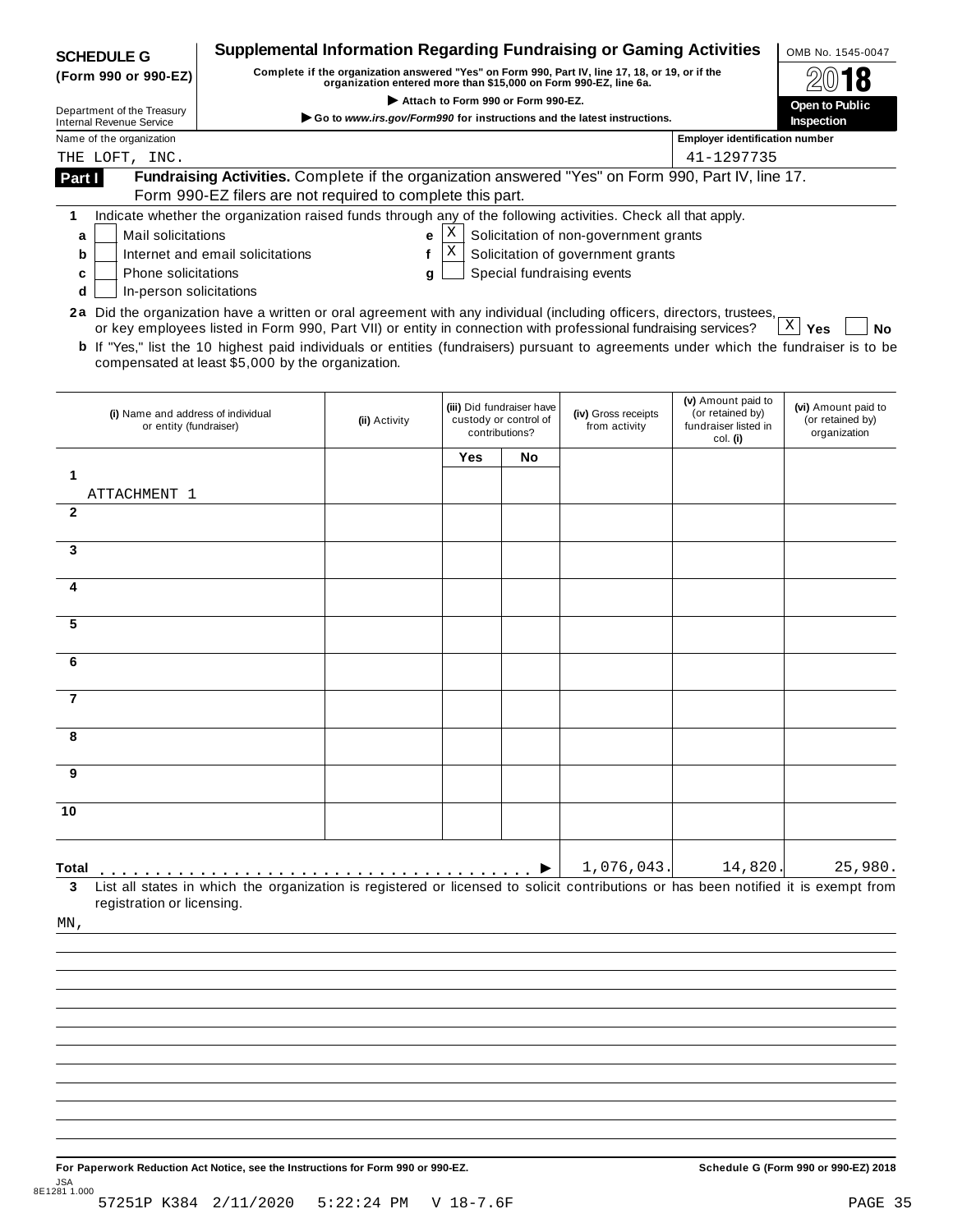|                       |    | more than \$15,000 of fundraising event contributions and gross income on Form 990-EZ, lines 1 and 6b. List<br>events with gross receipts greater than \$5,000.                                                                 |                                         |                                                  |                                   |                                                     |
|-----------------------|----|---------------------------------------------------------------------------------------------------------------------------------------------------------------------------------------------------------------------------------|-----------------------------------------|--------------------------------------------------|-----------------------------------|-----------------------------------------------------|
|                       |    |                                                                                                                                                                                                                                 | (a) Event $#1$                          | (b) Event $#2$                                   | (c) Other events                  | (d) Total events<br>(add col. (a) through           |
|                       |    |                                                                                                                                                                                                                                 | (event type)                            | (event type)                                     | (total number)                    | col. (c)                                            |
| Revenue               | 1. | Gross receipts <b>contained contained contained contained contained contained contained </b>                                                                                                                                    | <u> 1980 - Johann Barbara, martxa a</u> |                                                  |                                   |                                                     |
|                       |    | 2 Less: Contributions <b>2 Less: Contributions</b><br>3 Gross income (line 1 minus                                                                                                                                              |                                         |                                                  |                                   |                                                     |
|                       |    |                                                                                                                                                                                                                                 |                                         |                                                  |                                   |                                                     |
|                       |    |                                                                                                                                                                                                                                 |                                         |                                                  |                                   |                                                     |
|                       |    |                                                                                                                                                                                                                                 |                                         |                                                  |                                   |                                                     |
| Direct Expenses       |    | 7 Food and beverages equal to the set of the set of the set of the set of the set of the set of the set of the                                                                                                                  |                                         |                                                  |                                   |                                                     |
|                       |    |                                                                                                                                                                                                                                 |                                         |                                                  |                                   |                                                     |
|                       |    | 9 Other direct expenses [1,1,1,1,1]                                                                                                                                                                                             |                                         |                                                  |                                   |                                                     |
| Revenue               |    |                                                                                                                                                                                                                                 | (a) Bingo                               | (b) Pull tabs/instant<br>bingo/progressive bingo | (c) Other gaming                  | (d) Total gaming (add<br>col. (a) through col. (c)) |
|                       |    | 1 Gross revenue 1                                                                                                                                                                                                               |                                         |                                                  |                                   |                                                     |
|                       |    |                                                                                                                                                                                                                                 |                                         |                                                  |                                   |                                                     |
| Expenses              |    | 3 Noncash prizes                                                                                                                                                                                                                |                                         |                                                  |                                   |                                                     |
| ಕ<br>eic<br>Dire      |    | 4 Rent/facility costs                                                                                                                                                                                                           |                                         |                                                  |                                   |                                                     |
|                       |    | 5 Other direct expenses                                                                                                                                                                                                         |                                         |                                                  |                                   |                                                     |
|                       |    | 6 Volunteer labor<br>international products and the set of the set of the set of the set of the set of the set of the set of the set of the set of the set of the set of the set of the set of the set of the set of the set of | Yes<br>No                               | $\frac{9}{6}$<br>Yes<br>$\frac{9}{6}$<br>No      | Yes<br>$\frac{0}{6}$<br><b>No</b> |                                                     |
|                       |    | 7 Direct expense summary. Add lines 2 through 5 in column (d)                                                                                                                                                                   |                                         |                                                  |                                   |                                                     |
|                       |    | 8 Net gaming income summary. Subtract line 7 from line 1, column (d) ▶                                                                                                                                                          |                                         |                                                  |                                   |                                                     |
| 9<br>a<br>$\mathbf b$ |    | Enter the state(s) in which the organization conducts gaming activities:<br>If "No," explain:                                                                                                                                   |                                         |                                                  |                                   | Yes<br><b>No</b>                                    |
| 10a                   |    | Were any of the organization's gaming licenses revoked, suspended, or terminated during the tax year?                                                                                                                           |                                         |                                                  |                                   | Yes<br><b>No</b>                                    |

Schedule G (Form 990 or 990-EZ) 2018 Page 2

**Part II**

Fundraising Events. Complete if the organization answered "Yes" on Form 990, Part IV, line 18, or reported

**Schedule G (Form 990 or 990-EZ) 2018**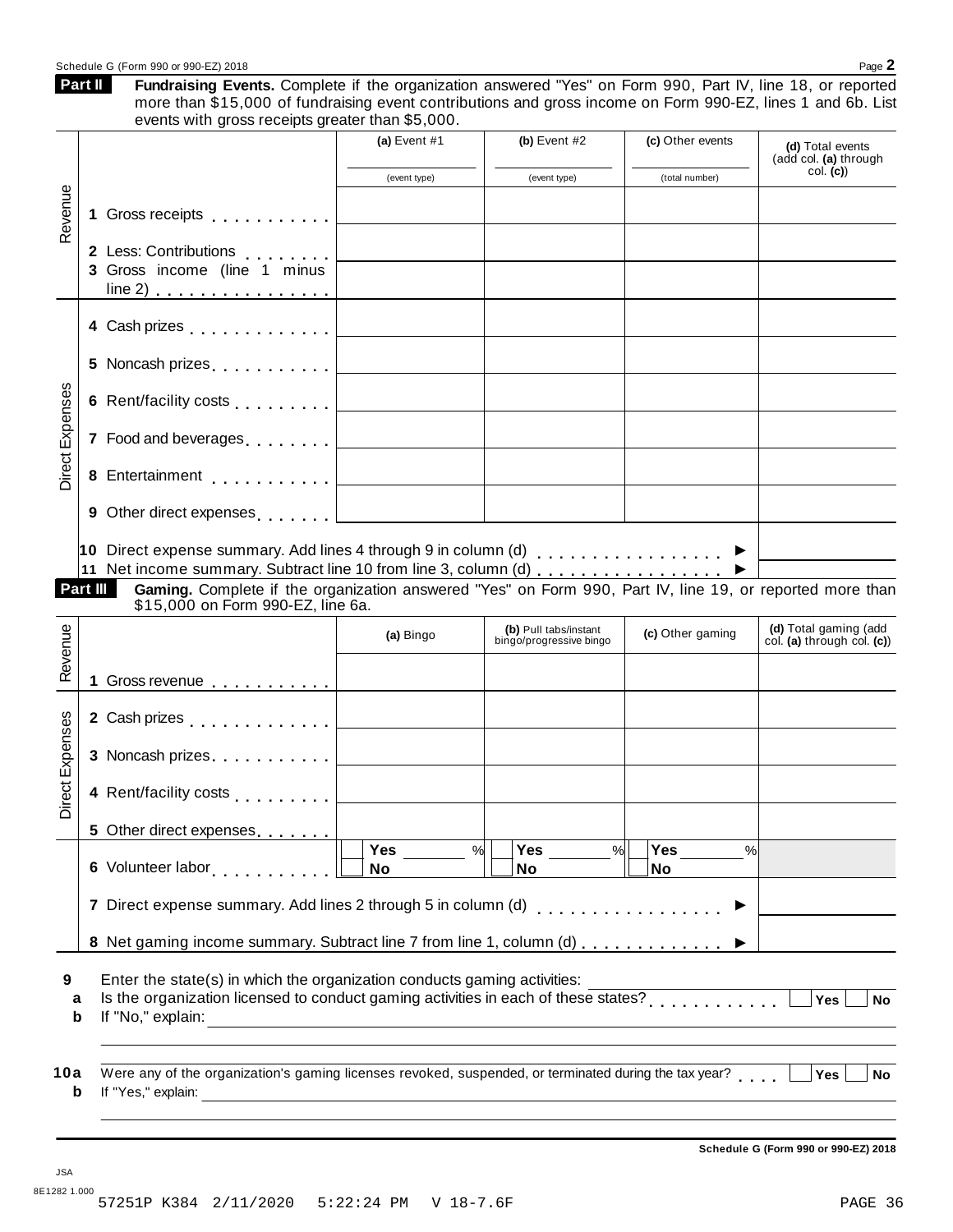ATTACHMENT 1

990, SCHEDULE G, PART I - HIGHEST PAID FUNDRAISER

<span id="page-35-0"></span>

| NAME AND ADDRESS OF<br>FUNDRAISER                                                           | ACTIVITY             | DID FUNDRAISER HAVE<br>CUSTODY OR CONTROL<br>OF CONTRIBUTIONS?<br>ΝO<br>YES | GROSS RECEIPTS<br>FROM ACTIVITY | AMOUNT PAID TO<br>(OR RETAINED BY<br>FUNDRAISER | AMOUNT PAID TO<br>(OR RETAINED BY<br>ORGANIZATION |
|---------------------------------------------------------------------------------------------|----------------------|-----------------------------------------------------------------------------|---------------------------------|-------------------------------------------------|---------------------------------------------------|
| DON SOMMERS<br>FUND DEVELOPMENT CONSULTAN<br>210 W GRANT ST #626<br>MINNEAPOLIS<br>MN 55403 | GRANT<br>WRITING     | Χ                                                                           | 929,143.                        | 14,820.                                         |                                                   |
| JRI PARTNERSHIP MARKETING<br>18034 TAMARACK DRIVE<br>MINNETONKA<br>MN 55345                 | SPONSORSHIP<br>SALES | Χ                                                                           | 146,900.                        |                                                 | 25,980.                                           |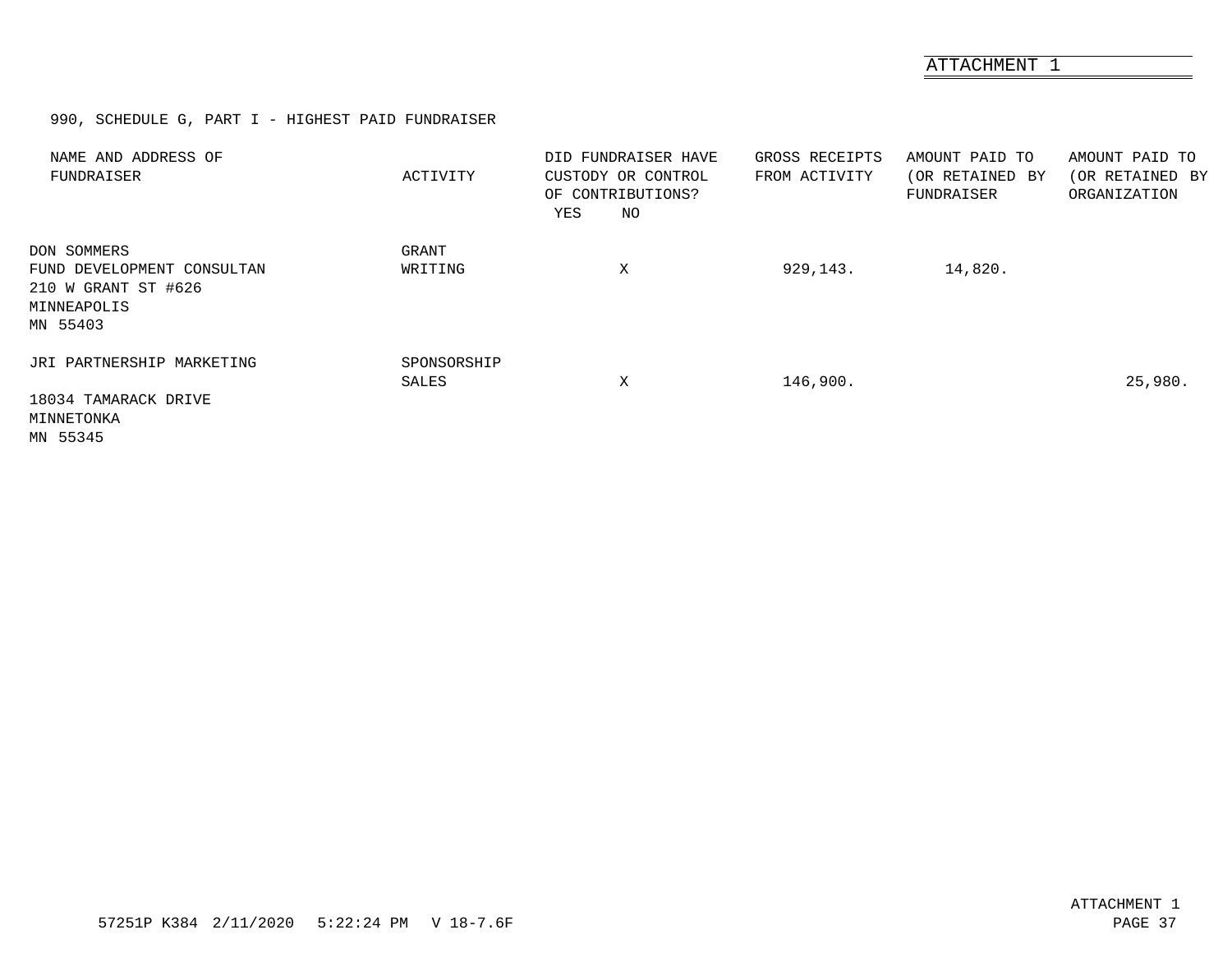| <b>SCHEDULE I</b><br>(Form 990)            |                                                                                                                                                            | OMB No. 1545-0047<br>2018 |                                    |                             |                                       |                                                             |                                                     |                                       |  |  |  |  |
|--------------------------------------------|------------------------------------------------------------------------------------------------------------------------------------------------------------|---------------------------|------------------------------------|-----------------------------|---------------------------------------|-------------------------------------------------------------|-----------------------------------------------------|---------------------------------------|--|--|--|--|
|                                            | Complete if the organization answered "Yes" on Form 990, Part IV, line 21 or 22.                                                                           |                           |                                    |                             |                                       |                                                             |                                                     |                                       |  |  |  |  |
| Department of the Treasury                 | Attach to Form 990.                                                                                                                                        |                           |                                    |                             |                                       |                                                             |                                                     |                                       |  |  |  |  |
| <b>Internal Revenue Service</b>            | Go to www.irs.gov/Form990 for the latest information.                                                                                                      |                           |                                    |                             |                                       |                                                             |                                                     |                                       |  |  |  |  |
| Name of the organization<br>THE LOFT, INC. |                                                                                                                                                            |                           |                                    |                             |                                       |                                                             | <b>Employer identification number</b><br>41-1297735 |                                       |  |  |  |  |
| Part I                                     | <b>General Information on Grants and Assistance</b>                                                                                                        |                           |                                    |                             |                                       |                                                             |                                                     |                                       |  |  |  |  |
| 1.                                         | Does the organization maintain records to substantiate the amount of the grants or assistance, the grantees' eligibility for the grants or assistance, and |                           |                                    |                             |                                       |                                                             |                                                     |                                       |  |  |  |  |
|                                            |                                                                                                                                                            |                           |                                    |                             |                                       |                                                             |                                                     | $X$ Yes<br><b>No</b>                  |  |  |  |  |
|                                            | 2 Describe in Part IV the organization's procedures for monitoring the use of grant funds in the United States.                                            |                           |                                    |                             |                                       |                                                             |                                                     |                                       |  |  |  |  |
| Part II                                    | Grants and Other Assistance to Domestic Organizations and Domestic Governments. Complete if the organization answered "Yes" on Form 990,                   |                           |                                    |                             |                                       |                                                             |                                                     |                                       |  |  |  |  |
|                                            | Part IV, line 21, for any recipient that received more than \$5,000. Part II can be duplicated if additional space is needed.                              |                           |                                    |                             |                                       |                                                             |                                                     |                                       |  |  |  |  |
|                                            | 1 (a) Name and address of organization<br>or government                                                                                                    | $(b)$ EIN                 | (c) IRC section<br>(if applicable) | (d) Amount of cash<br>grant | (e) Amount of non-<br>cash assistance | (f) Method of valuation<br>(book, FMV, appraisal,<br>other) | (g) Description of<br>noncash assistance            | (h) Purpose of grant<br>or assistance |  |  |  |  |
| (1)                                        |                                                                                                                                                            |                           |                                    |                             |                                       |                                                             |                                                     |                                       |  |  |  |  |
| (2)                                        |                                                                                                                                                            |                           |                                    |                             |                                       |                                                             |                                                     |                                       |  |  |  |  |
| (3)                                        |                                                                                                                                                            |                           |                                    |                             |                                       |                                                             |                                                     |                                       |  |  |  |  |
| (4)                                        |                                                                                                                                                            |                           |                                    |                             |                                       |                                                             |                                                     |                                       |  |  |  |  |
| (5)                                        |                                                                                                                                                            |                           |                                    |                             |                                       |                                                             |                                                     |                                       |  |  |  |  |
| (6)                                        |                                                                                                                                                            |                           |                                    |                             |                                       |                                                             |                                                     |                                       |  |  |  |  |
| (7)                                        |                                                                                                                                                            |                           |                                    |                             |                                       |                                                             |                                                     |                                       |  |  |  |  |
| (8)                                        |                                                                                                                                                            |                           |                                    |                             |                                       |                                                             |                                                     |                                       |  |  |  |  |
| (9)                                        |                                                                                                                                                            |                           |                                    |                             |                                       |                                                             |                                                     |                                       |  |  |  |  |
| (10)                                       |                                                                                                                                                            |                           |                                    |                             |                                       |                                                             |                                                     |                                       |  |  |  |  |
| (11)                                       |                                                                                                                                                            |                           |                                    |                             |                                       |                                                             |                                                     |                                       |  |  |  |  |
| (12)                                       |                                                                                                                                                            |                           |                                    |                             |                                       |                                                             |                                                     |                                       |  |  |  |  |
|                                            |                                                                                                                                                            |                           |                                    |                             |                                       |                                                             |                                                     |                                       |  |  |  |  |

 $\overline{P}$  **For Paperwork Reduction Act Notice, see the Instructions for Form 990.** 

Schedule I (Form 990) (2018)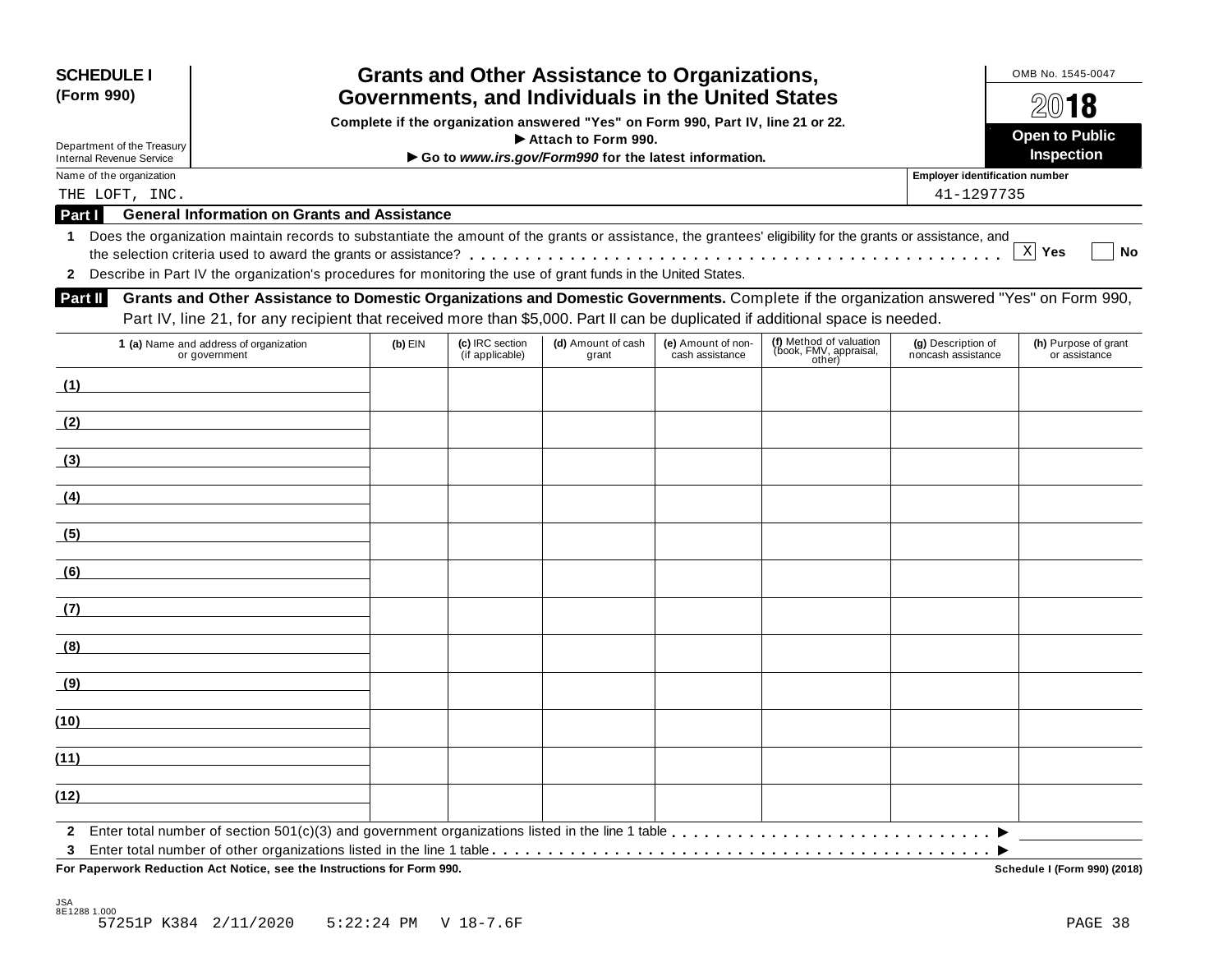## **Part III** Grants and Other Assistance to Domestic Individuals. Complete if the organization answered "Yes" on Form 990, Part IV, line 22.<br>Part III can be duplicated if additional space is needed.

| (a) Type of grant or assistance                                                                                                                                | (b) Number of<br>recipients | (c) Amount of<br>cash grant | (d) Amount of<br>non-cash assistance | (e) Method of valuation (book,<br>FMV, appraisal, other) | (f) Description of non-cash assistance |
|----------------------------------------------------------------------------------------------------------------------------------------------------------------|-----------------------------|-----------------------------|--------------------------------------|----------------------------------------------------------|----------------------------------------|
| MCKNIGHT ARTIST FELLOWSHIP AWARDS                                                                                                                              | 5.                          | 125,000.                    |                                      |                                                          |                                        |
| MENTOR SERIES FELLOWSHIP<br>2                                                                                                                                  | 12.                         | 12,000.                     |                                      |                                                          |                                        |
| 3 MIRRORS & WINDOWS FELLOWSHIPS                                                                                                                                | 12.                         | 6,000.                      |                                      |                                                          |                                        |
| 4                                                                                                                                                              |                             |                             |                                      |                                                          |                                        |
| 5                                                                                                                                                              |                             |                             |                                      |                                                          |                                        |
| 6                                                                                                                                                              |                             |                             |                                      |                                                          |                                        |
|                                                                                                                                                                |                             |                             |                                      |                                                          |                                        |
| Supplemental Information. Provide the information required in Part I, line 2, Part III, column (b); and any other additional<br><b>Part IV</b><br>information. |                             |                             |                                      |                                                          |                                        |

MONITORING GRANT PROCESS

THE ORGANIZATION'S PROGRAM AND MANAGING DIRECTORS ENSURE ALL GRANTS PAID

TO INDIVIDUALS AGREE WITH THE TERMS SET FORTH IN THE ORIGINAL GRANT

AGREEMENTS. WHERE APPROPRIATE, GRANTEES SUBMIT NARRATIVE REPORTS.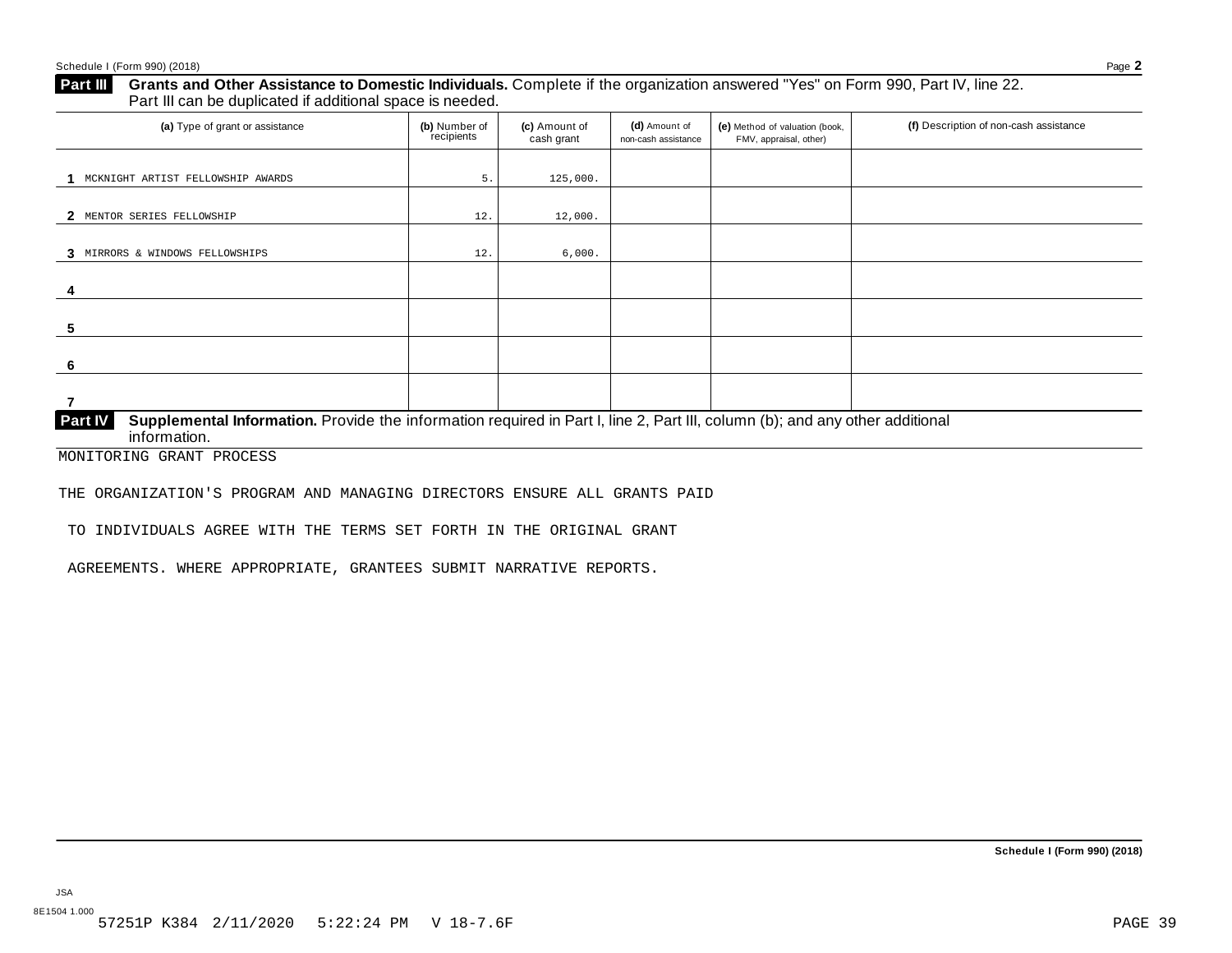# SCHEDULE M<br>
(Form 990) **Some Lightness of the organizations answered "Yes" on Form 990 Part IV lines 29 or 30<br>
<b>Some Lightness Contributions**

**Department of the Treasury<br>Internal Revenue Service** 

**Examplete** if the organizations answered "Yes" on Form 990, Part IV, lines 29 or 30. △<del>Ⅳ</del><br>▶ Attach to Form 990. **Department of the Treasury ▶ Attach to Form 990.**<br>Internal Revenue Service ▶ Go to *www.irs.gov/Form990* for instructions and the latest information.<br>Nome of the organization aumhor

Name of the organization **intervalse and the original contract of the original contract of the original contract of the original contract of the original contract of the original contract of the original contract of the or** 

| <b>Natile Of the Organization</b> |      | EINDIVER IGENTICATION I |  |
|-----------------------------------|------|-------------------------|--|
| THE LOFT                          | INC. | 41-1297735              |  |

| Part I | <b>Types of Property</b>                                                                                                                                                                                                      |                                                                                                                                                                                     |                                                                                                                       |                                                                                    |                                                              |
|--------|-------------------------------------------------------------------------------------------------------------------------------------------------------------------------------------------------------------------------------|-------------------------------------------------------------------------------------------------------------------------------------------------------------------------------------|-----------------------------------------------------------------------------------------------------------------------|------------------------------------------------------------------------------------|--------------------------------------------------------------|
|        |                                                                                                                                                                                                                               | (a)<br>Check if<br>applicable                                                                                                                                                       | (b)<br>Number of contributions or<br>items contributed                                                                | (c)<br>Noncash contribution<br>amounts reported on<br>Form 990, Part VIII, line 1g | (d)<br>Method of determining<br>noncash contribution amounts |
| 1      |                                                                                                                                                                                                                               |                                                                                                                                                                                     |                                                                                                                       |                                                                                    |                                                              |
| 2      | Art - Historical treasures                                                                                                                                                                                                    | $\mathcal{L}^{\mathcal{L}}(\mathcal{L}^{\mathcal{L}})$ and $\mathcal{L}^{\mathcal{L}}(\mathcal{L}^{\mathcal{L}})$ . Then, if $\mathcal{L}^{\mathcal{L}}(\mathcal{L}^{\mathcal{L}})$ |                                                                                                                       |                                                                                    |                                                              |
| 3      |                                                                                                                                                                                                                               |                                                                                                                                                                                     |                                                                                                                       |                                                                                    |                                                              |
| 4      | Books and publications [19]                                                                                                                                                                                                   |                                                                                                                                                                                     |                                                                                                                       |                                                                                    |                                                              |
| 5      | Clothing and household                                                                                                                                                                                                        |                                                                                                                                                                                     |                                                                                                                       |                                                                                    |                                                              |
|        | goods $\ldots \ldots \ldots \ldots$                                                                                                                                                                                           |                                                                                                                                                                                     |                                                                                                                       |                                                                                    |                                                              |
| 6      |                                                                                                                                                                                                                               |                                                                                                                                                                                     |                                                                                                                       |                                                                                    |                                                              |
| 7      | Boats and planes <u>  _ _ _ _ _ _ _ _ _ _ _ _ _ _ _ _</u>                                                                                                                                                                     |                                                                                                                                                                                     |                                                                                                                       |                                                                                    |                                                              |
| 8      |                                                                                                                                                                                                                               |                                                                                                                                                                                     |                                                                                                                       |                                                                                    |                                                              |
| 9      | Securities - Publicly traded                                                                                                                                                                                                  |                                                                                                                                                                                     | <u> 1989 - John Harry Harry Harry Harry Harry Harry Harry Harry Harry Harry Harry Harry Harry Harry Harry Harry H</u> |                                                                                    |                                                              |
| 10     | Securities - Closely held stock                                                                                                                                                                                               |                                                                                                                                                                                     |                                                                                                                       |                                                                                    |                                                              |
| 11     | Securities - Partnership, LLC,                                                                                                                                                                                                |                                                                                                                                                                                     |                                                                                                                       |                                                                                    |                                                              |
|        |                                                                                                                                                                                                                               |                                                                                                                                                                                     |                                                                                                                       |                                                                                    |                                                              |
| 12     | Securities - Miscellaneous                                                                                                                                                                                                    |                                                                                                                                                                                     |                                                                                                                       |                                                                                    |                                                              |
| 13     | Qualified conservation                                                                                                                                                                                                        |                                                                                                                                                                                     |                                                                                                                       |                                                                                    |                                                              |
|        | contribution - Historic                                                                                                                                                                                                       |                                                                                                                                                                                     |                                                                                                                       |                                                                                    |                                                              |
|        |                                                                                                                                                                                                                               |                                                                                                                                                                                     |                                                                                                                       |                                                                                    |                                                              |
| 14     | Qualified conservation                                                                                                                                                                                                        |                                                                                                                                                                                     |                                                                                                                       |                                                                                    |                                                              |
|        | contribution - Other [19] Dental Property and Dental Property and Dental Property and Dental Property and Dental Property and Dental Property and Dental Property and Dental Property and Dental Property and Dental Property |                                                                                                                                                                                     |                                                                                                                       |                                                                                    |                                                              |
| 15     | Real estate - Residential [1994]                                                                                                                                                                                              |                                                                                                                                                                                     |                                                                                                                       |                                                                                    |                                                              |
| 16     |                                                                                                                                                                                                                               |                                                                                                                                                                                     |                                                                                                                       |                                                                                    |                                                              |
| 17     |                                                                                                                                                                                                                               |                                                                                                                                                                                     |                                                                                                                       |                                                                                    |                                                              |
| 18     |                                                                                                                                                                                                                               |                                                                                                                                                                                     |                                                                                                                       |                                                                                    |                                                              |
| 19     | Food inventory $\ldots \ldots \ldots$                                                                                                                                                                                         |                                                                                                                                                                                     |                                                                                                                       |                                                                                    |                                                              |
| 20     |                                                                                                                                                                                                                               |                                                                                                                                                                                     |                                                                                                                       |                                                                                    |                                                              |
| 21     |                                                                                                                                                                                                                               |                                                                                                                                                                                     |                                                                                                                       |                                                                                    |                                                              |
| 22     | Historical artifacts. <u>  _ _ _ _ _ _</u> _ _ _ _ _ _ _ _ _ _ _ _                                                                                                                                                            |                                                                                                                                                                                     |                                                                                                                       |                                                                                    |                                                              |
| 23     |                                                                                                                                                                                                                               |                                                                                                                                                                                     |                                                                                                                       |                                                                                    |                                                              |
| 24     | Archeological artifacts <b>Archeological</b>                                                                                                                                                                                  |                                                                                                                                                                                     |                                                                                                                       |                                                                                    |                                                              |
| 25     | Other $\blacktriangleright$ ( MERCHANDISE                                                                                                                                                                                     | X                                                                                                                                                                                   | $1$ .                                                                                                                 | 2,375.                                                                             | <b>FMV</b>                                                   |
| 26     | Other C ADVERTISING                                                                                                                                                                                                           | Χ                                                                                                                                                                                   | $5.$                                                                                                                  | 147,900.                                                                           | <b>FMV</b>                                                   |
| 27     | Other ▶ (FOOD                                                                                                                                                                                                                 | X                                                                                                                                                                                   | 2.                                                                                                                    | 3,562.                                                                             | <b>FMV</b>                                                   |
| 28     | Other $\blacktriangleright$ (                                                                                                                                                                                                 |                                                                                                                                                                                     |                                                                                                                       |                                                                                    |                                                              |
| 29     | Number of Forms 8283 received by the organization during the tax year for contributions for                                                                                                                                   |                                                                                                                                                                                     |                                                                                                                       |                                                                                    |                                                              |
|        | which the organization completed Form 8283, Part IV, Donee Acknowledgement                                                                                                                                                    |                                                                                                                                                                                     |                                                                                                                       |                                                                                    | 29                                                           |
|        |                                                                                                                                                                                                                               |                                                                                                                                                                                     |                                                                                                                       |                                                                                    | <b>Yes</b><br>No                                             |
|        | 30a During the year, did the organization receive by contribution any property reported in Part I, lines 1 through                                                                                                            |                                                                                                                                                                                     |                                                                                                                       |                                                                                    |                                                              |
|        | 28, that it must hold for at least three years from the date of the initial contribution, and which isn't required                                                                                                            |                                                                                                                                                                                     |                                                                                                                       |                                                                                    |                                                              |
|        | to be used for exempt purposes for the entire holding period?                                                                                                                                                                 |                                                                                                                                                                                     |                                                                                                                       |                                                                                    | Χ<br>30a                                                     |
|        | <b>b</b> If "Yes," describe the arrangement in Part II.                                                                                                                                                                       |                                                                                                                                                                                     |                                                                                                                       |                                                                                    |                                                              |
|        | 31 Does the organization have a gift acceptance policy that requires the review of any nonstandard                                                                                                                            |                                                                                                                                                                                     |                                                                                                                       |                                                                                    |                                                              |
|        |                                                                                                                                                                                                                               |                                                                                                                                                                                     |                                                                                                                       |                                                                                    | Χ<br>31                                                      |
|        | 32a Does the organization hire or use third parties or related organizations to solicit, process, or sell noncash                                                                                                             |                                                                                                                                                                                     |                                                                                                                       |                                                                                    |                                                              |
|        |                                                                                                                                                                                                                               |                                                                                                                                                                                     |                                                                                                                       |                                                                                    | Χ<br>32a                                                     |
|        | <b>b</b> If "Yes," describe in Part II.                                                                                                                                                                                       |                                                                                                                                                                                     |                                                                                                                       |                                                                                    |                                                              |
|        | 33 If the organization didn't report an amount in column (c) for a type of property for which column (a) is checked,                                                                                                          |                                                                                                                                                                                     |                                                                                                                       |                                                                                    |                                                              |
|        | describe in Part II.                                                                                                                                                                                                          |                                                                                                                                                                                     |                                                                                                                       |                                                                                    |                                                              |
|        | For Paperwork Reduction Act Notice, see the Instructions for Form 990.                                                                                                                                                        |                                                                                                                                                                                     |                                                                                                                       |                                                                                    | Schedule M (Form 990) 2018                                   |

JSA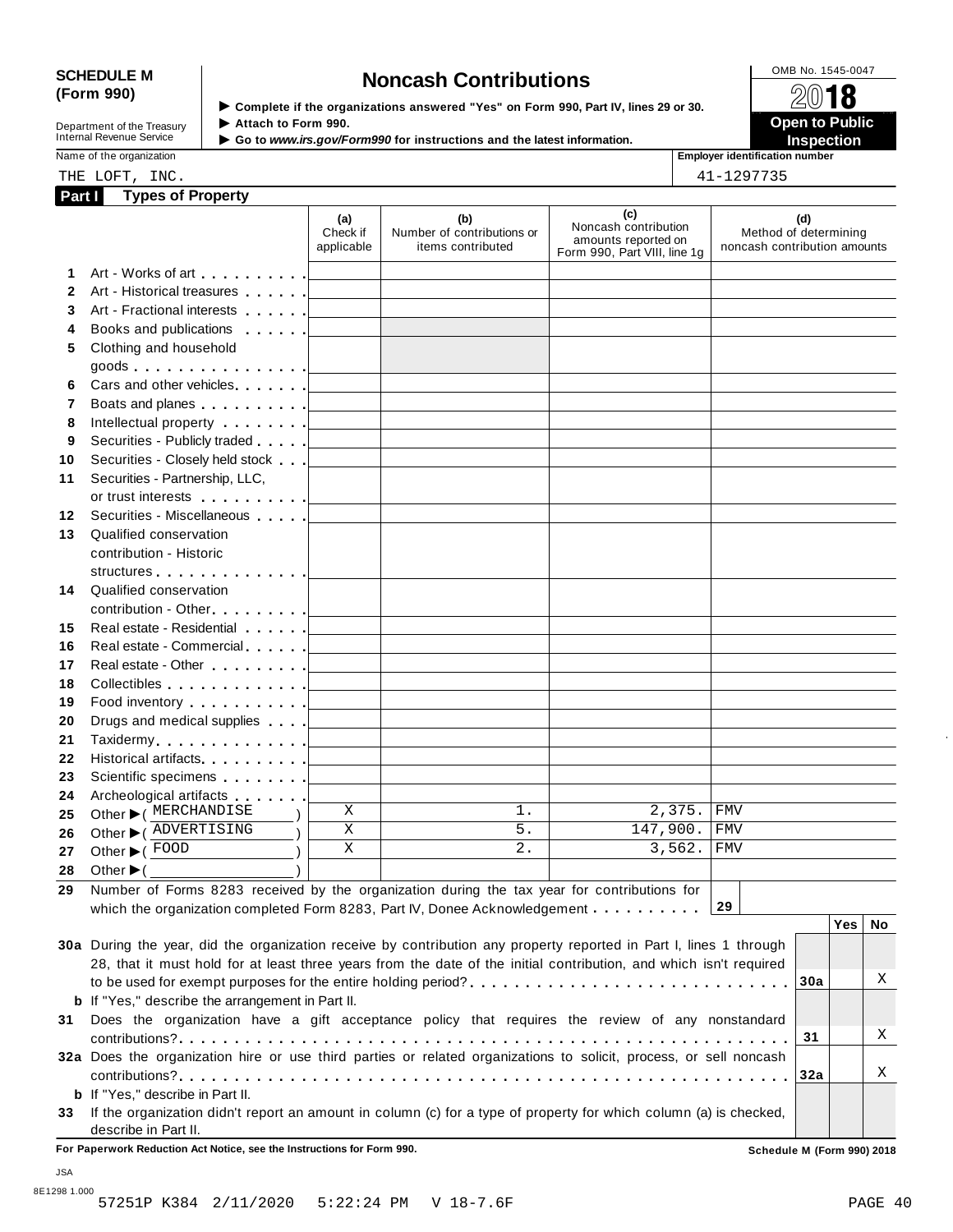## **SCHEDULE O** Supplemental Information to Form 990 or 990-EZ DAMB No. 1545-0047

**(Form 990 or 990-EZ) Complete to provide information for responses to specific questions on** plete to provide information for responses to specific questions on  $\mathbb{Z}^{0}$  **18 EV I O**<br>
■ Attach to Form 990 or 990-EZ. Depen to Public<br>
■ Public Corporation of the Security of the Security of the Security of the Security of the Security of the Security of the Security of the Security of the Securi Department of the Treasury <br>Depen to Public<br>Name of the organization<br>Name of the organization<br>Name of the organization<br>Name of the organization



Department of the Treasury<br>Internal Revenue Service

PROCESS THE ORGANIZATION USES TO REVIEW THE 990 AN INITIAL DRAFT OF THE 990 IS REVIEWED IN DETAIL BY THE FINANCE COMMITTEE OF THE BOARD. AFTER CHANGES OR CORRECTIONS, IF NEEDED, THE NEAR FINAL DRAFT OF THE 990 IS DISTRIBUTED TO FULL BOARD IN PRE-READ MATERIAL PRIOR TO THE FIRST BOARD MEETING OF THE CALENDAR YEAR. THE TREASURER/FINANCE COMMITTEE CHAIR REVIEWS THE DOCUMENT FOR THE BOARD WITH ASSISTANCE OF REPRESENTATIVES FROM THE INDEPENDENT AUDITORS, IF NEEDED. BOARD MEMBERS ARE INVITED TO ASK QUESTIONS AND SUBMIT ANY FURTHER CORRECTIONS. THE TREASURER RECOMMENDS APPROVAL OF THE 990 (WITH CHANGES, AS NEEDED) AND A FULL VOTE OF THE BOARD IS CALLED. THE BOARD MUST APPROVE THE 990 BEFORE IT IS SUBMITTED.

## CONFLICT OF INTEREST POLICY

EACH YEAR, TYPICALLY AT THE FIRST MEETING OF THE FISCAL YEAR AS A 'STANDING AGENDA ITEM,' ALL BOARD MEMBERS ARE ASKED TO REVIEW THE CONFLICT OF INTEREST POLICY FOR THE PURPOSE OF STATING AND/OR UPDATING THEIR DISCLOSURES, AND TO SIGN AND DATE THE FORM.

PROCEDURE TO MAKE DECISIONS REGARDING EXECUTIVE AND STAFF COMPENSATION RELYING IN SUBSTANTIAL PART ON THE BI-ANNUAL SURVEY OF NON-PROFIT SALARIES CONDUCTED AND PUBLISHED BY THE MINNESOTA COUNCIL OF NON-PROFITS, THE BOARD OF DIRECTOR'S EXECUTIVE COMMITTEE ESTABLISHES THE SALARY FOR THE EXECUTIVE DIRECTOR, WITHIN THE LIMITS ESTABLISHED BY THE BOARD OF DIRECTORS IN APPROVING THE ORGANIZATION'S BUDGET. THE EXECUTIVE DIRECTOR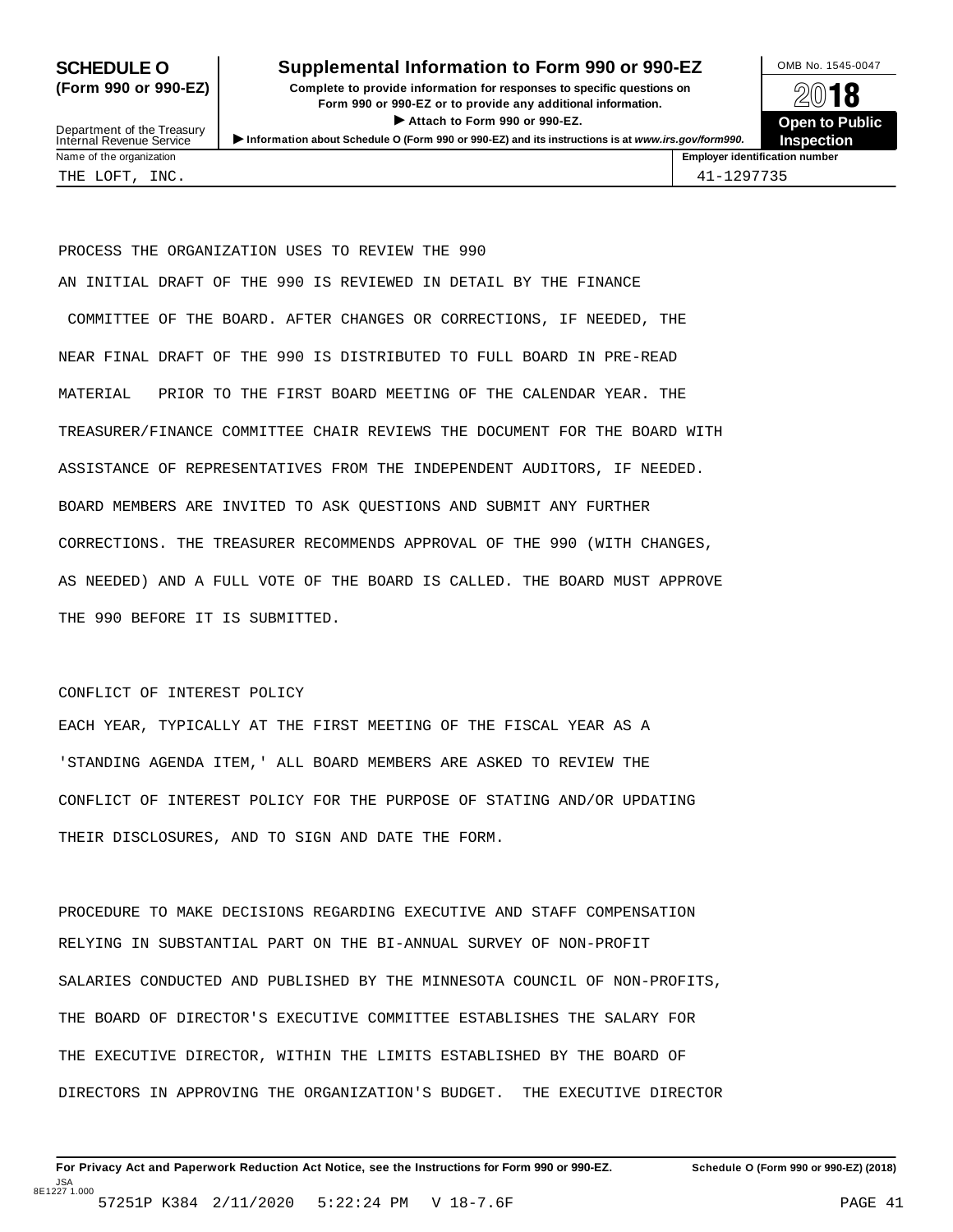IN TURN, USES THE SAME PROCEDURE FOR ESTABLISHING SALARIES FOR ALL OTHER STAFF, INCLUDING THE MANAGING DIRECTOR.

GOVERNING DOCUMENTS, CONFLICT OF INTEREST POLICY, AND FINANCIAL STATEMENTS THE ORGANIZATION MAKES ITS FINANCIAL STATEMENTS AND 990 AVAILABLE TO THE PUBLIC ON ITS WEBSITE. THE GOVERNING DOCUMENTS AND CONFLICT OF INTEREST POLICY ARE HELD AT THE ORGANIZATION'S OFFICES AND ARE AVAILABLE UPON REQUEST.

### MISSION STATEMENT

THE LOFT ADVANCES THE ARTISTIC DEVELOPMENT OF WRITERS, FOSTERS A THRIVING LITERARY COMMUNITY, AND INSPIRES A PASSION FOR LITERATURE. AS AN INTERGENERATIONAL, MULTICULTURAL LITERARY ARTS CENTER, THE LOFT OPERATES AS AN ARTIST SERVICE ORGANIZATION, A GATHERING PLACE FOR READERS AND WRITERS, A COMMUNITY SCHOOL FOR THE ARTS, AND A PRESENTING ORGANIZATION. EACH YEAR THE LOFT NURTURES HUNDREDS OF NOVELISTS, POETS, SPOKEN WORD ARTISTS, AND WRITERS IN EVERY GENRE AND STYLE, AND CONNECTS READERS AND LIVE AUDIENCES IN THE TWIN CITIES AND ACROSS MINNESOTA WITH CONTEMPORARY LITERATURE, REACHING OVER 750,000 PEOPLE ANNUALLY.

## PART III LINE 2

THE LOFT LAUNCHED WORDPLAY, A NEW ANNUAL LITERARY FESTIVAL TO CELEBRATE LITERATURE WITH READERS AND WRITERS OF ALL GENRES AND INTERESTS. IN ADDITION, THE MIRRORS AND WINDOWS FELLOWSHIP WAS ADDED TO SERVICES FOR WRITERS AS A MEANS TO ENCOURAGE WRITERS OF COLOR AND INDIGENOUS WRITERS TO DEVELOP BOOKS FOR CHILDREN AND YOUNG ADULTS.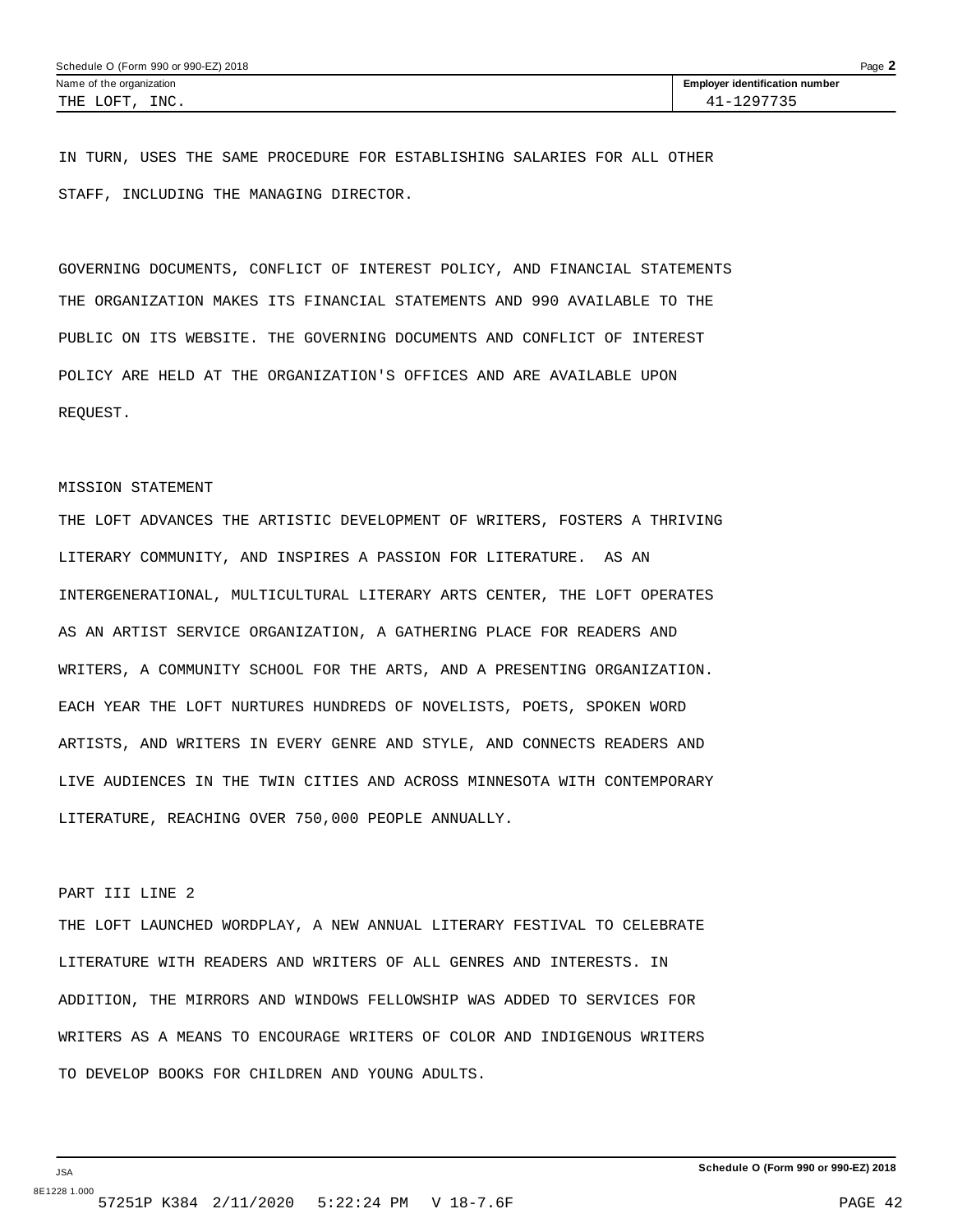PART III LINE 3

THE LOFT COMBINED ITS PROGRAMS DIFFERENTLY THAN IN THE PAST. PREVIOUSLY, AWARD PROGRAMS WERE GROUPED WITH EVENTS. NOW, AWARD PROGRAMS ARE BEING INCLUDED WITH SERVICES FOR WRITERS AS THAT IS ACTUALLY A MORE INTUITIVE COMBINATION.

THE ORGANIZATION DISCONTINUED THE SPOKEN WORD COMMUNITY IMMERSION FELLOWSHIPS THIS YEAR DUE TO CHANGES IN FUNDING.

PART III LINE 4A

JSA

SERVICES FOR WRITERS AND THE LITERARY COMMUNITY - IN FISCAL YEAR 2019, THE ORGANIZATION PROVIDED A WIDE RANGE OF SERVICES DESIGNED TO SUPPORT WRITERS AND THE BROADER LITERARY COMMUNITY.

LOFT.ORG, THE ORGANIZATION'S WEBSITE, PROVIDED REGULAR ARTICLES AND FOSTERED DISCUSSIONS ABOUT THE WRITERS' LIFE AND CRAFT THROUGH ITS DAILY BLOG, THE WRITERS' BLOCK. THERE, WRITERS FOUND WRITING EXERCISES, LITERARY REVIEWS, COMMENTARY, NEWS, AND DISCUSSION. THE SITE ALSO INCLUDED INTERVIEWS, A CALENDAR OF READINGS AND EVENTS, AN ONLINE CATALOG OF CLASSES, AND RESOURCES INCLUDING INFORMATION ABOUT WRITING GROUPS, COMPETITIONS, GRANTS, AWARDS, PUBLISHERS, AND AGENTS.

VISITORS PERUSED CURRENT AND BACK ISSUES OF LITERARY MAGAZINES AS WELL AS BOOKS PUBLISHED BY MINNESOTA PRESSES, BOOKS BY REGIONAL WRITERS INCLUDING THE ORGANIZATION'S INSTRUCTORS, MEMBERS AND STUDENTS, AND WRITERS'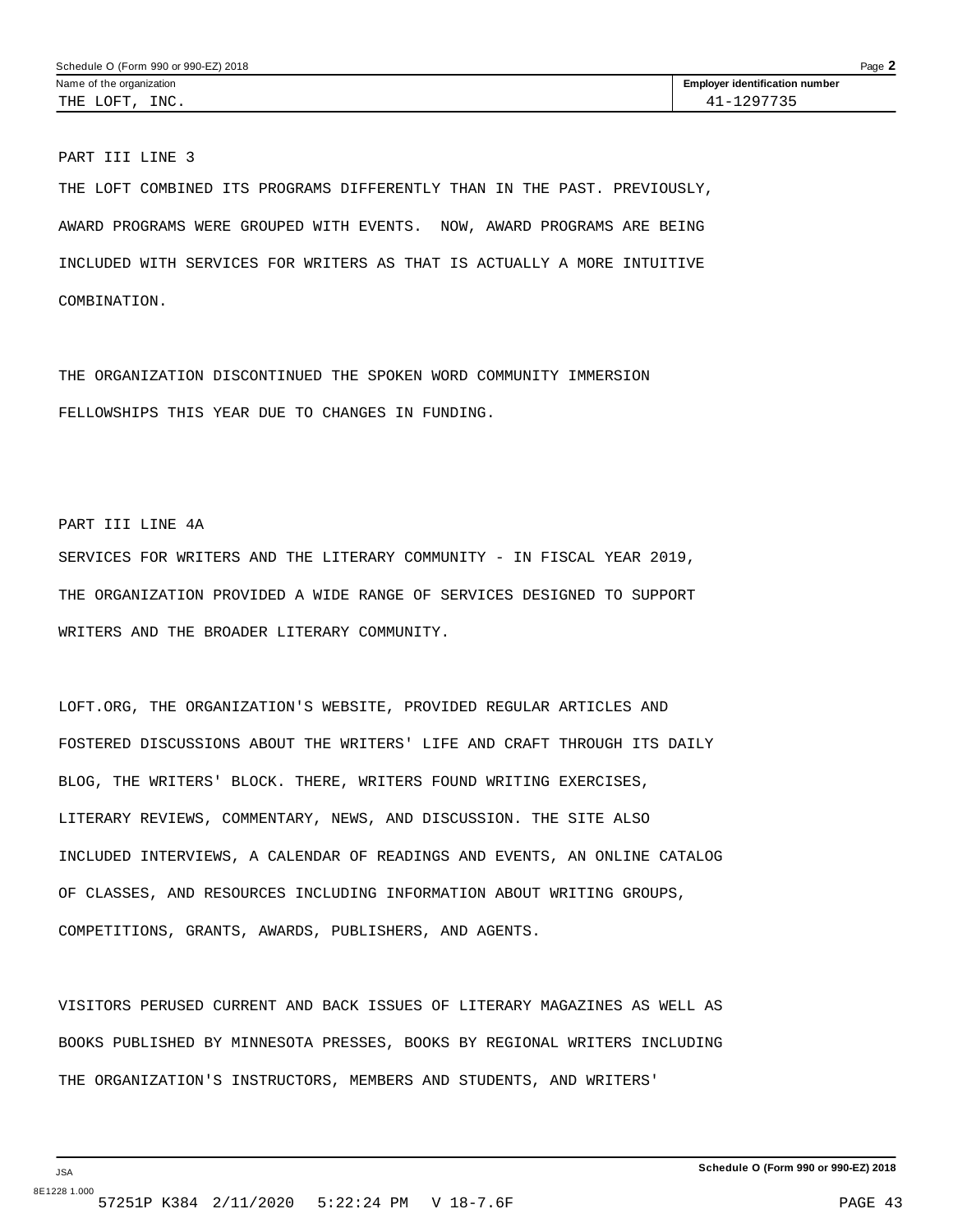REFERENCE BOOKS FROM THE RACHEL ANNE GASCHOTT RITCHIE SMALL PRESS LIBRARY.

SIXTY-ONE WRITERS MADE USE OF THE ORGANIZATION'S WRITERS' STUDIOS, FOUR ORGANIZATION-SPONSORED CULTURALLY DISTINCT WRITING GROUPS MET REGULARLY AT OPEN BOOK AND 27 LITERARY GROUPS USED THE BOOK CLUB ROOM THIS YEAR. THE LOFT ALSO CO-SPONSORED REGULAR MEETINGS OF THE PICTURE BOOK SALON.

IN ADDITION, THE ORGANIZATION PROVIDED SEVERAL COMPETITIVE OPPORTUNITIES THAT ASSISTED WRITERS IN ADVANCING THEIR ARTISTIC AND PROFESSIONAL DEVELOPMENT:

THE MENTOR SERIES IN POETRY AND CREATIVE PROSE OFFERED TWELVE EMERGING MINNESOTA WRITERS OPPORTUNITY TO WORK INTENSIVELY WITH SIX NATIONALLY ACCLAIMED WRITERS IN PROSE AND POETRY. FOUR WRITERS IN EACH GENRE WERE SELECTED FOR THE PROGRAM BY THE MENTORS. MENTORS AND MENTEES SPEND TIME WORKING IN GROUPS AND ONE-ON-ONE AND MENTEES RECEIVE A \$1,000 GRANT. STUDENTS AND MENTORS PRESENT THEIR WORK IN PUBLIC READINGS THROUGHOUT THE YEAR.

MCKNIGHT ARTIST FELLOWSHIPS FOR WRITERS PROVIDED FIVE MINNESOTA WRITERS OF DEMONSTRATED ABILITY WITH GRANTS OF \$25,000, BUYING THEM TIME TO CONCENTRATE ON THEIR CRAFT. THE WRITERS WERE COMPETITIVELY SELECTED FOR AWARDS IN CREATIVE PROSE AND CHILDREN'S LITERATURE.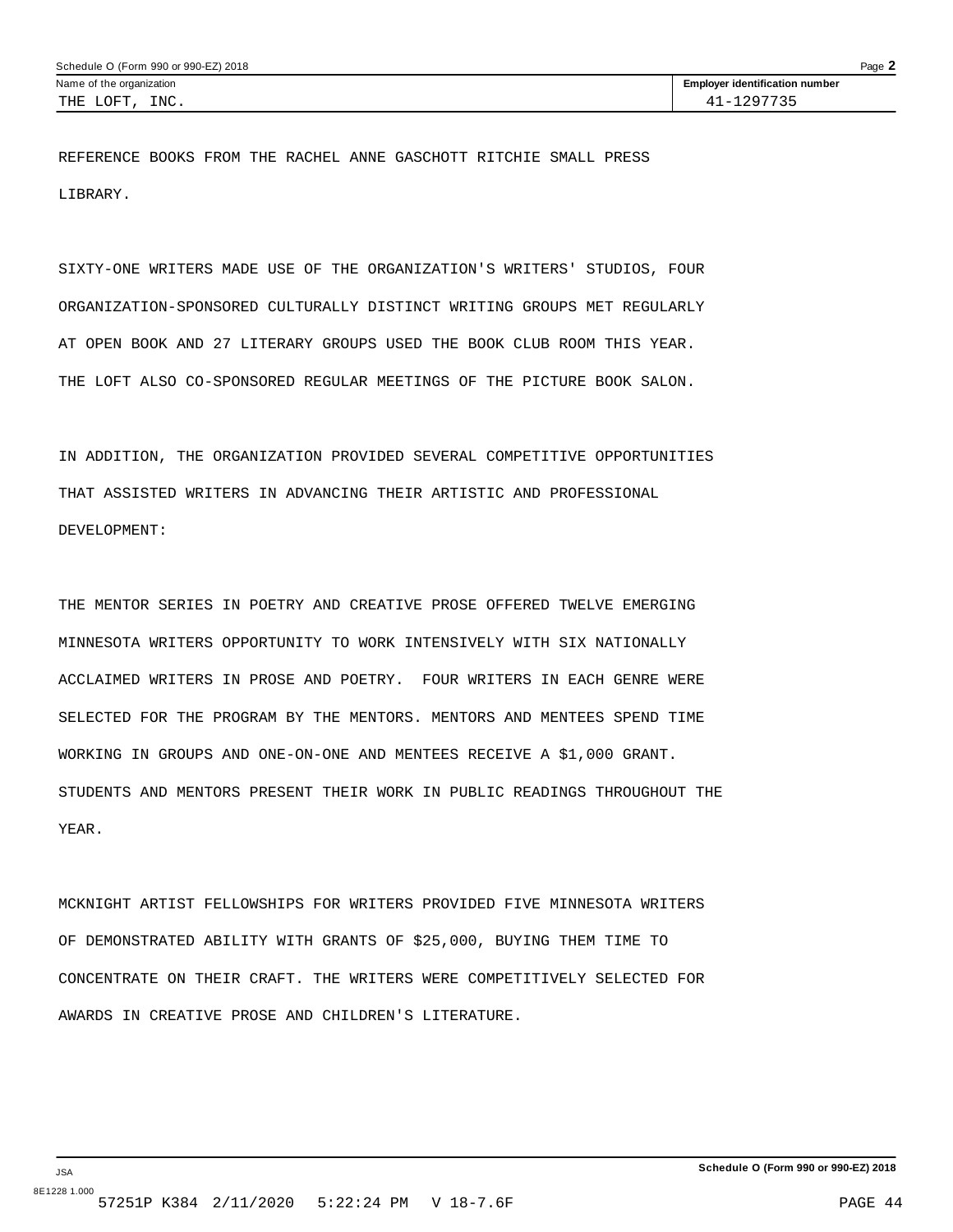THE MIRRORS AND WINDOWS FELLOWSHIP GAVE TWELVE EMERGING ARTISTS OF COLOR AND INDIGENOUS ARTISTS COACHING, ENCOURAGEMENT, AND CONNECTIONS TO HELP THEM WRITE BOOKS FOR CHILDREN AND YOUNG ADULTS. THE PROGRAM AIMS TO ADDRESS THE CRITICAL ISSUE OF UNDERREPRESENTATION IN THE CHILDREN'S AND YOUNG ADULT LITERARY ECOSYSTEM. THEY ALSO RECEIVED A GRANT OF \$500 EACH.

### PART III LINE 4B

LEARNING FOR WRITERS AND READERS - THE ORGANIZATION OFFERED A VARIETY OF LEARNING OPPORTUNITIES FOR WRITERS AND READERS DURING FISCAL YEAR 2019.

CLASSES DURING FISCAL YEAR 2019 TOOK PLACE AT OPEN BOOK, AT LIBRARIES AND COMMUNITY SITES THROUGHOUT THE GREATER TWIN CITIES AREA AND ONLINE. ADULTS AND YOUTH (AGES 6-90+) AT ALL LEVELS OF ARTISTIC DEVELOPMENT FURTHERED THEIR SKILLS IN CLASSES FOCUSED ON FICTION, POETRY, CREATIVE NONFICTION, SCREEN/PLAYWRITING, CHILDREN'S LITERATURE, GRAPHIC NOVEL, AND OTHER LITERARY FORMS; LEARNED MORE ABOUT DEVELOPING A WRITING PRACTICE AND CAREER; AND EXPLORED LITERATURE AS READERS. ALL CLASSES WERE TAUGHT BY ACCOMPLISHED WRITERS AND LITERARY PROFESSIONALS.

IN ADDITION TO CLASSES, THE LOFT BROUGHT WRITERS INTO SEVEN SCHOOLS AND WORKED WITH COMMUNITY ORGANIZATIONS RANGING FROM GILDA'S CLUB TO THE CITIZEN'S LEAGUE, WOUNDED WARRIORS TO WALKER ART CENTER, TO EXPLORE CREATIVE WRITING AS A WAY TO EFFECTIVELY SHARE AND PROCESS AN EXPERIENCE. THIS YEAR, THE ORGANIZATION SERVED 3,080 ADULTS AND 1,802 YOUTH IN 380 CLASSES AND WORKSHOPS, SCHOOLS AND COMMUNITY PROGRAMS. IN ADDITION,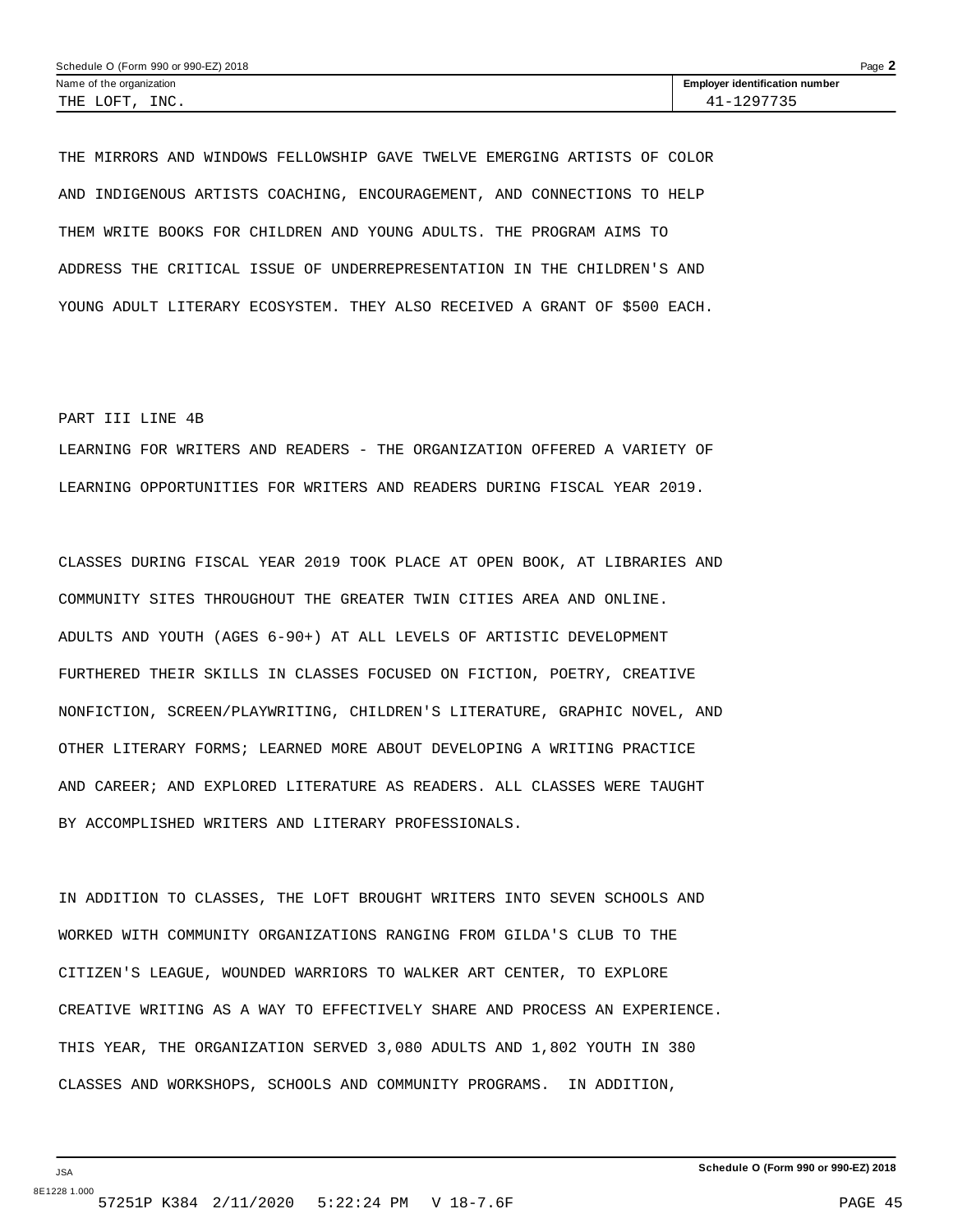POETRY OUT LOUD - A RECITATION COMPETITION, OFFERED 1,628 STUDENTS FROM 22 MINNESOTA SCHOOLS THE OPPORTUNITY TO PARTICIPATE IN LITERARY LEARNING OPPORTUNITIES AND ADVANCE TO A NATIONAL COMPETITION.

TO MITIGATE FINANCIAL BARRIERS TO PARTICIPATION IN CREATIVE WRITING CLASSES, THE ORGANIZATION PROVIDED 457 LOW INCOME DISCOUNTS, 49 ADDITIONAL SUBSIDIES TO STUDENTS FROM TRADITIONALLY UNDERREPRESENTED COMMUNITIES AND 127 SCHOLARSHIPS, PLUS A WORK-STUDY PROGRAM, AND 49 FREE WRITING CLASSES IN PARTNERSHIP WITH EIGHT REGIONAL LIBRARY SYSTEMS ACROSS THE GREATER TWIN CITIES.

## PART III LINE 4C

EVENTS FOR READERS - AUTHORS' BOOK LAUNCH READINGS AND SPOKEN WORD PERFORMANCES HELPED DEVELOP AUDIENCES FOR LITERATURE WHILE PROMOTING AND ADVANCING THE WORK OF INDIVIDUAL WRITERS. BIG IDEAS DISCUSSIONS FEATURED WRITERS AND THOUGHT LEADERS USING LITERATURE TO SPUR CONVERSATIONS ON TOPICAL ISSUES AND CURATED LITERARY EVENTS ENGAGED AUDIENCE MEMBERS IN EXPLORATION OF THOUGHT-PROVOKING THEMES. TWENTY EIGHT OF THESE EVENTS FEATURING 115 WRITERS FOR A COMBINED AUDIENCE OF 1,800 TOOK PLACE THROUGHOUT THE YEAR AT THE TARGET PERFORMANCE HALL, OPEN BOOK.

IN MAY OF 2019, THE LOFT PRESENTED THE INAUGURAL WORDPLAY LITERARY FESTIVAL. BRINGING TOGETHER 10,000 PEOPLE IN A FULL WEEKEND OF EVENTS, WORDPLAY UNIQUELY ADDRESSED THE ORGANIZATION'S MISSION TO FOSTER A THRIVING LITERARY COMMUNITY AND INSPIRE PASSION FOR LITERATURE. WITH 200+ AUTHORS ON SEVEN STAGES, THE FESTIVAL WELCOMED NOT ONLY DEVOTED READERS,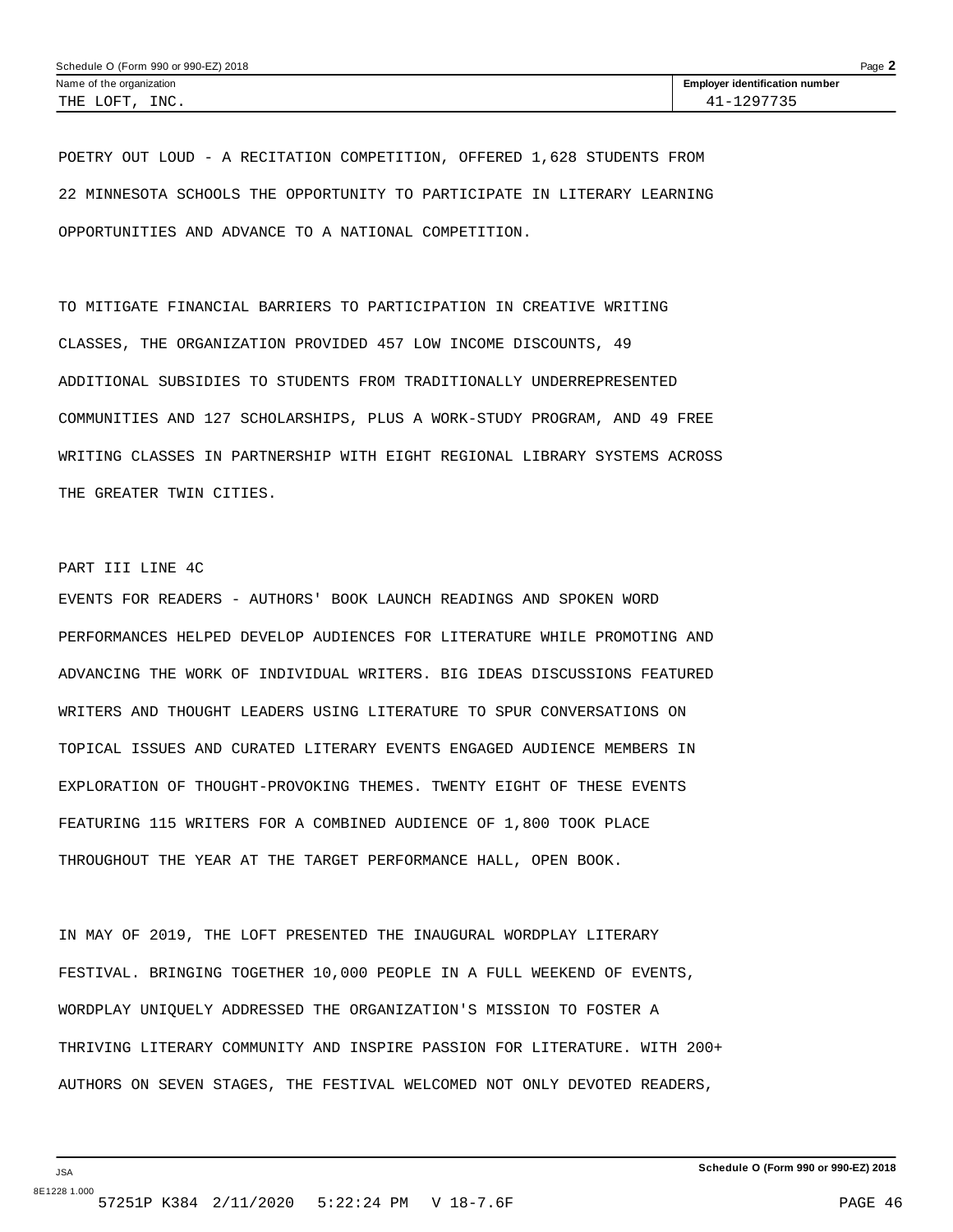<span id="page-45-0"></span>BUT ALSO PEOPLE WHO DON'T THINK OF THEMSELVES THAT WAY, BUT WHO WERE DRAWN BY A SPECIFIC TOPIC OR PRESENTER AND STAYED FOR MORE. PEOPLE WHO CAME TO SEE STEPHEN KING, MITCH ALBOM, OR AMY TAN TOOK THE OPPORTUNITY TO DISCOVER AUTHORS THEY'D PREVIOUSLY NEVER READ. WITH THIS NEW, NOW ANNUAL, FESTIVAL THE LOFT IS PUTTING LITERATURE AT THE CENTER OF CIVIC LIFE, ENGAGING PARTICIPANTS IN IMPORTANT, TIMELY, AND CHALLENGING CONVERSATIONS INSPIRED BY BOOKS WHILE ALSO CELEBRATING THE JOY, EMPATHY-BUILDING, AND TRANSFORMATIVE POWER OF READING AND WRITING.

## PART VI LINE 4

THE ORGANIZATION AMENDED THE BYLAWS. THE CHANGE WAS TO CONTRACTING AUTHORITY, PROVIDING FOR MORE CLARITY ON WHO HAS THE AUTHORITY TO SIGN CONTRACTS ON BEHALF OF THE LOFT AND WHAT THRESHOLDS OR CRITERIA REQUIRE A REVIEW BY THE FINANCE COMMITTEE.

ATTACHMENT 1

## FORM 990, PART X - PREPAID EXPENSES AND DEFERRED CHARGES

| DESCRIPTION       | ENDING<br>BOOK VALUE |  |
|-------------------|----------------------|--|
|                   |                      |  |
| PREPAID INSURANCE | 6,910.               |  |
| DEFERRED EXPENSES | 10,805.              |  |
| TOTALS            | 17,715.              |  |

ATTACHMENT 2